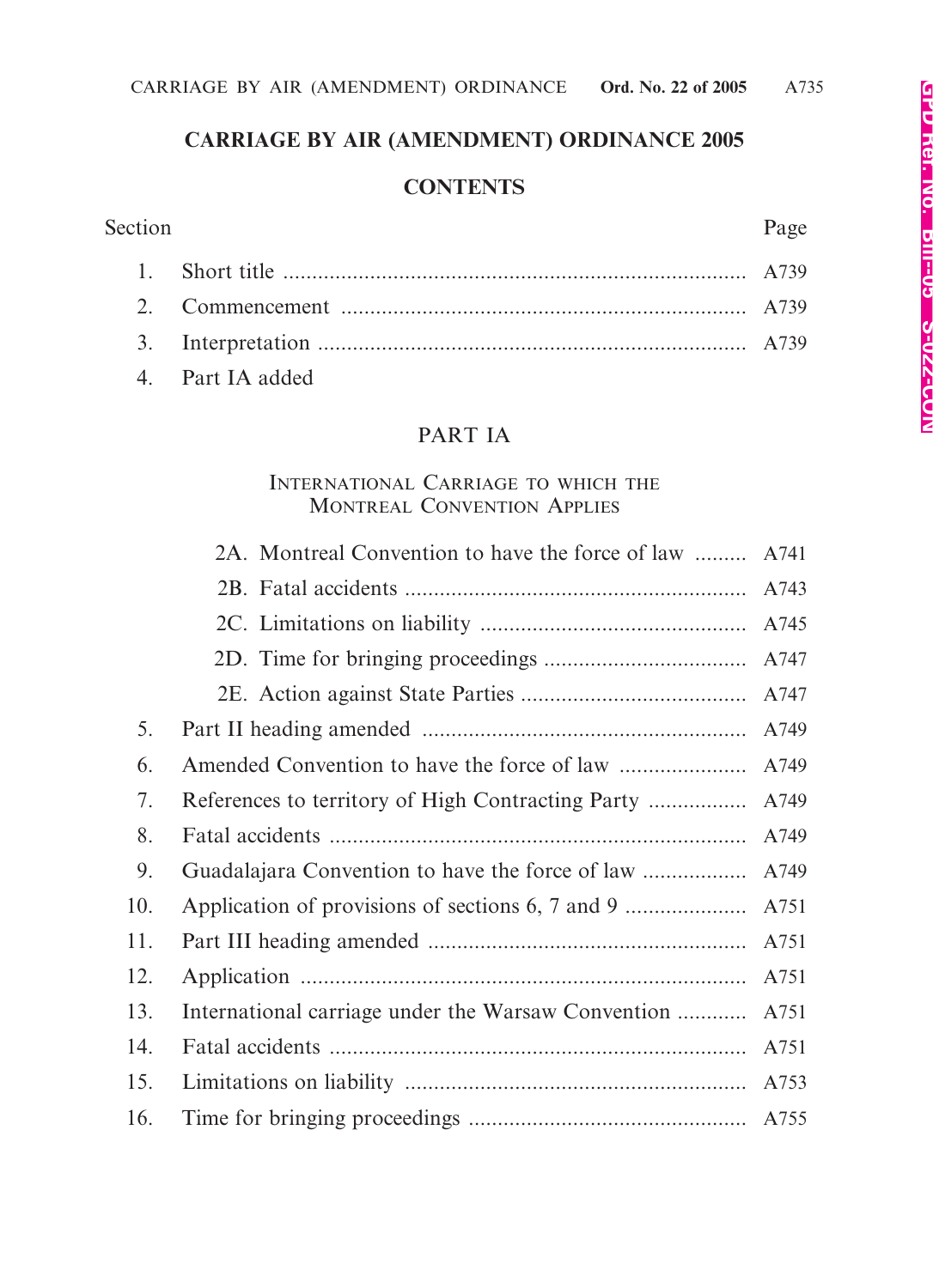| Section |                                                               | Page |  |  |  |  |  |  |  |
|---------|---------------------------------------------------------------|------|--|--|--|--|--|--|--|
| 17.     | A755                                                          |      |  |  |  |  |  |  |  |
| 18.     | A755                                                          |      |  |  |  |  |  |  |  |
| 19.     | A755                                                          |      |  |  |  |  |  |  |  |
| 20.     | Sections added                                                |      |  |  |  |  |  |  |  |
|         | 21. Revision of limits of liability specified in Schedules 1A | A757 |  |  |  |  |  |  |  |
|         |                                                               | A757 |  |  |  |  |  |  |  |
|         |                                                               | A759 |  |  |  |  |  |  |  |
| 21.     |                                                               |      |  |  |  |  |  |  |  |
| 22.     | Schedule 1A added                                             |      |  |  |  |  |  |  |  |
|         |                                                               |      |  |  |  |  |  |  |  |
| 23.     |                                                               |      |  |  |  |  |  |  |  |
| 24.     | Schedule 3 substituted                                        |      |  |  |  |  |  |  |  |
|         | Schedule 3<br>Non-international carriage, and carriage of     | A801 |  |  |  |  |  |  |  |
| 25.     | International carriage under the Warsaw Convention            | A833 |  |  |  |  |  |  |  |
|         |                                                               |      |  |  |  |  |  |  |  |

# **Consequential Amendments**

# **Rules of the High Court**

|  |  |  |  | 26. Service of writ in certain actions under Carriage by Air |      |
|--|--|--|--|--------------------------------------------------------------|------|
|  |  |  |  |                                                              | A833 |

# **Rules of the District Court**

|  |  |  |  | 27. Service of writ in certain actions under Carriage by Air |  |
|--|--|--|--|--------------------------------------------------------------|--|
|  |  |  |  |                                                              |  |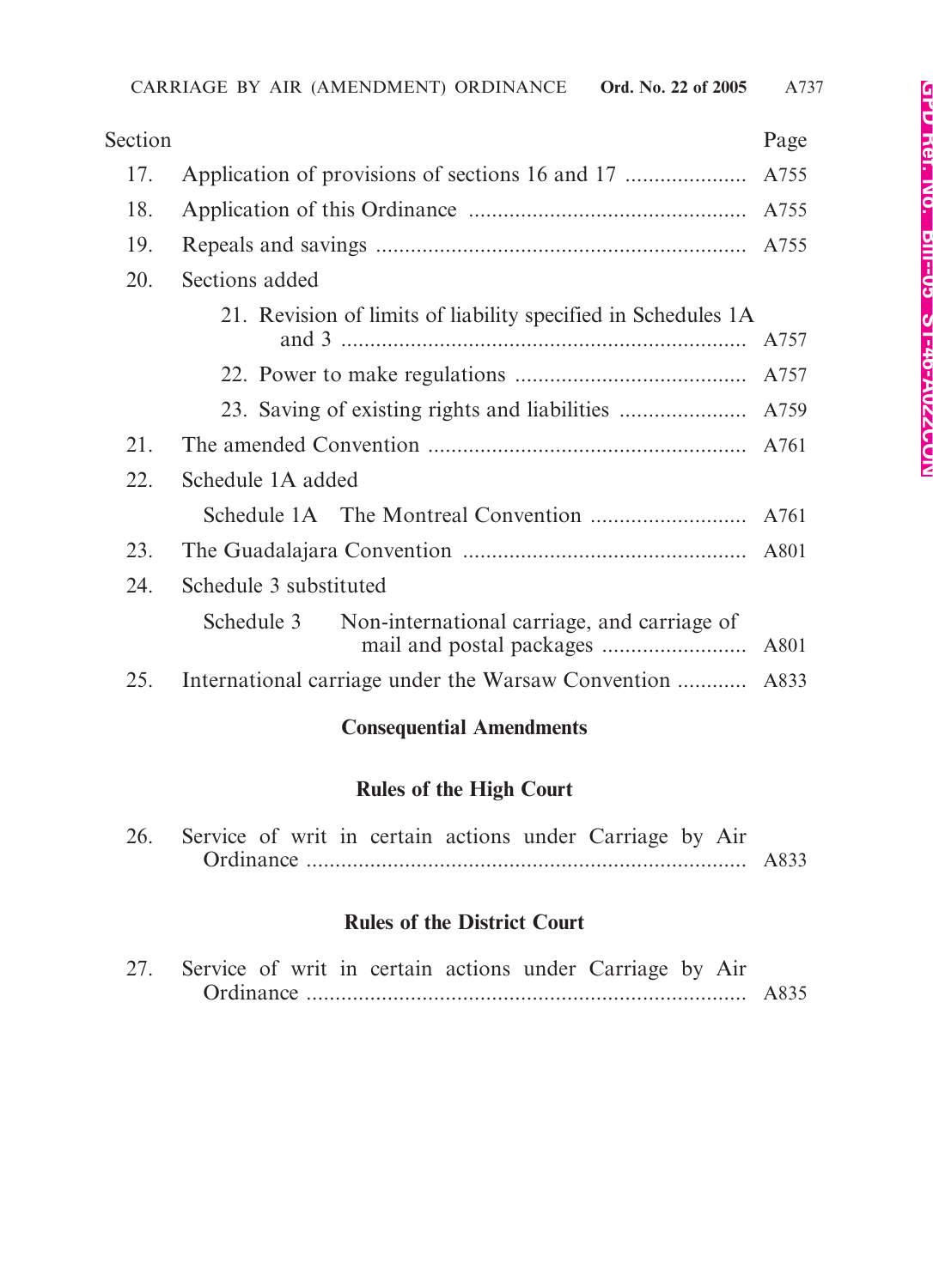# **HONG KONG SPECIAL ADMINISTRATIVE REGION**

ORDINANCE NO. 22 OF 2005



Rafael S. Y. HUI Acting Chief Executive 17 November 2005

An Ordinance to amend the Carriage by Air Ordinance to give effect to the Montreal Convention; to make provisions relating to non-international carriage by air and carriage of postal packages to which the Montreal Convention and other conventions concerning international carriage by air do not apply; to repeal the provisions relating to certification of certain matters for the purposes of the Ordinance; to repeal section 20 of the Ordinance; to repeal certain obsolete references; to make provisions for other miscellaneous amendments; and to make provisions for related purposes.

 $[$   $]$ 

Enacted by the Legislative Council.

### **1. Short title**

This Ordinance may be cited as the Carriage by Air (Amendment) Ordinance 2005.

### **2. Commencement**

This Ordinance shall come into operation on a day to be appointed by the Secretary for Economic Development and Labour by notice published in the Gazette.

### **3. Interpretation**

(1) Section 2(1) of the Carriage by Air Ordinance (Cap. 500) is amended—

- (*a*) by repealing the definition of "High Contracting Party" and substituting—
	- " "High Contracting Party" (締約方) means a party to any of the following, as may be appropriate—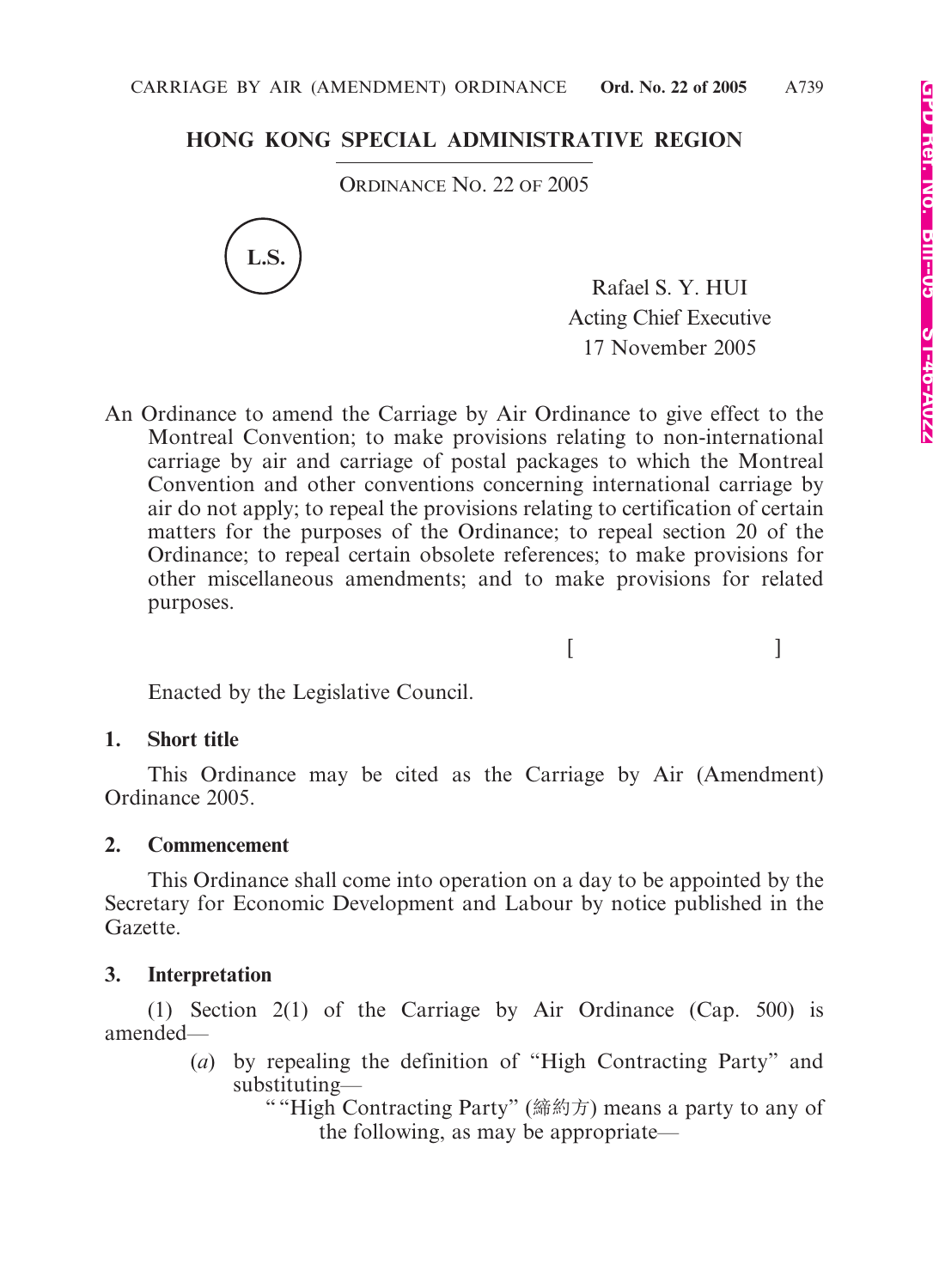- (*a*) the amended Convention;
- (*b*) the Guadalajara Convention;
- (*c*) the Warsaw Convention;";
- (*b*) by repealing the definition of "special drawing rights" and substituting—
	- " "Special Drawing Rights" (特別提款權) means units of account used by the International Monetary Fund and known as Special Drawing Rights;";
- (*c*) by adding—
	- ""the Montreal Convention" (《蒙特利爾公約》) means the Convention for the Unification of Certain Rules for International Carriage by Air done at Montreal on 28 May 1999, the provisions of which are set out in Schedule 1A;
		- "State Party" (當事國) means a party to the Montreal Convention;".
- (2) Section 2(2) is repealed and the following substituted—

"(2) In this Ordinance, "court" (法院) includes, in an arbitration allowed by the Montreal Convention, the amended Convention, the Warsaw Convention or the Guadalajara Convention, an arbitrator.".

### **4. Part IA added**

The following is added—

# "PART IA

#### INTERNATIONAL CARRIAGE TO WHICH THE MONTREAL CONVENTION APPLIES

# **2A. Montreal Convention to have the force of law**

The provisions of the Montreal Convention as set out in Schedule 1A, so far as they relate to the rights and liabilities of carriers, carriers' servants and agents, passengers, consignors, consignees and other persons, and subject to this Ordinance, have the force of law in relation to any carriage by air to which the Montreal Convention applies, irrespective of the nationality of the aircraft performing that carriage.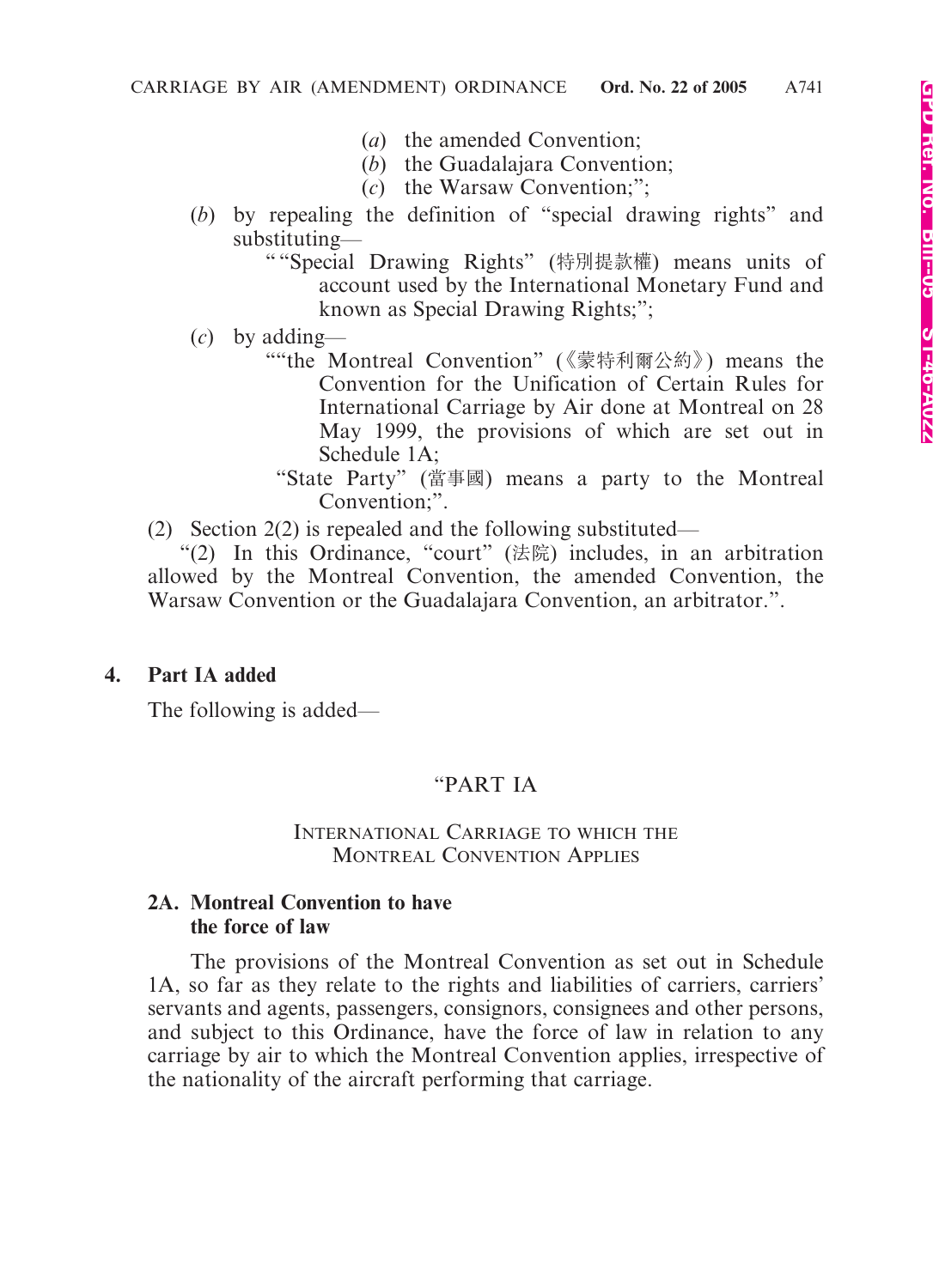# **2B. Fatal accidents**

(1) Any liability imposed by paragraph (1) of Article 17 of the Montreal Convention on a carrier in respect of the death of a passenger (in this section referred to as "the liability") is in substitution for any liability of the carrier in respect of the death of that passenger either under any enactment or at common law and the following provisions of this section have effect with respect to the persons by whom or for whose benefit the liability so imposed is enforceable and with respect to the manner in which it may be enforced.

(2) The liability is enforceable for the benefit of any member of the passenger's family who sustained damage by reason of the passenger's death.

(3) For the purposes of this section the following are taken to be the members of the passenger's family, that is to say, the passenger's spouse, parents, grandparents, children and grandchildren and any person who is, or is the issue of, a brother, sister, uncle or aunt of the passenger.

- (4) In deducing any relationship for the purposes of this section—
	- (*a*) notwithstanding paragraphs (*b*) and (*c*), an adopted person is treated as the child of the person or persons by whom he was adopted and not as the child of any other person;
	- (*b*) any relationship by affinity is treated as a relationship by consanguinity, any relationship of the half blood as a relationship of the whole blood, and the step-child of any person as the child of that person; and
	- (*c*) an illegitimate child is treated as a legitimate child of his mother and reputed father.

(5) Subject to this Part, an action to enforce the liability may be brought by the personal representative of the passenger or by any person for whose benefit the liability is, by virtue of subsections (2), (3) and (4), enforceable, but only one action may be brought in respect of the death of any one passenger and every such action by whomsoever brought must be for the benefit of all such persons so entitled as either are domiciled in Hong Kong or, not being domiciled there, express a desire to take the benefit of this action.

(6) Subject to this Part, the amount recovered in an action to enforce the liability, after deducting any costs not recoverable from the defendant, shall be divided between the persons entitled in such proportions as the court (or, where the action is tried with a jury, the jury) directs.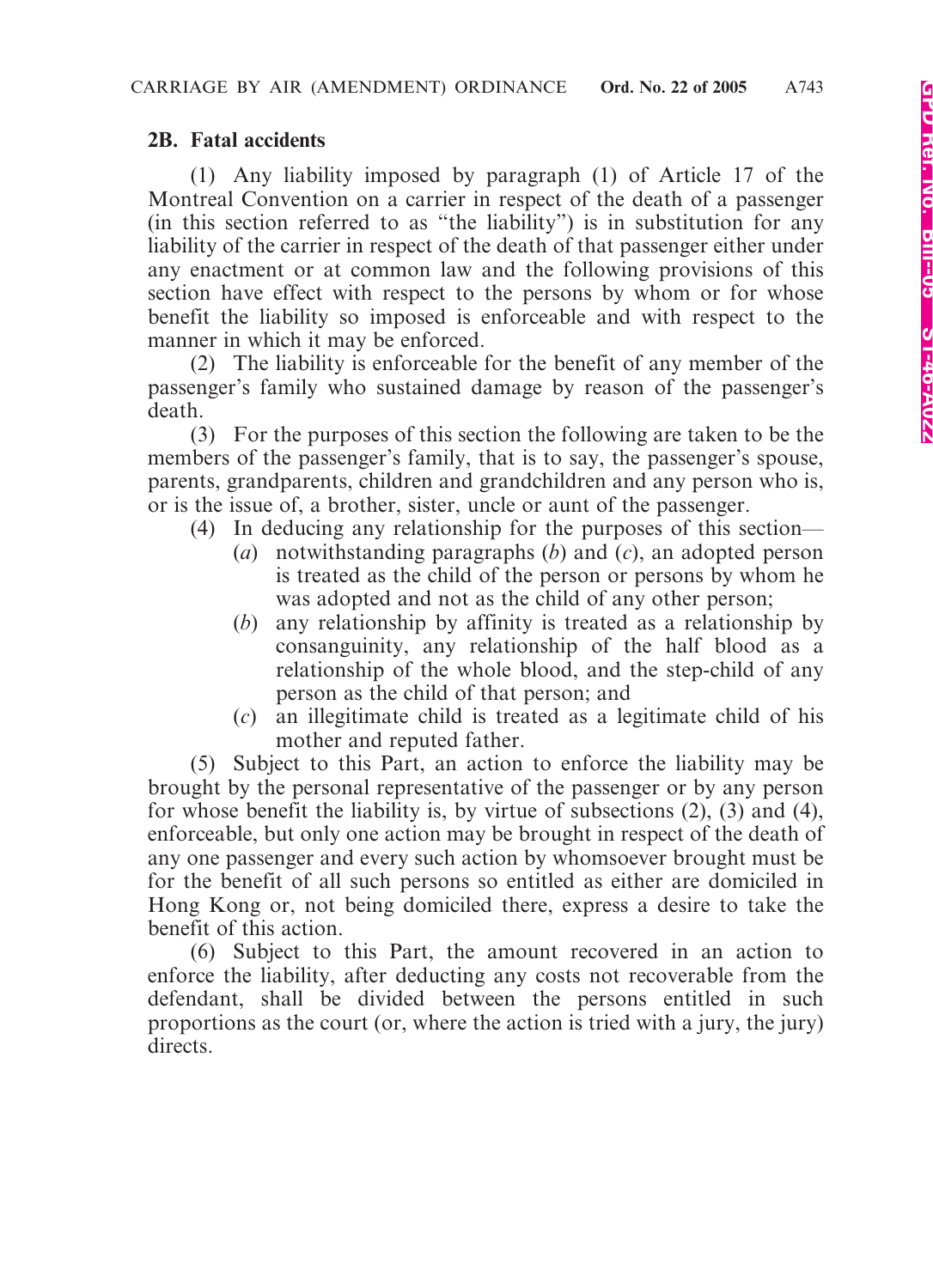# **2C. Limitations on liability**

(1) The limitations on liability in Article 21 or 22, as may be appropriate, of the Montreal Convention apply whatever the nature of the proceedings by which liability may be enforced and in particular—

- (*a*) those limitations apply where proceedings are brought by a tortfeasor to obtain a contribution from another tortfeasor; and
- (*b*) the limitations for each passenger in Article 21 or paragraph (1) of Article 22, as may be appropriate, of the Montreal Convention apply to the aggregate liability of the carrier in all proceedings which may be brought against the carrier under the law of Hong Kong together with any proceedings brought against the carrier outside Hong Kong.

(2) A court before which proceedings are brought to enforce a liability which is limited by Article 21 or 22, as may be appropriate, of the Montreal Convention may, at any stage of the proceedings, make any such order as appears to the court to be just and equitable in view of that Article and of any other proceedings which have been, or are likely to be, commenced in Hong Kong or elsewhere to enforce the liability in whole or in part.

(3) Without prejudice to subsection (2), a court before which proceedings are brought to enforce a liability which is limited by Article 21 or 22, as may be appropriate, of the Montreal Convention and which is, or may be, partly enforceable in other proceedings in Hong Kong or elsewhere, has jurisdiction to award an amount less than the court would have awarded if the limitation applied solely to the proceedings before the court, or to make any part of its award conditional on the result of any other proceedings.

(4) The Monetary Authority may specify in Hong Kong dollars the amounts which for the purposes of Article 21, 22 or 23, as may be appropriate, of the Montreal Convention are to be taken as equivalent for a particular day to the sums expressed in Special Drawing Rights or monetary units in that Article.

(5) A certificate given by or on behalf of the Monetary Authority in pursuance of subsection (4) is conclusive evidence of the materials stated in it for the purposes of Article 21, 22 or 23, as may be appropriate, of the Montreal Convention, and a document purporting to be such a certificate is, in any proceedings, to be received in evidence and, unless the contrary is proved, deemed to be such a certificate.

(6) The Monetary Authority may charge a reasonable fee for any certificate given under this section, and every such fee shall be paid into the general revenue.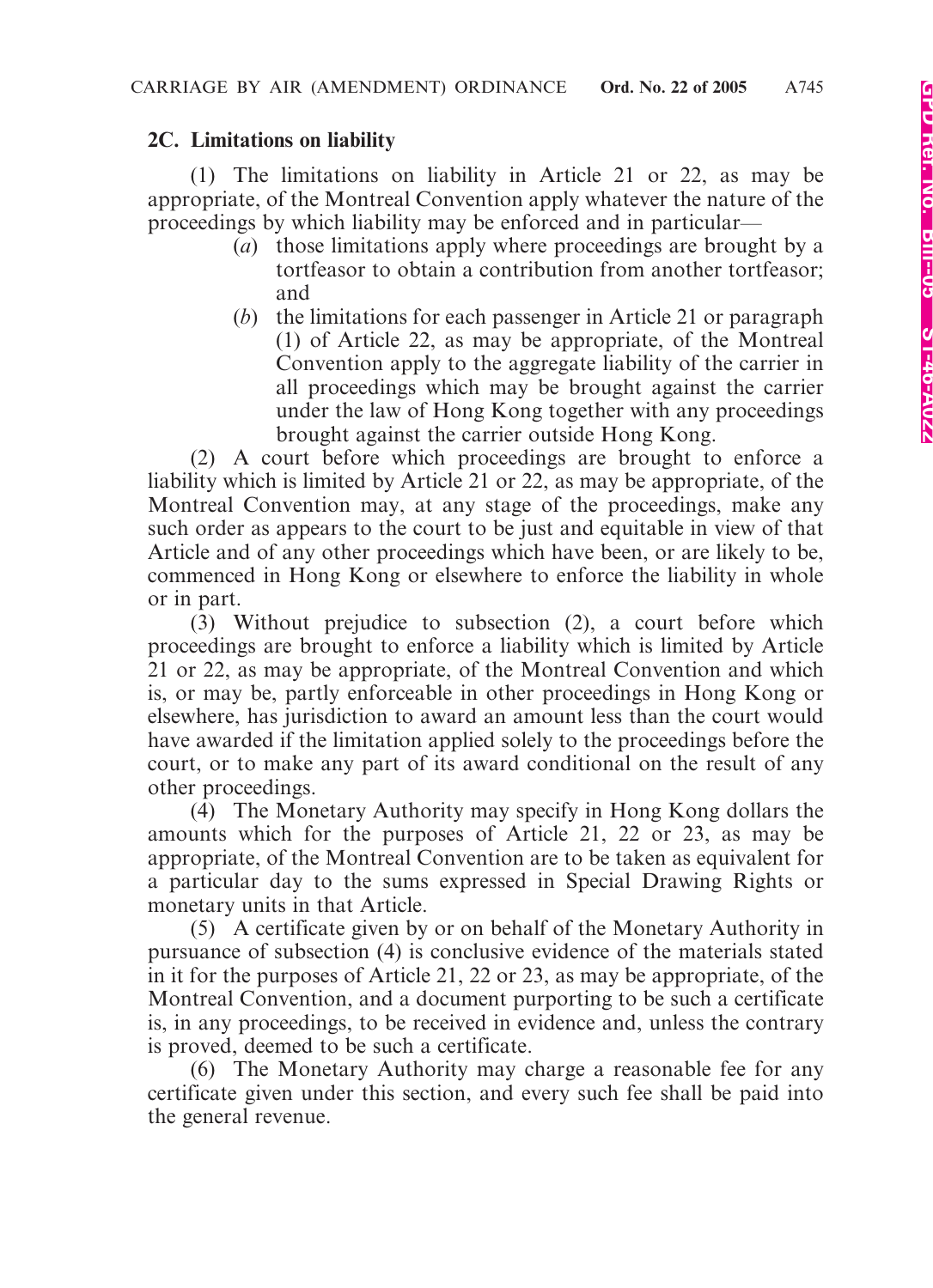(7) References in this section to the limitations on liability, however expressed, in Articles 21 and 22 of the Montreal Convention include, subject to any necessary modifications, references to the limits of liability, however expressed, as applied by Articles 30 and 44 of that Convention.

# **2D. Time for bringing proceedings**

(1) No action against a carrier's servant or agent which arises out of damage to which the Montreal Convention relates shall, if the servant or agent was acting within the scope of his employment, be brought after more than 2 years reckoned from—

- (*a*) the date of arrival at the destination;
- (*b*) the date on which the aircraft ought to have arrived; or
- (*c*) the date on which the carriage stopped.

(2) Article 35 of the Montreal Convention does not apply to any proceedings for contribution between tortfeasors, but no action shall be brought by a tortfeasor to obtain a contribution from a carrier in respect of a tort to which that Article applies after the expiration of 2 years from the time when judgment is obtained against the person seeking to obtain the contribution.

(3) Subsections (1) and (2) and Article 35 of the Montreal Convention have effect as if references in those provisions to an action included references to an arbitration.

(4) References in this section to a carrier include references to an actual carrier and a contracting carrier as referred to in Article 39 of the Montreal Convention.

# **2E. Action against State Parties**

(1) Every State Party which has not made a declaration under Article 57(*a*) of the Montreal Convention is deemed, for the purposes of any action brought in a court in Hong Kong in accordance with Article 33 of that Convention to enforce a claim in respect of carriage undertaken by that Party, to have submitted to the jurisdiction of that court.

(2) Rules of court may provide for the manner in which an action referred to in subsection (1) is to be commenced and carried on and section 54 of the High Court Ordinance (Cap. 4) is deemed to be amended accordingly.

(3) Nothing in this section authorizes the issue of execution against the property of a State Party.

(4) In the case of an action for damages that is contemplated in Article 45 of the Montreal Convention, the reference to Article 33 of that Convention in subsection (1) includes a reference to Article 46 of that Convention.".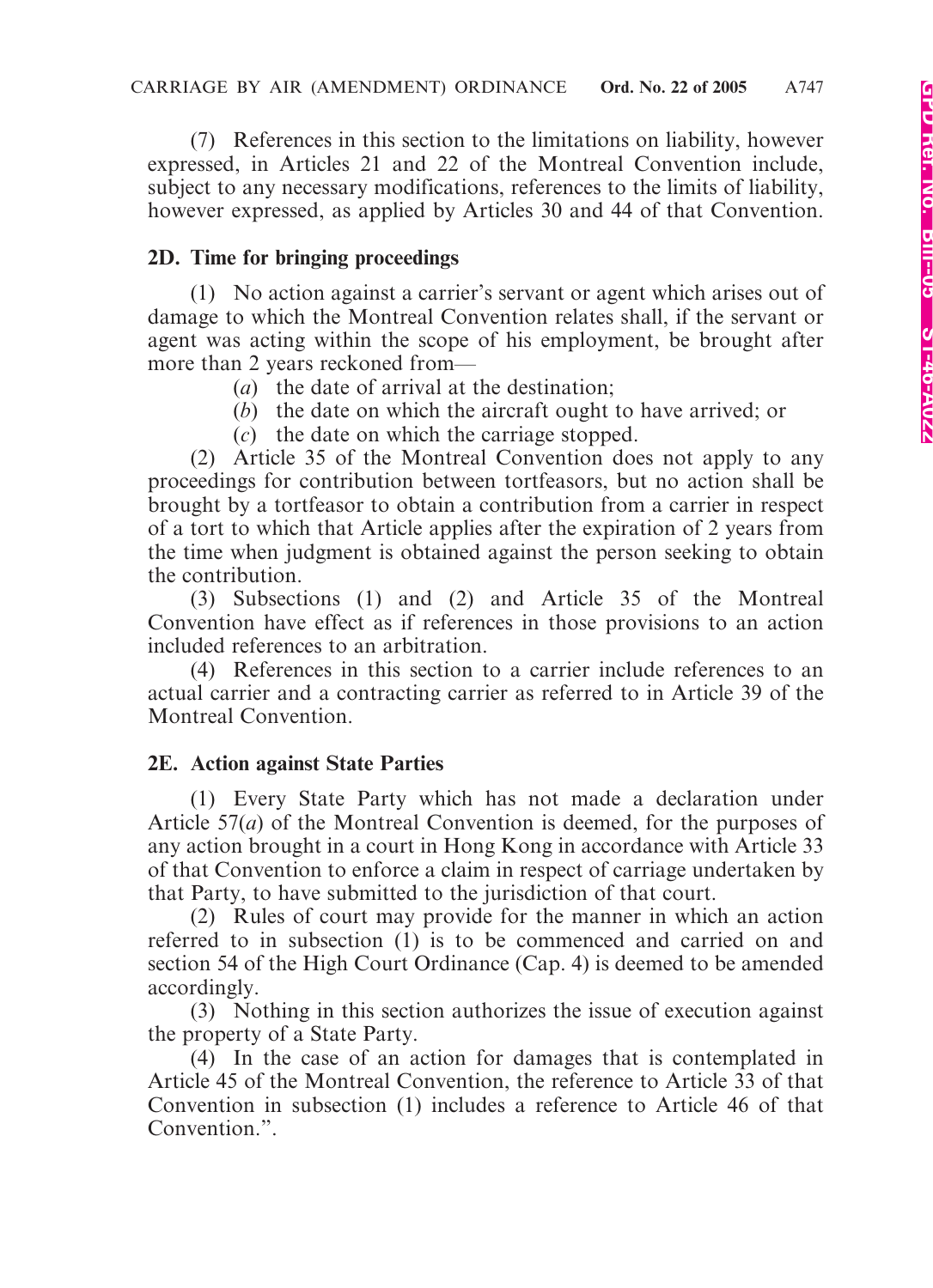# **5. Part II heading amended**

The heading of Part II is amended by adding "BUT NOT THE MONTREAL CONVENTION" after "CONVENTION".

# **6. Amended Convention to have the force of law**

- (1) Section 3 is amended by renumbering it as section 3(1).
- (2) Section 3 is amended by adding—

"(2) Notwithstanding subsection (1), where the Montreal Convention applies to a carriage by air to which the amended Convention applies (whether or not the Guadalajara Convention also applies), the provisions in this Part do not apply to that carriage by air.".

# **7. References to territory of High Contracting Party**

- (1) Section 4(1) is repealed.
- (2) Section 4(3) is repealed.

# **8. Fatal accidents**

(1) Section 5(1) is amended by repealing "by and" and substituting "by whom or".

- (2) Section 5(3) is amended—
	- (*a*) by adding "外祖父母、" after "祖父母、";
	- (*b*) by adding "、外孫、外孫女" after "孫女".
- (3) Section 5(4)(*a*) is repealed and the following substituted—
- "(*a*) notwithstanding paragraphs (*b*) and (*c*), an adopted person is treated as the child of the person or persons by whom he was adopted and not as the child of any other person;".

(4) Section 5(5) is amended by repealing "subsection (4)" and substituting "subsections  $(2)$ ,  $(3)$  and  $(4)$ ".

# **9. Guadalajara Convention to have the force of law**

Section 10(2) is repealed.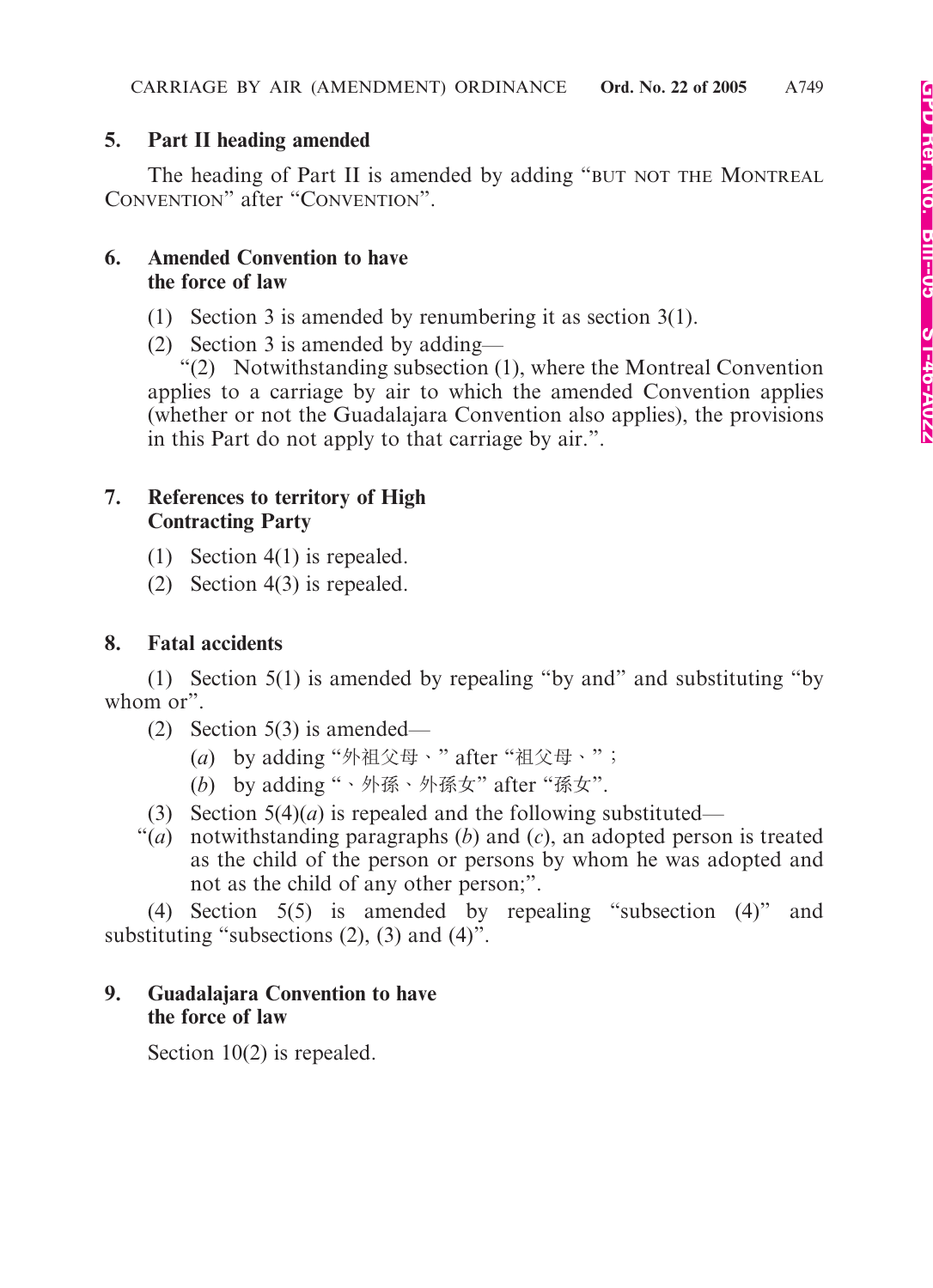**10. Application of provisions of sections 6, 7 and 9**

Section 11(1) is amended by repealing "section  $6(1)(a)$ " and substituting "section  $6(1)$ ".

# **11. Part III heading amended**

The heading of Part III is amended by repealing "AMENDED CONVENTION DOES" and substituting "MONTREAL CONVENTION AND THE AMENDED CONVENTION DO".

# **12. Application**

Section 12(1) is amended by repealing "amended Convention" and substituting "Montreal Convention or the amended Convention".

# **13. International carriage under the Warsaw Convention**

- (1) Section 14(2) is repealed.
- (2) Section 14(3) is repealed.

# **14. Fatal accidents**

- (1) Section 15(1) is amended—
	- (*a*) by repealing "Article 17 in Part I of Schedule 3 and in Part I of Schedule 4<sup>"</sup> and substituting "paragraph (1) of Article 17 of Schedule 3 or Article 17 in Part I of Schedule 4, as may be appropriate,";
	- (*b*) by repealing "by and" and substituting "by whom or".
- (2) Section 15(3) is amended—
	- (*a*) by adding "外祖父母、" after "祖父母、";
	- (*b*) by adding "、外孫、外孫女" after "孫女".
- (3) Section 15(4)(*a*) is repealed and the following substituted—
- "(*a*) notwithstanding paragraphs (*b*) and (*c*), an adopted person is treated as the child of the person or persons by whom he was adopted and not as the child of any other person;".

(4) Section 15(5) is amended by repealing "subsection (4)" and substituting "subsections  $(2)$ ,  $(3)$  and  $(4)$ ".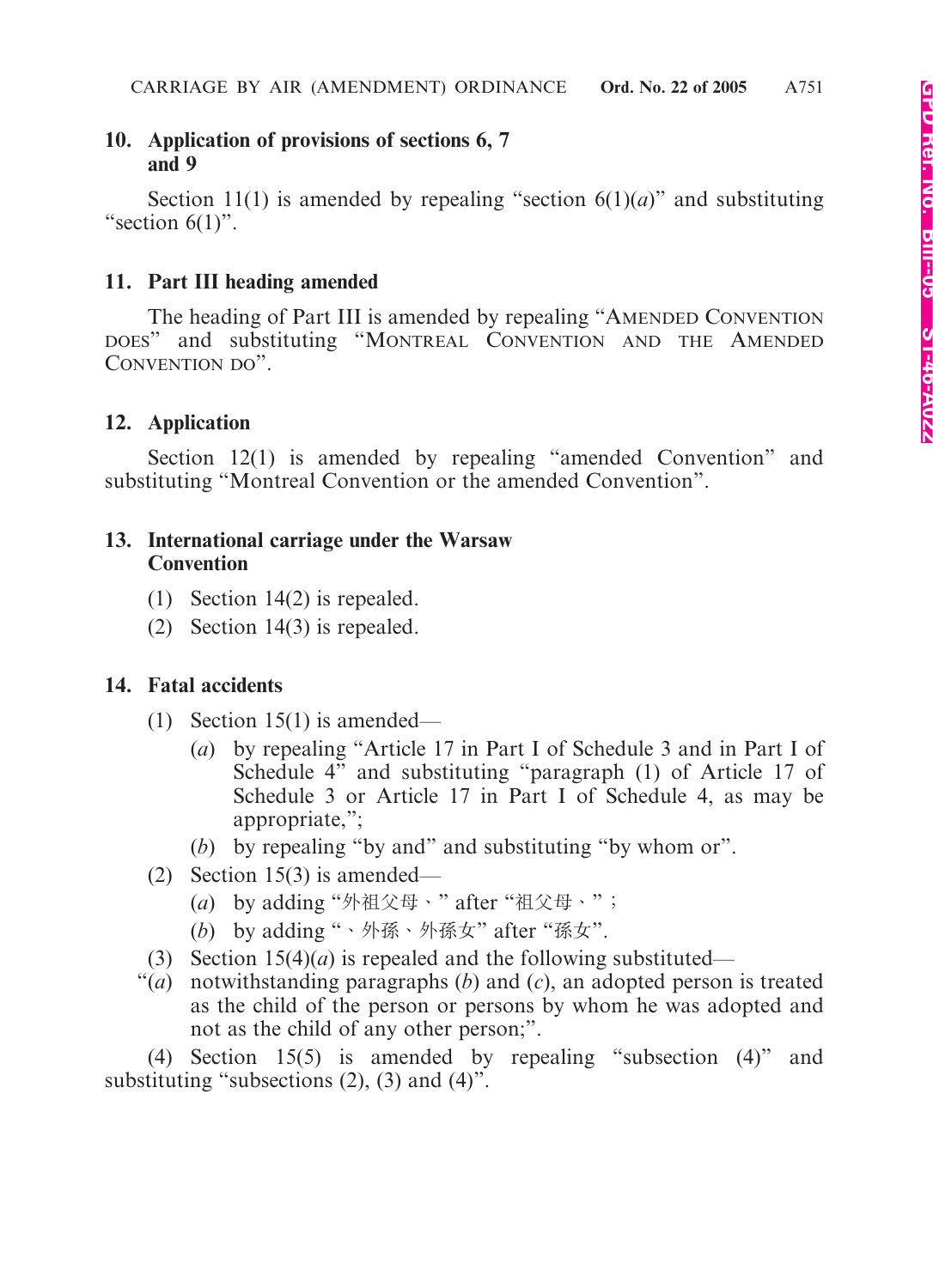# **15. Limitations on liability**

- (1) Section 16(1) is amended—
	- (*a*) by repealing "Article 22 in Part I of Schedule 3 and in Part I of Schedule 4 (in this section called "Article 22")" and substituting "Article 21 or 22 of Schedule 3, or Article 22 in Part I of Schedule 4, as may be appropriate,";
	- (*b*) in paragraph (*b*), by repealing "paragraph (1) of Article 22" and substituting "Article 21 or paragraph (1) of Article 22 of Schedule 3, or paragraph (1) of Article 22 in Part I of Schedule 4, as may be appropriate,".
- (2) Section 16(2) is amended—
	- (*a*) by repealing "by Article 22" and substituting "by Article 21 or 22 of Schedule 3, or Article 22 in Part I of Schedule 4, as may be appropriate,";
	- (*b*) by repealing "in view of Article 22" and substituting "in view of that Article".

(3) Section 16(3) is amended by repealing "Article 22" and substituting "Article 21 or 22 of Schedule 3, or Article 22 in Part I of Schedule 4, as may be appropriate,".

(4) Section 16(4) is repealed and the following substituted—

"(4) The Monetary Authority may specify in Hong Kong dollars the amounts which for the purposes of Article 21 or 22 of Schedule 3, or Article 22 in Part I of Schedule 4, as may be appropriate, are to be taken as equivalent for a particular day to the sums expressed in Special Drawing Rights or francs in that Article.".

(5) Section 16(5) is repealed and the following substituted—

"(5) A certificate given by or on behalf of the Monetary Authority in pursuance of subsection (4) is conclusive evidence of the materials stated in it for the purposes of Article 21 or 22 of Schedule 3, or Article 22 in Part I of Schedule 4, as may be appropriate, and a document purporting to be such a certificate is, in any proceedings, to be received in evidence and, unless the contrary is proved, deemed to be such a certificate.".

(6) Section 16(7) is repealed and the following substituted—

"(7) References in this section to the limitations on liability, however expressed, in Articles 21 and 22 of Schedule 3 and Article 22 in Part I of Schedule 4 include, subject to any necessary modifications, references to the limits of liability, however expressed, as applied by Articles 30 and 44 of Schedule 3.".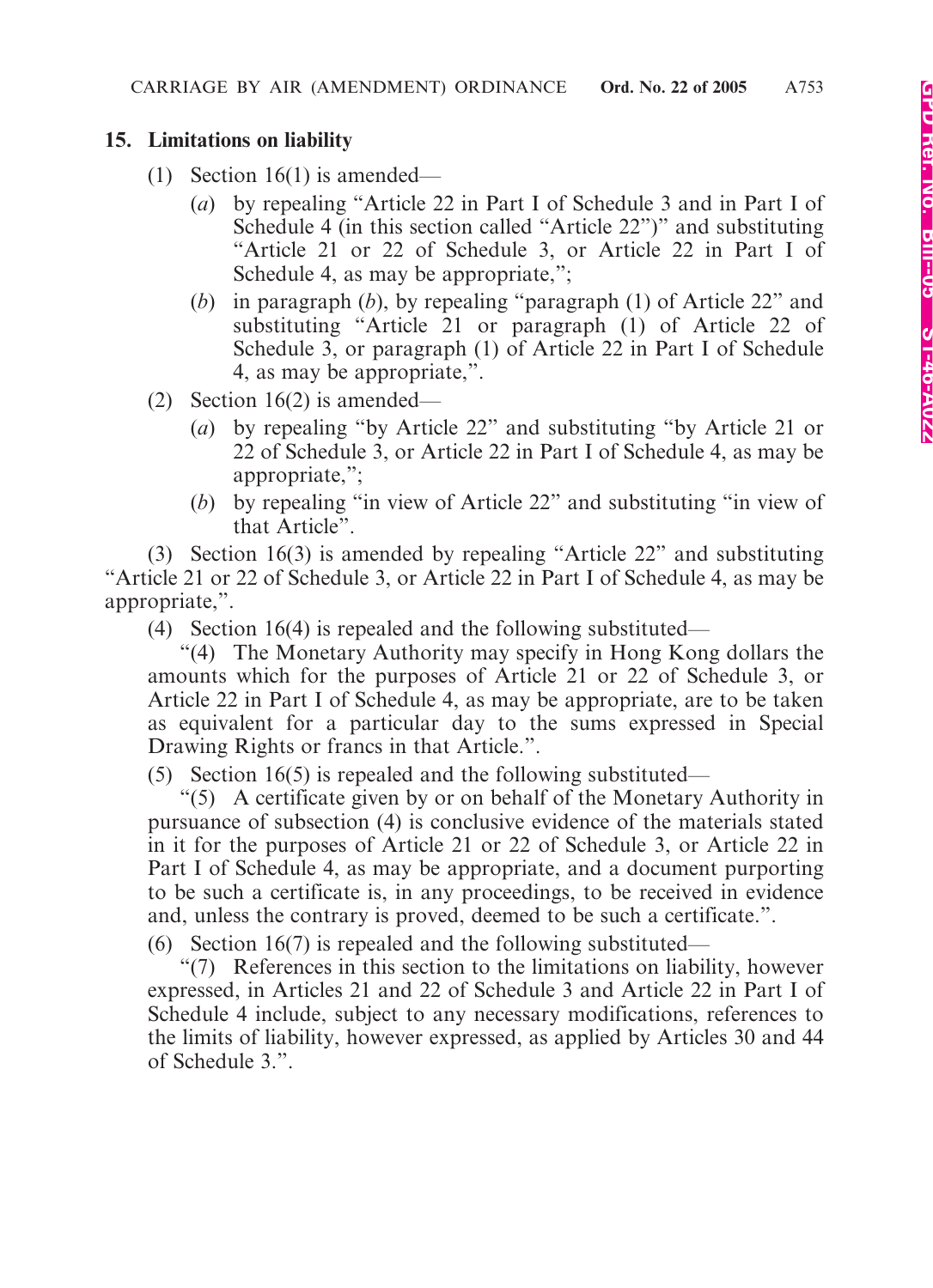# **16. Time for bringing proceedings**

(1) Section 17(1) is amended by repealing "amended Convention as applied by this Ordinance" and substituting "Warsaw Convention".

(2) Section 17(2) is repealed and the following substituted—

"(2) Article 35 of Schedule 3, or Article 29 in Part I of Schedule 4, as may be appropriate, does not apply to any proceedings for contribution between tortfeasors, but no action shall be brought by a tortfeasor to obtain a contribution from a carrier in respect of a tort to which that Article applies after the expiration of 2 years from the time when judgment is obtained against the person seeking to obtain the contribution.".

(3) Section 17(3) is amended by repealing "Article 29" and substituting "Article 35 of Schedule 3 and Article 29 in Part I of Schedule 4".

# **17. Application of provisions of sections 16 and 17**

(1) Section 18(1) is repealed and the following substituted—

"(1) In section 16(1), (2) and (3) (which explains the limitations on liability in Article 21 or 22 of Schedule 3, or Article 22 in Part I of Schedule 4, as may be appropriate, and enables a court to make appropriate orders and awards to give effect to those limitations) references to Article 21 or 22 of Schedule 3, or Article 22 in Part I of Schedule 4, as may be appropriate, include, subject to any necessary modifications, references to Article 44 of Schedule 3, or Article VI in Part II of Schedule 4, as may be appropriate.".

(2) Section 18(2) is amended by repealing "paragraph (*c*) of Article I in Part II of Schedule 3 and in Part II of Schedule 4" and substituting "Article 39 of Schedule 3 and paragraph (*c*) of Article I in Part II of Schedule 4".

# **18. Application of this Ordinance**

Section 19(2) is amended by adding "IA," after "Parts".

# **19. Repeals and savings**

Section 20 is repealed.

# **20. Sections added**

The following are added—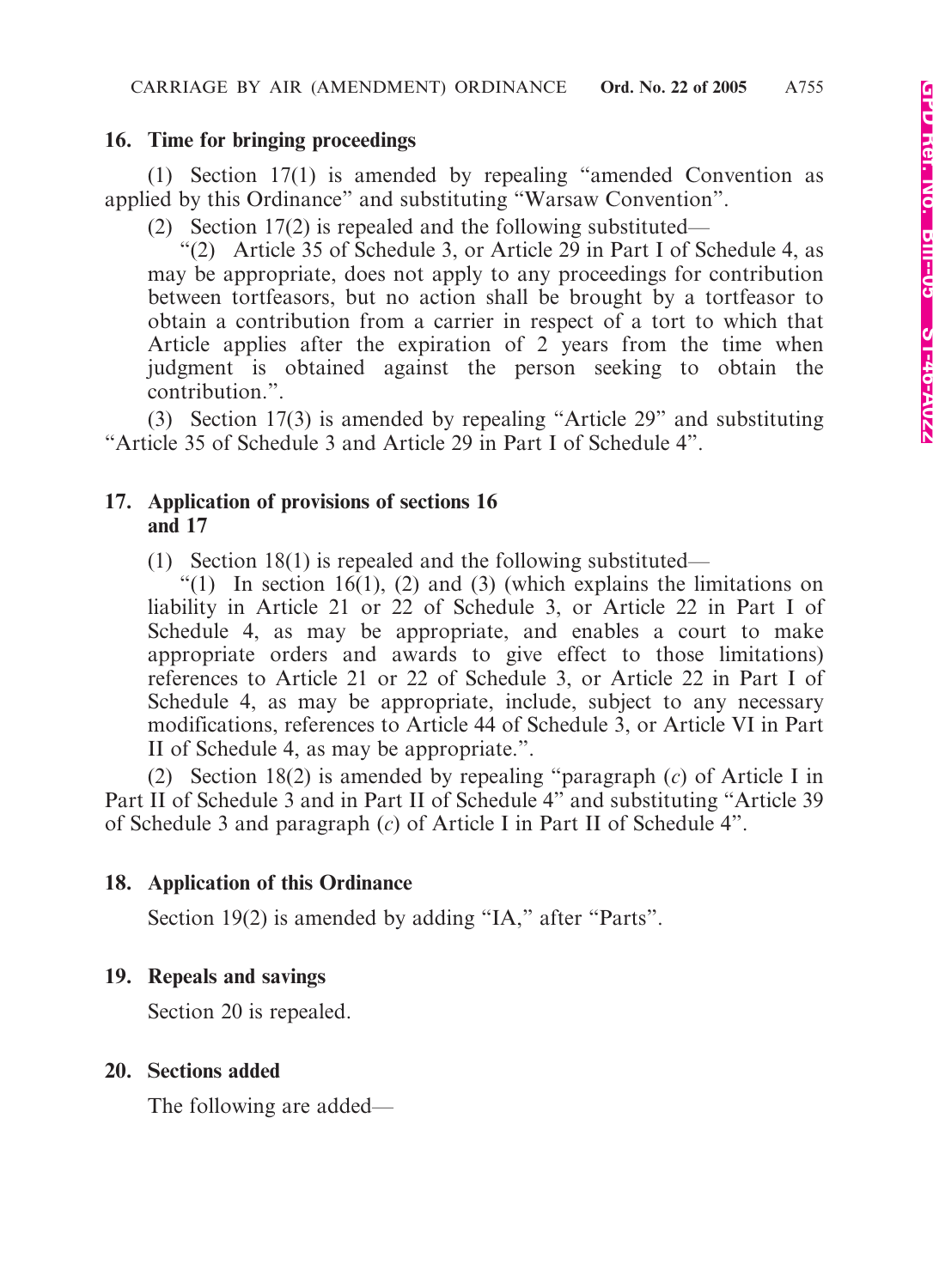# "**21. Revision of limits of liability specified in Schedules 1A and 3**

(1) Where the limits of liability specified in Article 21, 22 or 23 of the Montreal Convention have been revised in accordance with Article 24 of that Convention, the Director-General of Civil Aviation shall, by notice published in the Gazette, announce—

- (*a*) such revision; and
- (*b*) the date on which such revision becomes effective under Article 24 of that Convention.

(2) Where the Director-General of Civil Aviation makes an announcement under subsection (1) in respect of Article 21, 22 or 23 of the Montreal Convention, the limits of liability specified in Article 21, 22 or 23, as the case may be, of Schedule 1A and Article 21 or 22, as the case may be, of Schedule 3 shall, as from the date so announced, have effect subject to the revision so announced.

(3) Section 34 of the Interpretation and General Clauses Ordinance (Cap. 1) shall not apply to a notice published under subsection (1).

# **22. Power to make regulations**

(1) The Director-General of Civil Aviation may make such regulations as appear to him to be necessary or expedient—

- (*a*) to provide for matters concerning advance payment within the meaning of Article 28 of the Montreal Convention; and
- (*b*) to apply any of the provisions made under paragraph (*a*) to any carriage by air, not being carriage to which the Montreal Convention applies.

(2) Without limiting the generality of regulations which may be made under subsection (1), such regulations—

- (*a*) may be of general or special application and may be made so as to apply only in specified circumstances;
- (*b*) may make different provisions for different circumstances and provide for different cases or classes of cases;
- (*c*) may authorize any matter or thing to be determined, applied or regulated by any specified person;
- (*d*) may provide for the exercise of discretion in specified cases;
- (*e*) may provide for any exemption of different cases or classes of cases, with or without conditions or restrictions, from the application of any provision of such regulations;
- (*f*) may provide for—
	- (i) the fixing of any fee to be paid for anything that may be done in accordance with any provision of such regulations; and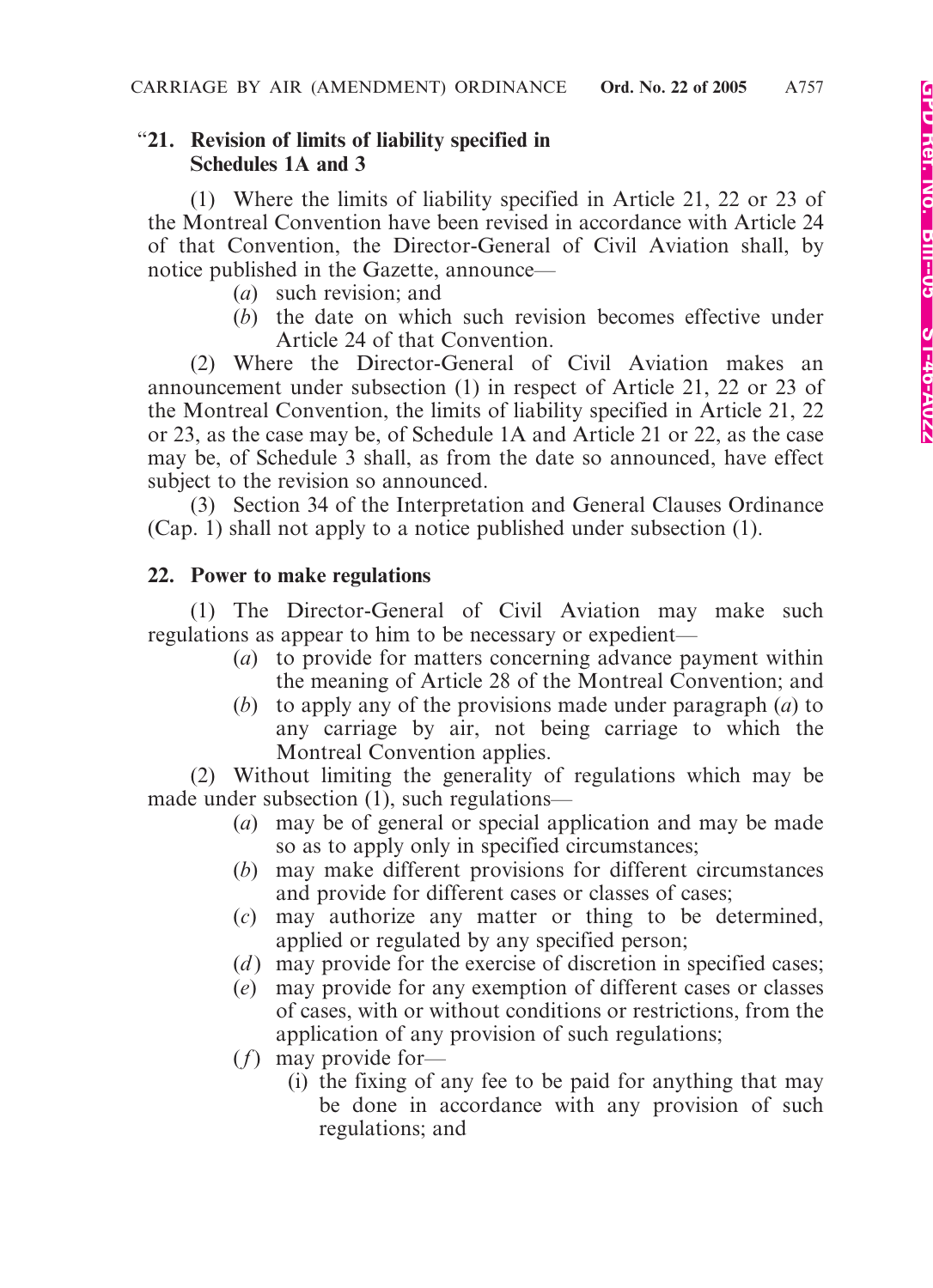(ii) the method of payment of such fee;

- (*g*) may, for the better and more effectual carrying into effect of any provision of this Ordinance or of such regulations, include any savings, transitional, incidental, supplemental and evidential provisions; and
- (*h*) may, for the purpose of securing compliance with any provision of such regulations—
	- (i) create offences and provide for the imposition of penalties on conviction in the form of a fine not exceeding level 6; and
	- (ii) provide for the imposition of any other sanctions, including but not limited to the charging of any interest on any payment required under such regulations.

(3) Without limiting the generality of regulations which may be made under subsection (1), such regulations may, in particular—

- (*a*) require any specified carrier to make a payment of any specified amount to meet the immediate economic needs of any specified person arising out of any accident in any specified carriage by air;
- (*b*) provide for the application or other procedures in relation to any payment required under such regulations;
- (*c*) provide for any condition in relation to any payment required under such regulations;
- (*d*) empower the court or any person to determine any matter on application by any person and provide for the effect of such determination;
- (*e*) provide for the set-off or recovery of any payment required under such regulations;
- (*f*) provide for the effect of the making of or receiving of any payment required under such regulations;
- (*g*) provide that any payment which is not made in accordance with such regulations or any payment which is specified to be recoverable is a civil debt due to the person entitled to such payment; and
- (*h*) provide for the making of any guidelines and the effect of such guidelines.

# **23. Saving of existing rights and liabilities**

(1) Nothing in the Carriage by Air (Amendment) Ordinance 2005 (22 of 2005) ("amending Ordinance") shall affect the rights and liabilities of any person arising out of any occurrence which took place before the commencement of the amending Ordinance and caused any damage for which a carrier was liable under this Ordinance as then in force.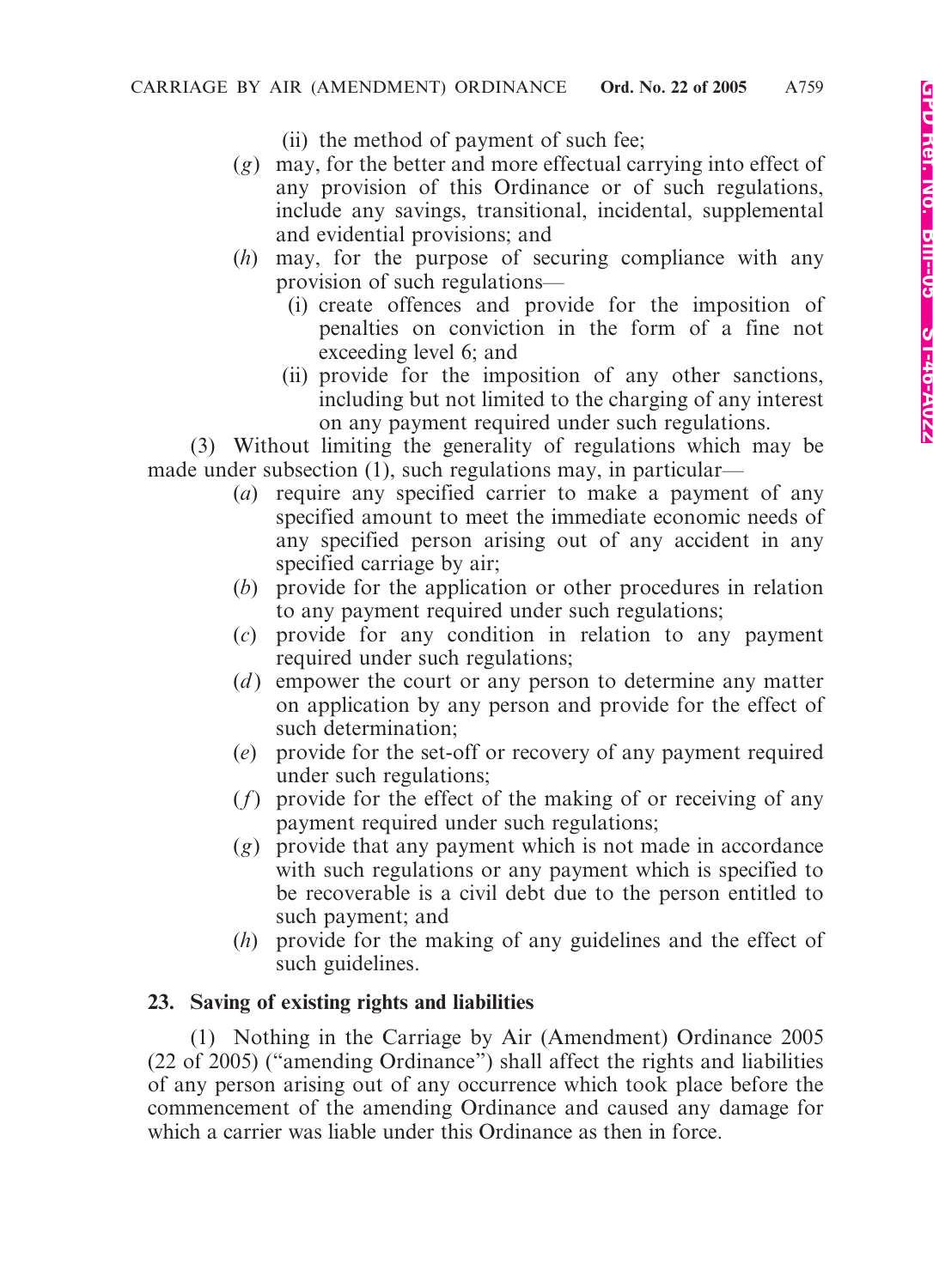(2) Subsection (1) is in addition to and not in derogation of section 23 of the Interpretation and General Clauses Ordinance (Cap. 1).".

#### **21. The amended Convention**

Schedule 1 is amended, within the square brackets, by repealing "2(1)" and substituting "2".

### **22. Schedule 1A added**

The following is added—

# "SCHEDULE 1A [ss. 2, 2A  $& 21$ ]

#### THE MONTREAL CONVENTION

# **CONVENTION**

### FOR THE UNIFICATION OF CERTAIN RULES FOR INTERNATIONAL CARRIAGE BY AIR

Chapter I

### General Provisions

### Article 1—Scope of Application

(1) This Convention applies to all international carriage of persons, baggage or cargo performed by aircraft for reward. It applies equally to gratuitous carriage by aircraft performed by an air transport undertaking.

(2) For the purposes of this Convention, the expression *international carriage* means any carriage in which, according to the agreement between the parties, the place of departure and the place of destination, whether or not there be a break in the carriage or a transhipment, are situated either within the territories of two States Parties, or within the territory of a single State Party if there is an agreed stopping place within the territory of another State, even if that State is not a State Party. Carriage between two points within the territory of a single State Party without an agreed stopping place within the territory of another State is not international carriage for the purposes of this Convention.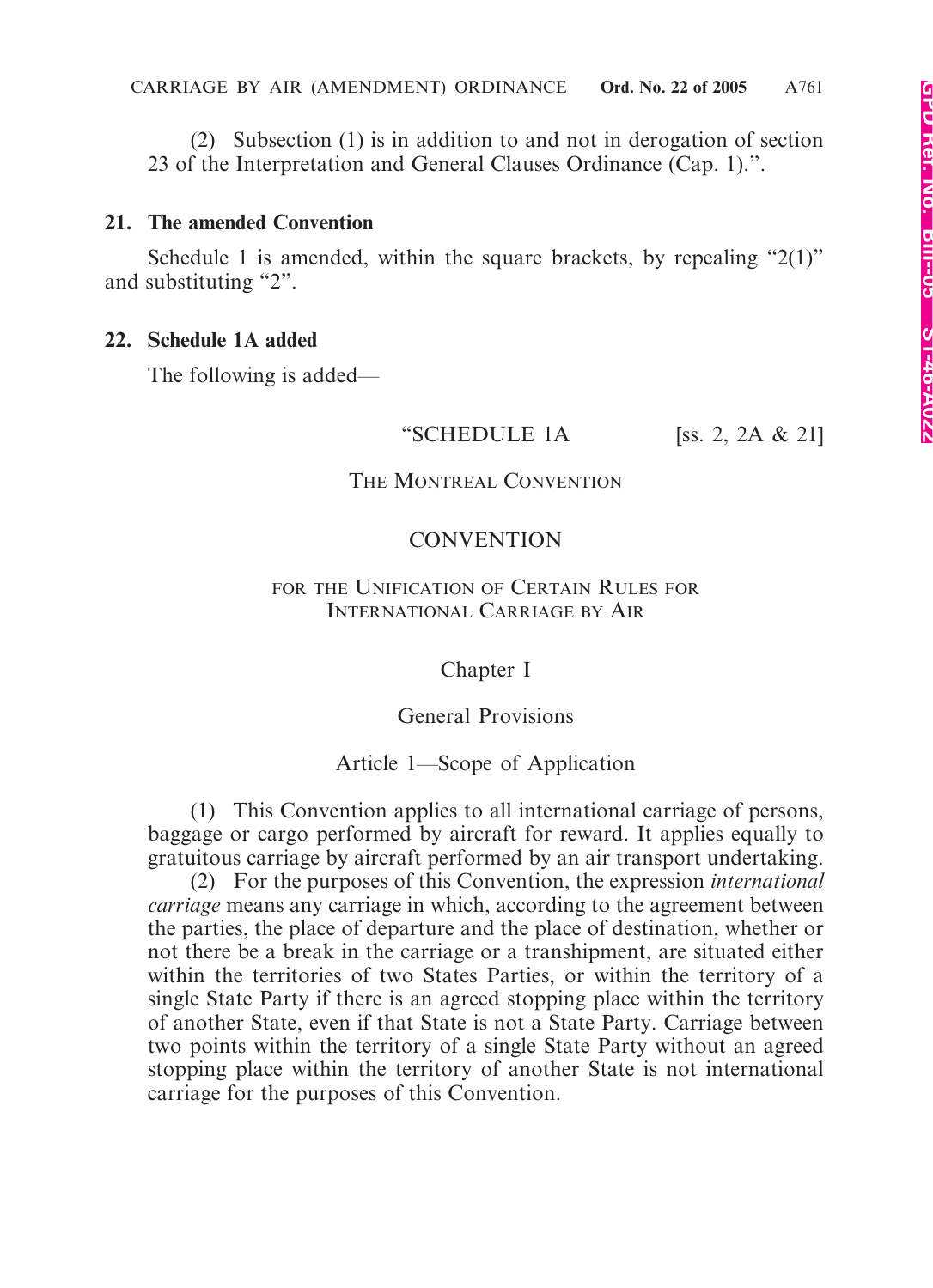(3) Carriage to be performed by several successive carriers is deemed, for the purposes of this Convention, to be one undivided carriage if it has been regarded by the parties as a single operation, whether it had been agreed upon under the form of a single contract or of a series of contracts, and it does not lose its international character merely because one contract or a series of contracts is to be performed entirely within the territory of the same State.

(4) This Convention applies also to carriage as set out in Chapter V, subject to the terms contained therein.

# Article 2—Carriage Performed by State and Carriage of Postal Items

(1) This Convention applies to carriage performed by the State or by legally constituted public bodies provided it falls within the conditions laid down in Article 1.

(2) In the carriage of postal items, the carrier shall be liable only to the relevant postal administration in accordance with the rules applicable to the relationship between the carriers and the postal administrations.

(3) Except as provided in paragraph (2) of this Article, the provisions of this Convention shall not apply to the carriage of postal items.

# Chapter II

Documentation and Duties of the Parties Relating to the Carriage of Passengers, Baggage and Cargo

Article 3—Passengers and Baggage

(1) In respect of carriage of passengers, an individual or collective document of carriage shall be delivered containing:

- (*a*) an indication of the places of departure and destination;
- (*b*) if the places of departure and destination are within the territory of a single State Party, one or more agreed stopping places being within the territory of another State, an indication of at least one such stopping place.

(2) Any other means which preserves the information indicated in paragraph (1) may be substituted for the delivery of the document referred to in that paragraph. If any such other means is used, the carrier shall offer to deliver to the passenger a written statement of the information so preserved.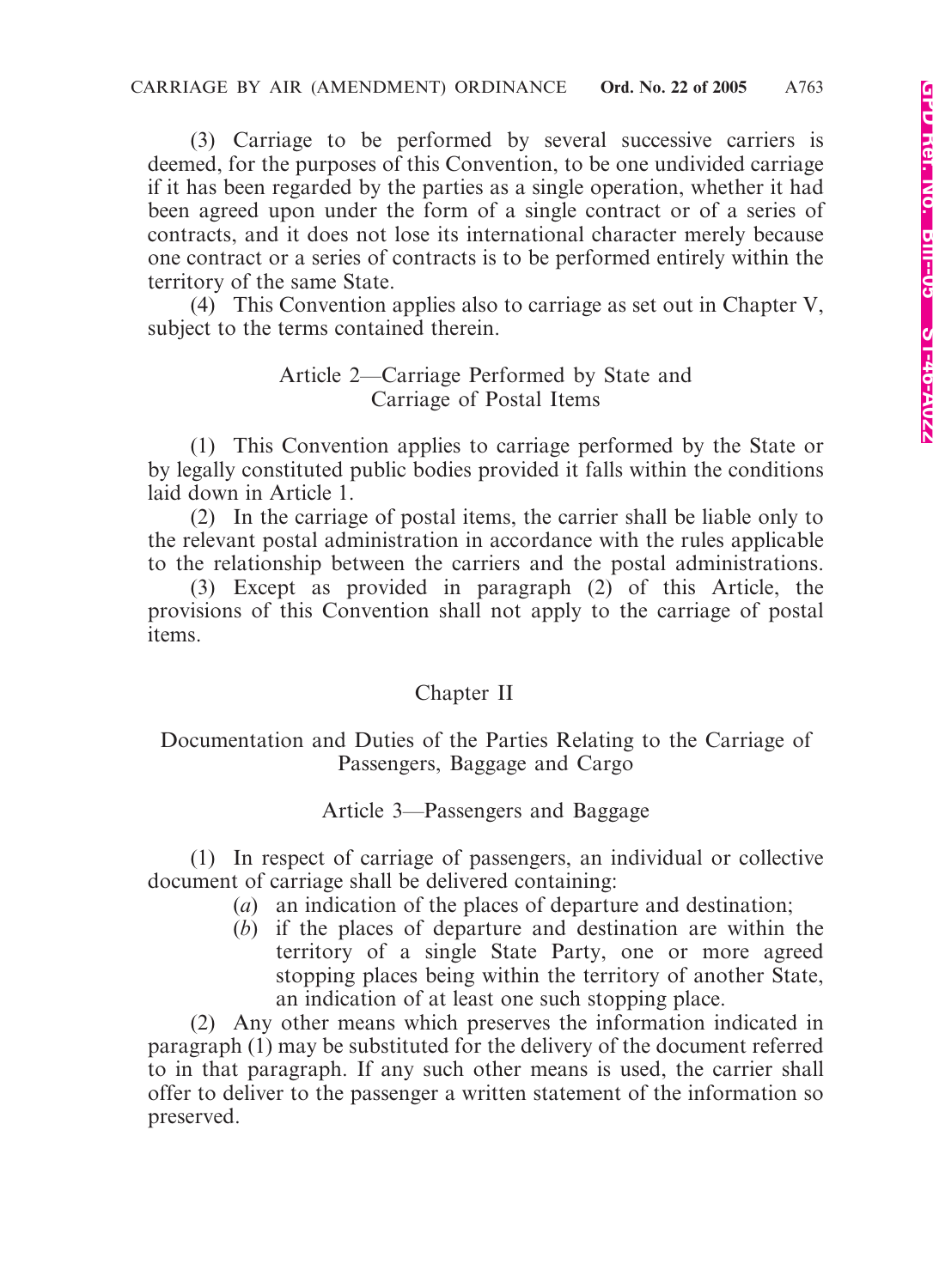(3) The carrier shall deliver to the passenger a baggage identification tag for each piece of checked baggage.

(4) The passenger shall be given written notice to the effect that where this Convention is applicable it governs and may limit the liability of carriers in respect of death or injury and for destruction or loss of, or damage to, baggage, and for delay.

(5) Non-compliance with the provisions of the foregoing paragraphs shall not affect the existence or the validity of the contract of carriage, which shall, nonetheless, be subject to the rules of this Convention including those relating to limitation of liability.

### Article 4—Cargo

(1) In respect of the carriage of cargo, an air waybill shall be delivered.

(2) Any other means which preserves a record of the carriage to be performed may be substituted for the delivery of an air waybill. If such other means are used, the carrier shall, if so requested by the consignor, deliver to the consignor a cargo receipt permitting identification of the consignment and access to the information contained in the record preserved by such other means.

Article 5—Contents of Air Waybill or Cargo Receipt

The air waybill or the cargo receipt shall include:

- (*a*) an indication of the places of departure and destination;
- (*b*) if the places of departure and destination are within the territory of a single State Party, one or more agreed stopping places being within the territory of another State, an indication of at least one such stopping place; and
- (*c*) an indication of the weight of the consignment.

Article 6—Document Relating to the Nature of the Cargo

The consignor may be required, if necessary to meet the formalities of customs, police and similar public authorities, to deliver a document indicating the nature of the cargo. This provision creates for the carrier no duty, obligation or liability resulting therefrom.

Article 7—Description of Air Waybill

(1) The air waybill shall be made out by the consignor in three original parts.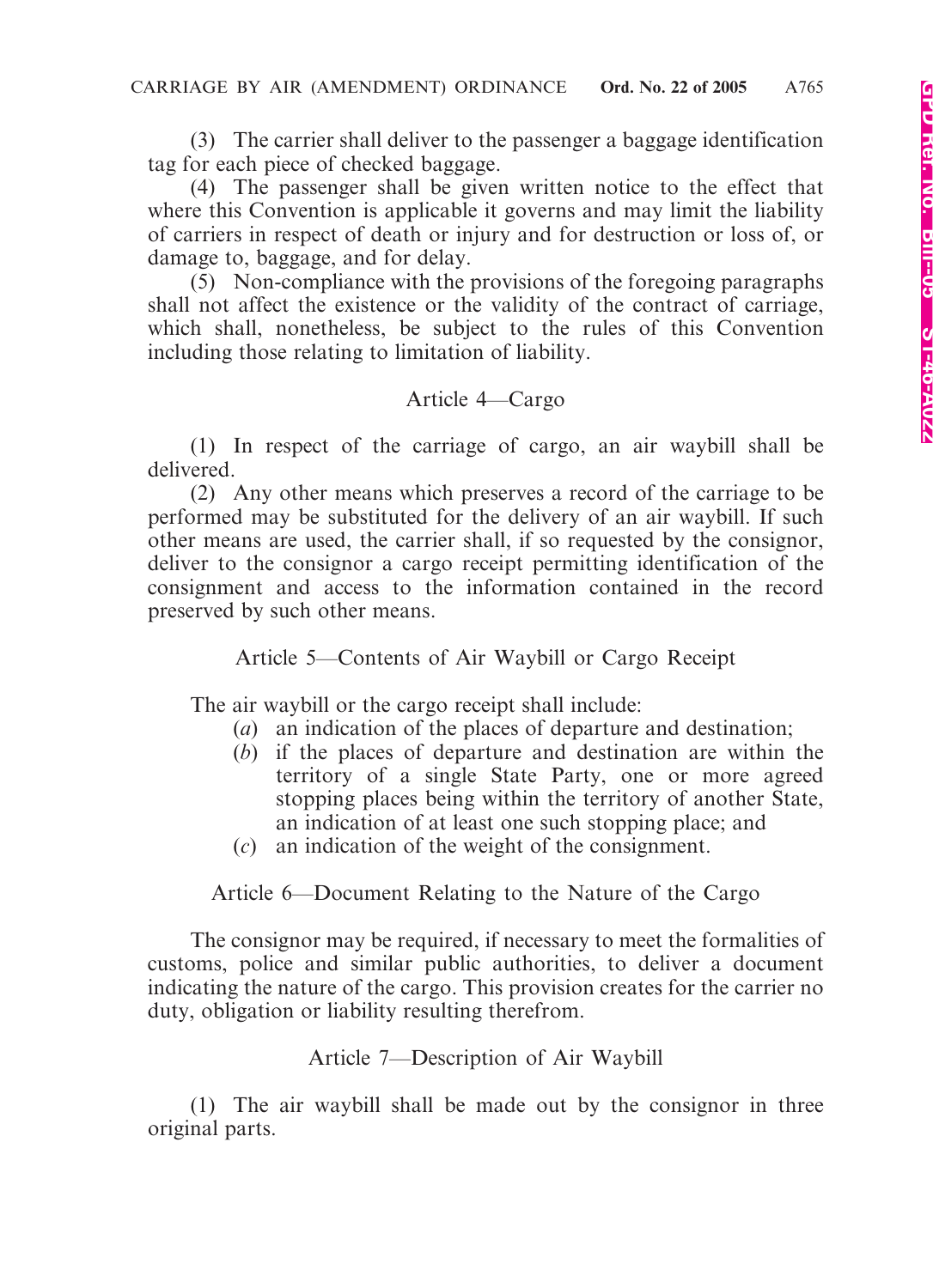(2) The first part shall be marked "for the carrier"; it shall be signed by the consignor. The second part shall be marked "for the consignee"; it shall be signed by the consignor and by the carrier. The third part shall be signed by the carrier who shall hand it to the consignor after the cargo has been accepted.

(3) The signature of the carrier and that of the consignor may be printed or stamped.

(4) If, at the request of the consignor, the carrier makes out the air waybill, the carrier shall be deemed, subject to proof to the contrary, to have done so on behalf of the consignor.

Article 8—Documentation for Multiple Packages

When there is more than one package:

- (*a*) the carrier of cargo has the right to require the consignor to make out separate air waybills;
- (*b*) the consignor has the right to require the carrier to deliver separate cargo receipts when the other means referred to in paragraph (2) of Article 4 are used.

# Article 9—Non-compliance with Documentary Requirements

Non-compliance with the provisions of Articles 4 to 8 shall not affect the existence or the validity of the contract of carriage, which shall, nonetheless, be subject to the rules of this Convention including those relating to limitation of liability.

> Article 10—Responsibility for Particulars of Documentation

(1) The consignor is responsible for the correctness of the particulars and statements relating to the cargo inserted by it or on its behalf in the air waybill or furnished by it or on its behalf to the carrier for insertion in the cargo receipt or for insertion in the record preserved by the other means referred to in paragraph (2) of Article 4. The foregoing shall also apply where the person acting on behalf of the consignor is also the agent of the carrier.

(2) The consignor shall indemnify the carrier against all damage suffered by it, or by any other person to whom the carrier is liable, by reason of the irregularity, incorrectness or incompleteness of the particulars and statements furnished by the consignor or on its behalf.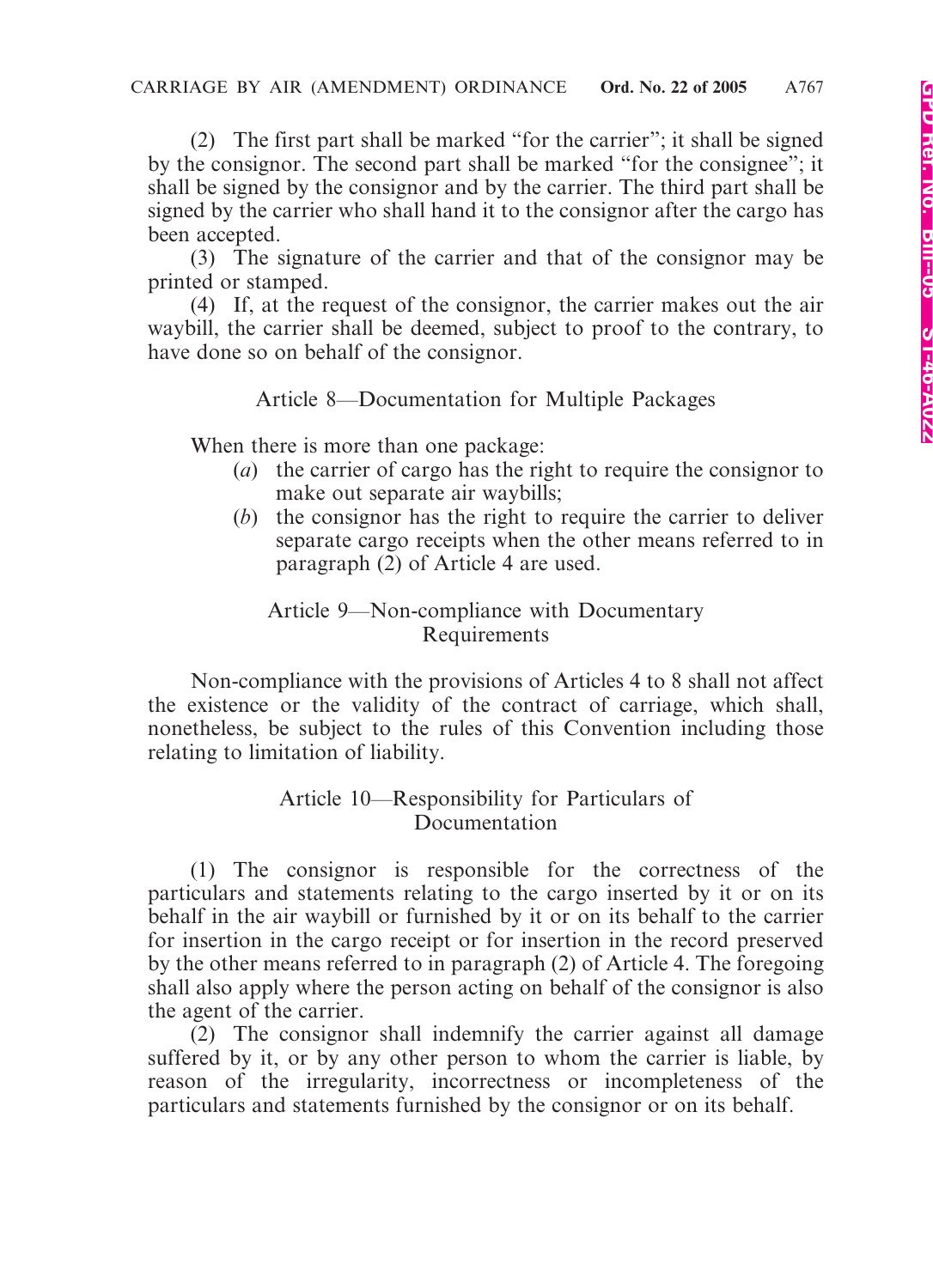(3) Subject to the provisions of paragraphs (1) and (2) of this Article, the carrier shall indemnify the consignor against all damage suffered by it, or by any other person to whom the consignor is liable, by reason of the irregularity, incorrectness or incompleteness of the particulars and statements inserted by the carrier or on its behalf in the cargo receipt or in the record preserved by the other means referred to in paragraph (2) of Article 4.

### Article 11—Evidentiary Value of Documentation

(1) The air waybill or the cargo receipt is *prima facie* evidence of the conclusion of the contract, of the acceptance of the cargo and of the conditions of carriage mentioned therein.

(2) Any statements in the air waybill or the cargo receipt relating to the weight, dimensions and packing of the cargo, as well as those relating to the number of packages, are *prima facie* evidence of the facts stated; those relating to the quantity, volume and condition of the cargo do not constitute evidence against the carrier except so far as they both have been, and are stated in the air waybill or the cargo receipt to have been, checked by it in the presence of the consignor, or relate to the apparent condition of the cargo.

# Article 12—Right of Disposition of Cargo

(1) Subject to its liability to carry out all its obligations under the contract of carriage, the consignor has the right to dispose of the cargo by withdrawing it at the airport of departure or destination, or by stopping it in the course of the journey on any landing, or by calling for it to be delivered at the place of destination or in the course of the journey to a person other than the consignee originally designated, or by requiring it to be returned to the airport of departure. The consignor must not exercise this right of disposition in such a way as to prejudice the carrier or other consignors and must reimburse any expenses occasioned by the exercise of this right.

(2) If it is impossible to carry out the instructions of the consignor, the carrier must so inform the consignor forthwith.

(3) If the carrier carries out the instructions of the consignor for the disposition of the cargo without requiring the production of the part of the air waybill or the cargo receipt delivered to the latter, the carrier will be liable, without prejudice to its right of recovery from the consignor, for any damage which may be caused thereby to any person who is lawfully in possession of that part of the air waybill or the cargo receipt.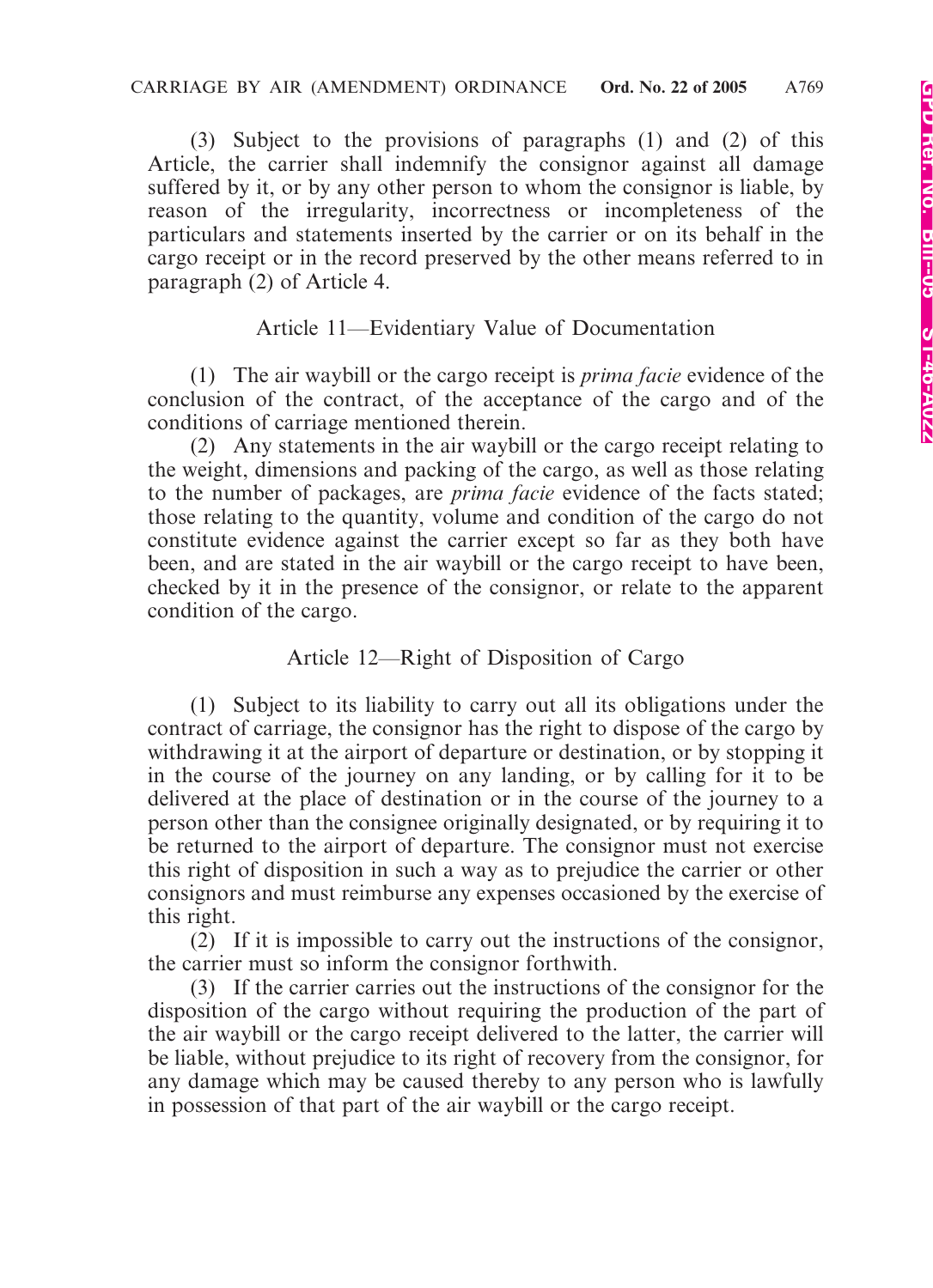(4) The right conferred on the consignor ceases at the moment when that of the consignee begins in accordance with Article 13. Nevertheless, if the consignee declines to accept the cargo, or cannot be communicated with, the consignor resumes its right of disposition.

### Article 13—Delivery of the Cargo

(1) Except when the consignor has exercised its right under Article 12, the consignee is entitled, on arrival of the cargo at the place of destination, to require the carrier to deliver the cargo to it, on payment of the charges due and on complying with the conditions of carriage.

(2) Unless it is otherwise agreed, it is the duty of the carrier to give notice to the consignee as soon as the cargo arrives.

(3) If the carrier admits the loss of the cargo, or if the cargo has not arrived at the expiration of seven days after the date on which it ought to have arrived, the consignee is entitled to enforce against the carrier the rights which flow from the contract of carriage.

# Article 14—Enforcement of the Rights of Consignor and Consignee

The consignor and the consignee can respectively enforce all the rights given to them by Articles 12 and 13, each in its own name, whether it is acting in its own interest or in the interest of another, provided that it carries out the obligations imposed by the contract of carriage.

# Article 15—Relations of Consignor and Consignee or Mutual Relations of Third Parties

(1) Articles 12, 13 and 14 do not affect either the relations of the consignor and the consignee with each other or the mutual relations of third parties whose rights are derived either from the consignor or from the consignee.

(2) The provisions of Articles 12, 13 and 14 can only be varied by express provision in the air waybill or the cargo receipt.

# Article 16—Formalities of Customs, Police or Other Public Authorities

(1) The consignor must furnish such information and such documents as are necessary to meet the formalities of customs, police and any other public authorities before the cargo can be delivered to the consignee. The consignor is liable to the carrier for any damage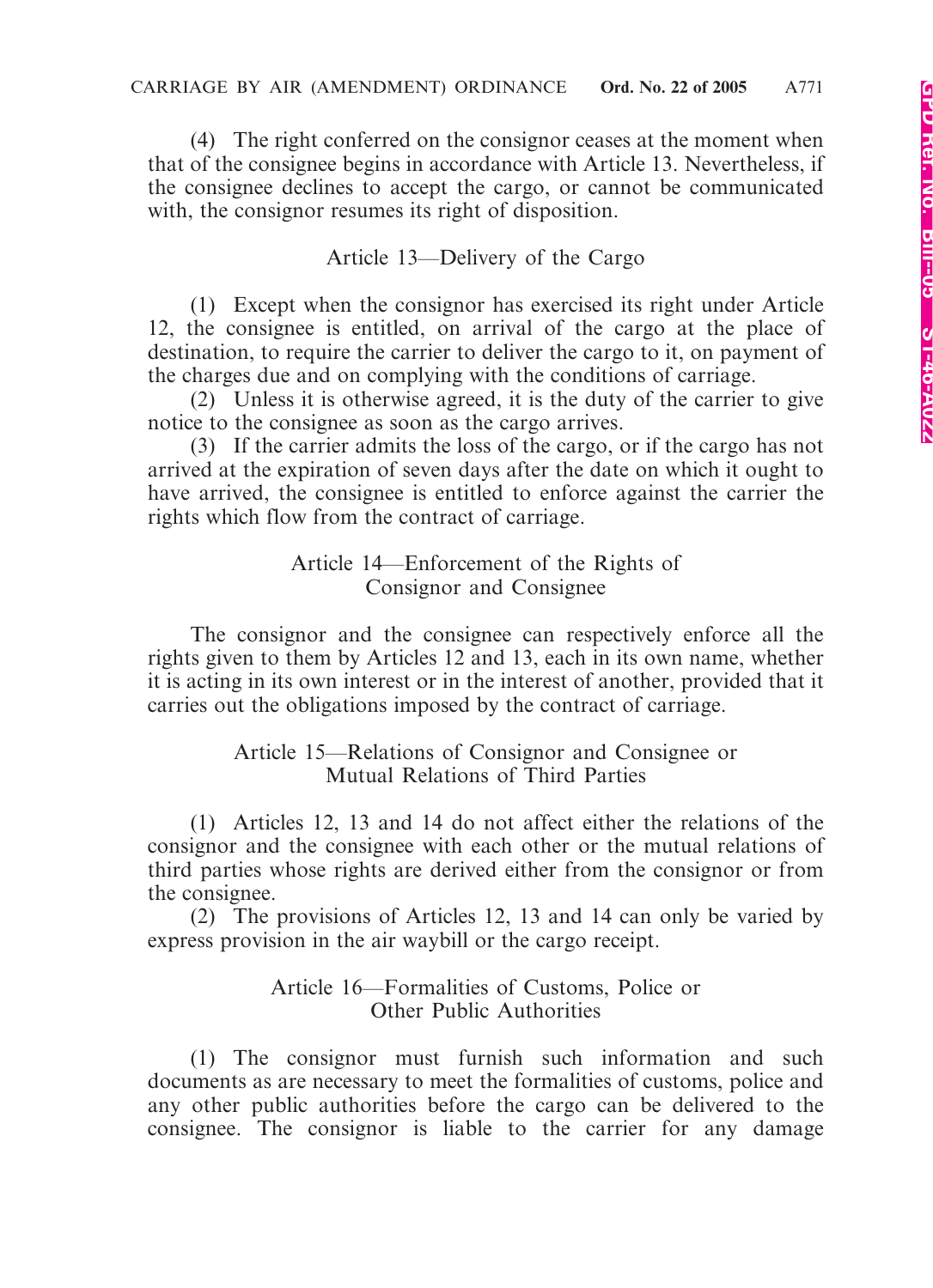occasioned by the absence, insufficiency or irregularity of any such information or documents, unless the damage is due to the fault of the carrier, its servants or agents.

(2) The carrier is under no obligation to enquire into the correctness or sufficiency of such information or documents.

# Chapter III

# Liability of the Carrier and Extent of Compensation for Damage

# Article 17—Death and Injury of Passengers— Damage to Baggage

(1) The carrier is liable for damage sustained in case of death or bodily injury of a passenger upon condition only that the accident which caused the death or injury took place on board the aircraft or in the course of any of the operations of embarking or disembarking.

(2) The carrier is liable for damage sustained in case of destruction or loss of, or of damage to, checked baggage upon condition only that the event which caused the destruction, loss or damage took place on board the aircraft or during any period within which the checked baggage was in the charge of the carrier. However, the carrier is not liable if and to the extent that the damage resulted from the inherent defect, quality or vice of the baggage. In the case of unchecked baggage, including personal items, the carrier is liable if the damage resulted from its fault or that of its servants or agents.

(3) If the carrier admits the loss of the checked baggage, or if the checked baggage has not arrived at the expiration of twenty-one days after the date on which it ought to have arrived, the passenger is entitled to enforce against the carrier the rights which flow from the contract of carriage.

(4) Unless otherwise specified, in this Convention the term "baggage" means both checked baggage and unchecked baggage.

# Article 18—Damage to Cargo

(1) The carrier is liable for damage sustained in the event of the destruction or loss of, or damage to, cargo upon condition only that the event which caused the damage so sustained took place during the carriage by air.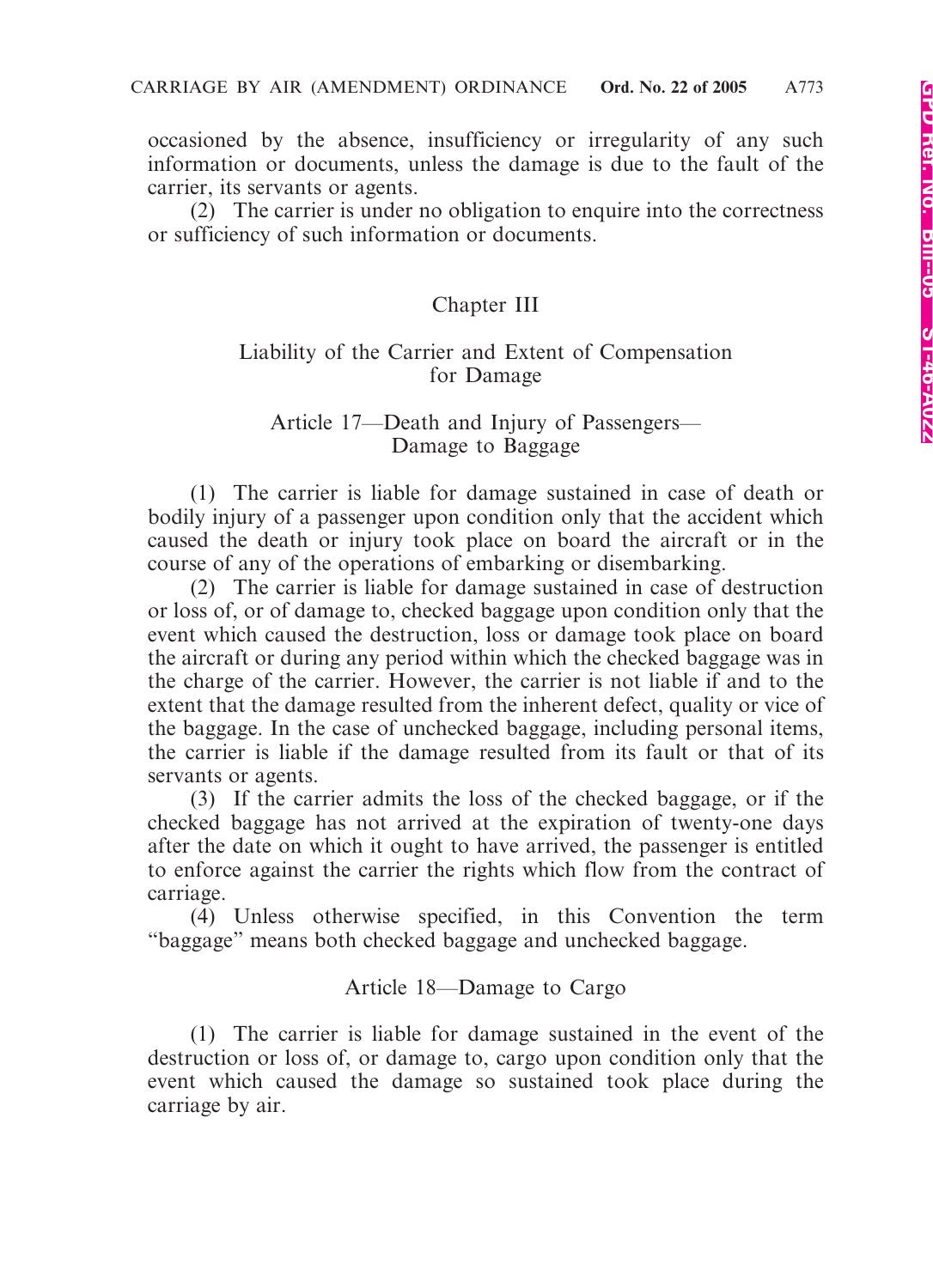(2) However, the carrier is not liable if and to the extent it proves that the destruction, or loss of, or damage to, the cargo resulted from one or more of the following:

- (*a*) inherent defect, quality or vice of that cargo;
- (*b*) defective packing of that cargo performed by a person other than the carrier or its servants or agents;
- (*c*) an act of war or an armed conflict;
- (*d* ) an act of public authority carried out in connection with the entry, exit or transit of the cargo.

(3) The carriage by air within the meaning of paragraph (1) of this Article comprises the period during which the cargo is in the charge of the carrier.

(4) The period of the carriage by air does not extend to any carriage by land, by sea or by inland waterway performed outside an airport. If, however, such carriage takes place in the performance of a contract for carriage by air, for the purpose of loading, delivery or transhipment, any damage is presumed, subject to proof to the contrary, to have been the result of an event which took place during the carriage by air. If a carrier, without the consent of the consignor, substitutes carriage by another mode of transport for the whole or part of a carriage intended by the agreement between the parties to be carriage by air, such carriage by another mode of transport is deemed to be within the period of carriage by air.

### Article 19—Delay

The carrier is liable for damage occasioned by delay in the carriage by air of passengers, baggage or cargo. Nevertheless, the carrier shall not be liable for damage occasioned by delay if it proves that it and its servants and agents took all measures that could reasonably be required to avoid the damage or that it was impossible for it or them to take such measures.

#### Article 20—Exoneration

If the carrier proves that the damage was caused or contributed to by the negligence or other wrongful act or omission of the person claiming compensation, or the person from whom he or she derives his or her rights, the carrier shall be wholly or partly exonerated from its liability to the claimant to the extent that such negligence or wrongful act or omission caused or contributed to the damage. When by reason of death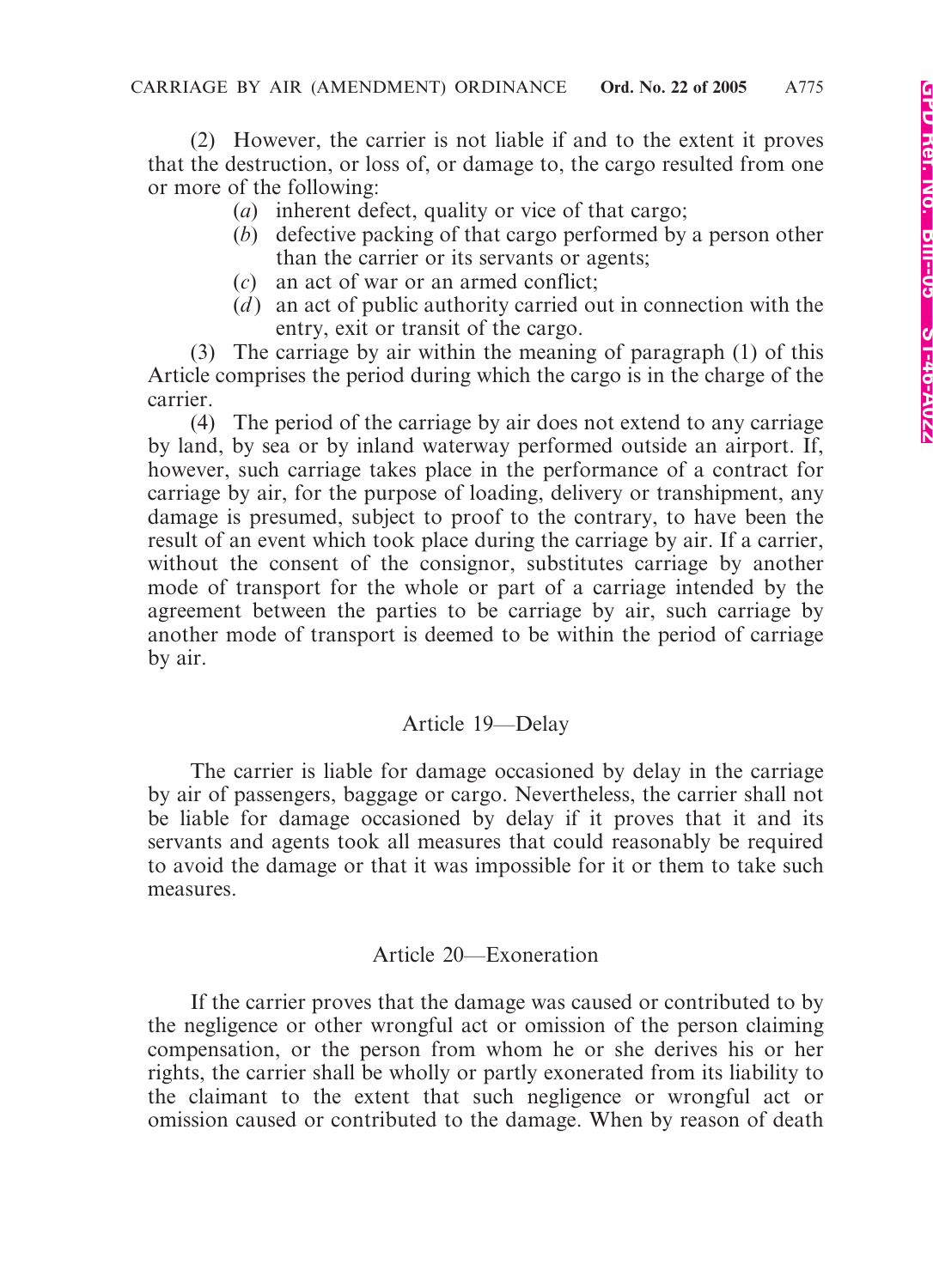or injury of a passenger compensation is claimed by a person other than the passenger, the carrier shall likewise be wholly or partly exonerated from its liability to the extent that it proves that the damage was caused or contributed to by the negligence or other wrongful act or omission of that passenger. This Article applies to all the liability provisions in this Convention, including paragraph (1) of Article 21.

# Article 21—Compensation in Case of Death or Injury of Passengers

(1) For damages arising under paragraph (1) of Article 17 not exceeding 100 000 Special Drawing Rights for each passenger, the carrier shall not be able to exclude or limit its liability.

(2) The carrier shall not be liable for damages arising under paragraph (1) of Article 17 to the extent that they exceed for each passenger 100 000 Special Drawing Rights if the carrier proves that:

- (*a*) such damage was not due to the negligence or other wrongful act or omission of the carrier or its servants or agents; or
- (*b*) such damage was solely due to the negligence or other wrongful act or omission of a third party.

# Article 22—Limits of Liability in Relation to Delay, Baggage and Cargo

(1) In the case of damage caused by delay as specified in Article 19 in the carriage of persons, the liability of the carrier for each passenger is limited to 4 150 Special Drawing Rights.

(2) In the carriage of baggage, the liability of the carrier in the case of destruction, loss, damage or delay is limited to 1 000 Special Drawing Rights for each passenger unless the passenger has made, at the time when the checked baggage was handed over to the carrier, a special declaration of interest in delivery at destination and has paid a supplementary sum if the case so requires. In that case the carrier will be liable to pay a sum not exceeding the declared sum, unless it proves that the sum is greater than the passenger's actual interest in delivery at destination.

(3) In the carriage of cargo, the liability of the carrier in the case of destruction, loss, damage or delay is limited to a sum of 17 Special Drawing Rights per kilogramme, unless the consignor has made, at the time when the package was handed over to the carrier, a special declaration of interest in delivery at destination and has paid a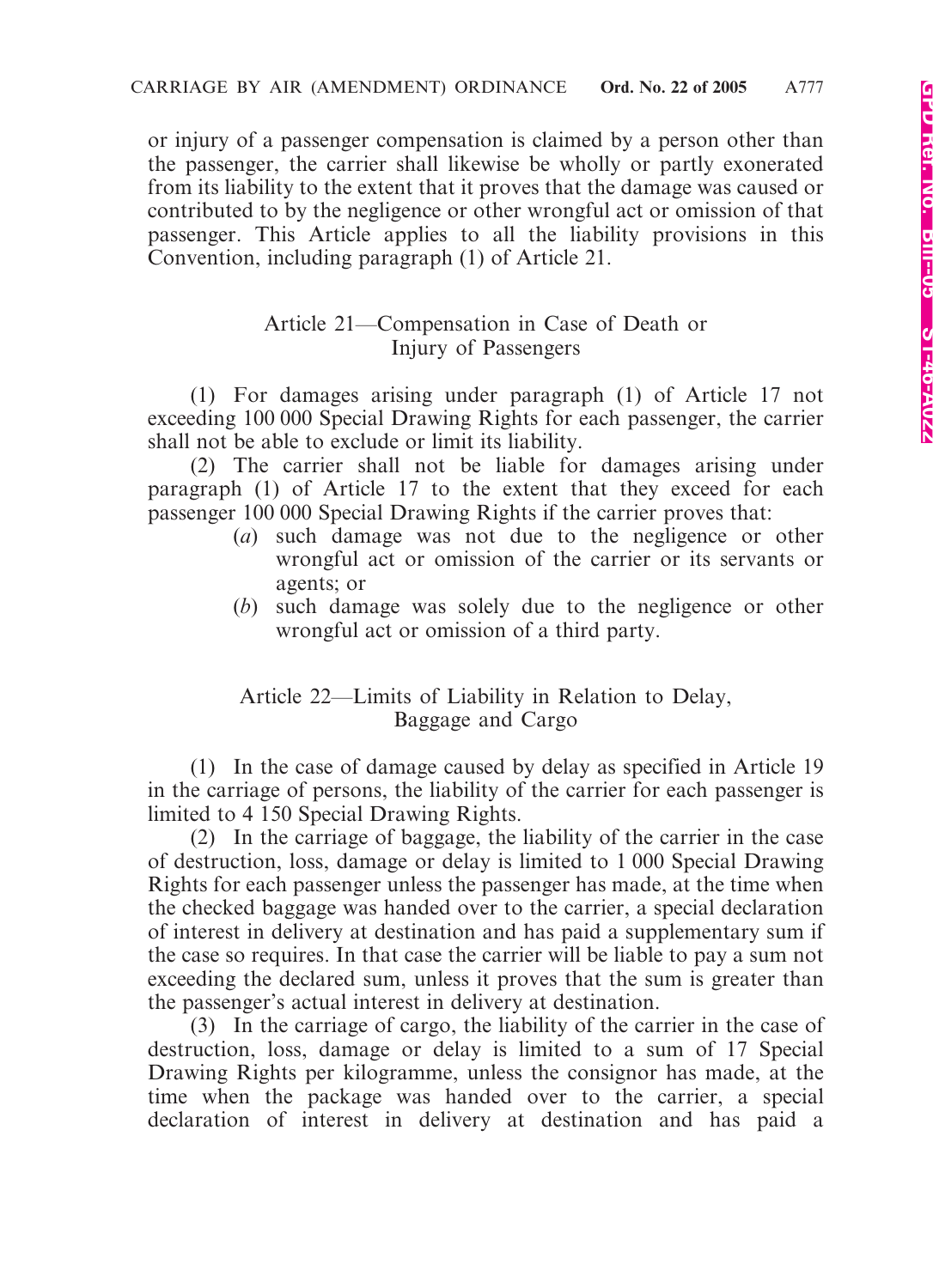supplementary sum if the case so requires. In that case the carrier will be liable to pay a sum not exceeding the declared sum, unless it proves that the sum is greater than the consignor's actual interest in delivery at destination.

(4) In the case of destruction, loss, damage or delay of part of the cargo, or of any object contained therein, the weight to be taken into consideration in determining the amount to which the carrier's liability is limited shall be only the total weight of the package or packages concerned. Nevertheless, when the destruction, loss, damage or delay of a part of the cargo, or of an object contained therein, affects the value of other packages covered by the same air waybill, or the same receipt or, if they were not issued, by the same record preserved by the other means referred to in paragraph (2) of Article 4, the total weight of such package or packages shall also be taken into consideration in determining the limit of liability.

(5) The foregoing provisions of paragraphs (1) and (2) of this Article shall not apply if it is proved that the damage resulted from an act or omission of the carrier, its servants or agents, done with intent to cause damage or recklessly and with knowledge that damage would probably result; provided that, in the case of such act or omission of a servant or agent, it is also proved that such servant or agent was acting within the scope of its employment.

(6) The limits prescribed in Article 21 and in this Article shall not prevent the court from awarding, in accordance with its own law, in addition, the whole or part of the court costs and of the other expenses of the litigation incurred by the plaintiff, including interest. The foregoing provision shall not apply if the amount of the damages awarded, excluding court costs and other expenses of the litigation, does not exceed the sum which the carrier has offered in writing to the plaintiff within a period of six months from the date of the occurrence causing the damage, or before the commencement of the action, if that is later.

# Article 23—Conversion of Monetary Units

(1) The sums mentioned in terms of Special Drawing Right in this Convention shall be deemed to refer to the Special Drawing Right as defined by the International Monetary Fund. Conversion of the sums into national currencies shall, in case of judicial proceedings, be made according to the value of such currencies in terms of the Special Drawing Right at the date of the judgement. The value of a national currency, in terms of the Special Drawing Right, of a State Party which is a Member of the International Monetary Fund, shall be calculated in accordance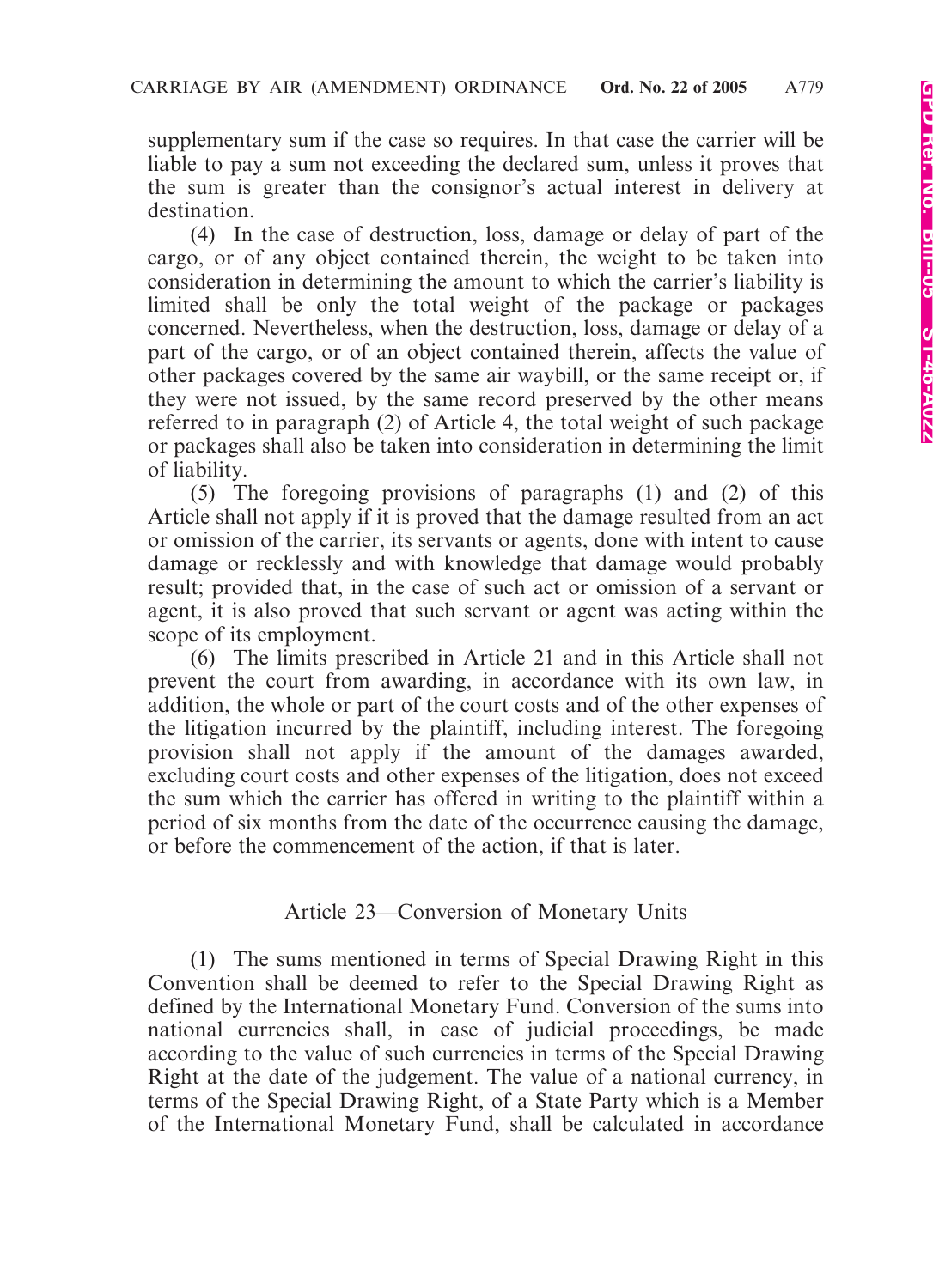with the method of valuation applied by the International Monetary Fund, in effect at the date of the judgement, for its operations and transactions. The value of a national currency, in terms of the Special Drawing Right, of a State Party which is not a Member of the International Monetary Fund, shall be calculated in a manner determined by that State.

(2) Nevertheless, those States which are not Members of the International Monetary Fund and whose law does not permit the application of the provisions of paragraph (1) of this Article may, at the time of ratification or accession or at any time thereafter, declare that the limit of liability of the carrier prescribed in Article 21 is fixed at a sum of 1 500 000 monetary units per passenger in judicial proceedings in their territories; 62 500 monetary units per passenger with respect to paragraph (1) of Article 22; 15 000 monetary units per passenger with respect to paragraph (2) of Article 22; and 250 monetary units per kilogramme with respect to paragraph (3) of Article 22. This monetary unit corresponds to sixty-five and a half milligrammes of gold of millesimal fineness nine hundred. These sums may be converted into the national currency concerned in round figures. The conversion of these sums into national currency shall be made according to the law of the State concerned.

(3) The calculation mentioned in the last sentence of paragraph (1) of this Article and the conversion method mentioned in paragraph (2) of this Article shall be made in such manner as to express in the national currency of the State Party as far as possible the same real value for the amounts in Articles 21 and 22 as would result from the application of the first three sentences of paragraph (1) of this Article. States Parties shall communicate to the depositary the manner of calculation pursuant to paragraph (1) of this Article, or the result of the conversion in paragraph (2) of this Article as the case may be, when depositing an instrument of ratification, acceptance, approval of or accession to this Convention and whenever there is a change in either.

### Article 24—Review of Limits

(1) Without prejudice to the provisions of Article 25 of this Convention and subject to paragraph (2) below, the limits of liability prescribed in Articles 21, 22 and 23 shall be reviewed by the Depositary at five-year intervals, the first such review to take place at the end of the fifth year following the date of entry into force of this Convention, or if the Convention does not enter into force within five years of the date it is first open for signature, within the first year of its entry into force, by reference to an inflation factor which corresponds to the accumulated rate of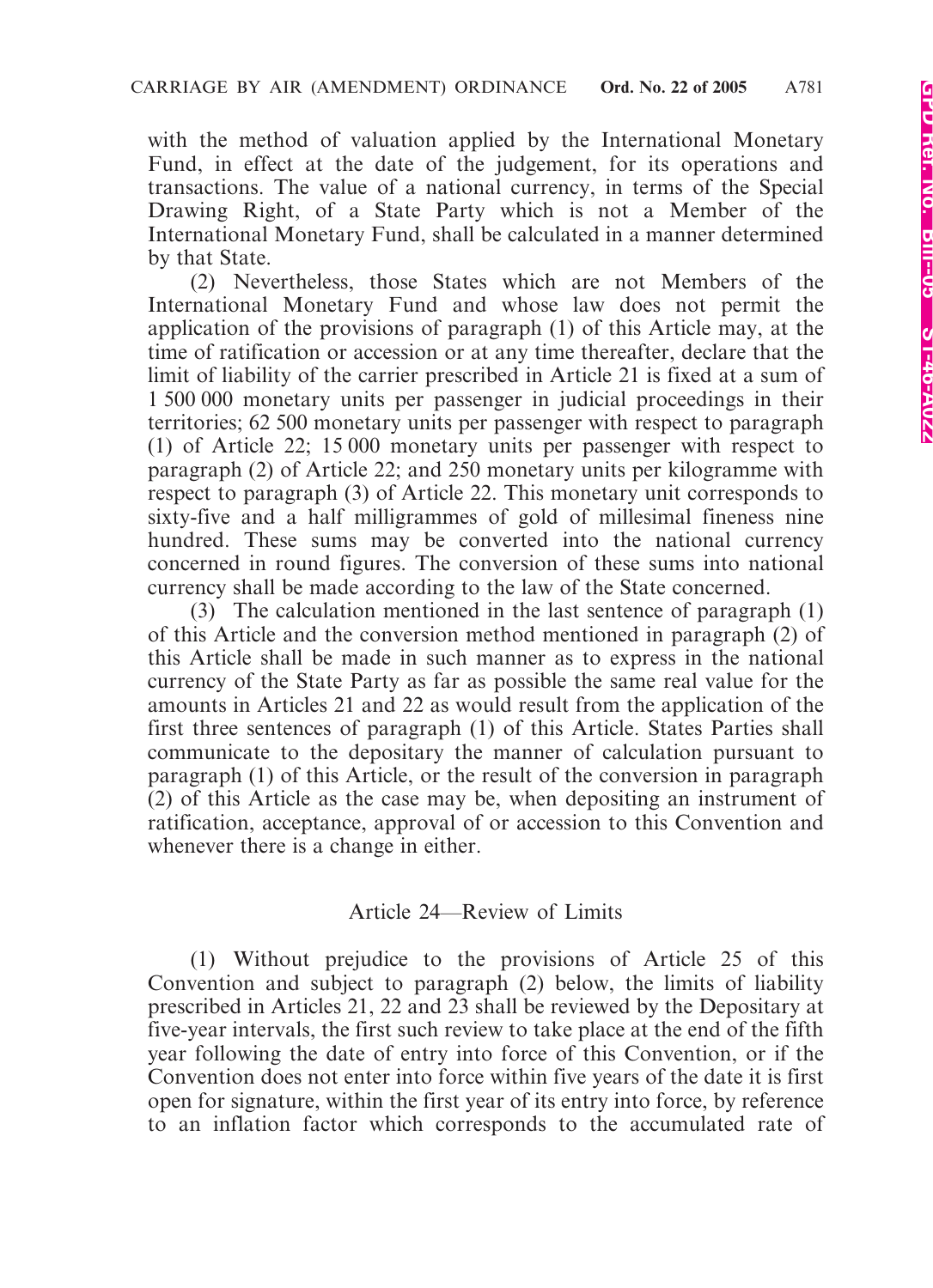inflation since the previous revision or in the first instance since the date of entry into force of the Convention. The measure of the rate of inflation to be used in determining the inflation factor shall be the weighted average of the annual rates of increase or decrease in the Consumer Price Indices of the States whose currencies comprise the Special Drawing Right mentioned in paragraph (1) of Article 23.

(2) If the review referred to in the preceding paragraph concludes that the inflation factor has exceeded 10 per cent, the Depositary shall notify States Parties of a revision of the limits of liability. Any such revision shall become effective six months after its notification to the States Parties. If within three months after its notification to the States Parties a majority of the States Parties register their disapproval, the revision shall not become effective and the Depositary shall refer the matter to a meeting of the States Parties. The Depositary shall immediately notify all States Parties of the coming into force of any revision.

(3) Notwithstanding paragraph (1) of this Article, the procedure referred to in paragraph (2) of this Article shall be applied at any time provided that one-third of the States Parties express a desire to that effect and upon condition that the inflation factor referred to in paragraph (1) has exceeded 30 per cent since the previous revision or since the date of entry into force of this Convention if there has been no previous revision. Subsequent reviews using the procedure described in paragraph (1) of this Article will take place at five-year intervals starting at the end of the fifth year following the date of the reviews under the present paragraph.

# Article 25—Stipulation on Limits

A carrier may stipulate that the contract of carriage shall be subject to higher limits of liability than those provided for in this Convention or to no limits of liability whatsoever.

# Article 26—Invalidity of Contractual Provisions

Any provision tending to relieve the carrier of liability or to fix a lower limit than that which is laid down in this Convention shall be null and void, but the nullity of any such provision does not involve the nullity of the whole contract, which shall remain subject to the provisions of this Convention.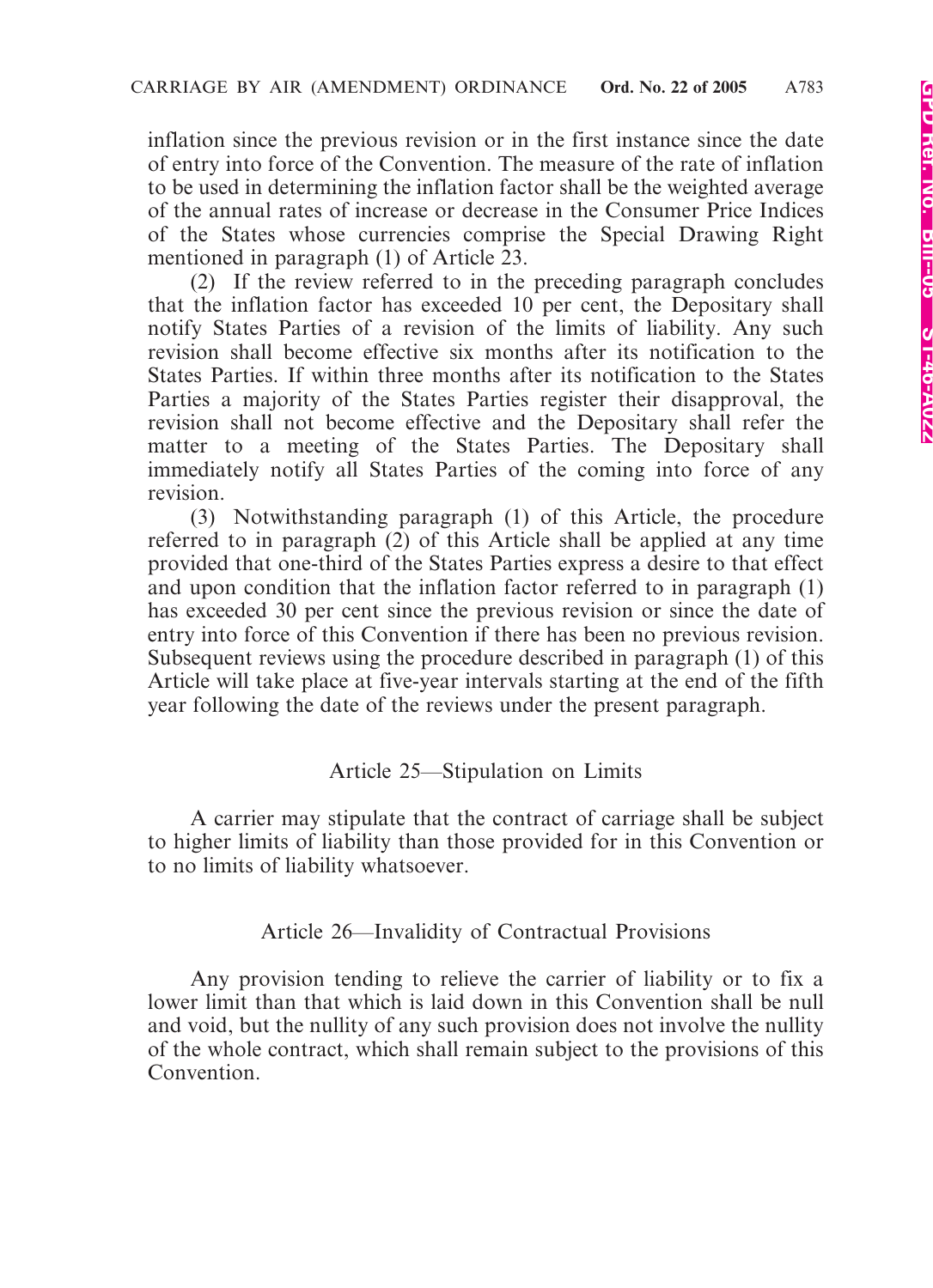#### Article 27—Freedom to Contract

Nothing contained in this Convention shall prevent the carrier from refusing to enter into any contract of carriage, from waiving any defences available under the Convention, or from laying down conditions which do not conflict with the provisions of this Convention.

#### Article 28—Advance Payments

In the case of aircraft accidents resulting in death or injury of passengers, the carrier shall, if required by its national law, make advance payments without delay to a natural person or persons who are entitled to claim compensation in order to meet the immediate economic needs of such persons. Such advance payments shall not constitute a recognition of liability and may be offset against any amounts subsequently paid as damages by the carrier.

#### Article 29—Basis of Claims

In the carriage of passengers, baggage and cargo, any action for damages, however founded, whether under this Convention or in contract or in tort or otherwise, can only be brought subject to the conditions and such limits of liability as are set out in this Convention without prejudice to the question as to who are the persons who have the right to bring suit and what are their respective rights. In any such action, punitive, exemplary or any other non-compensatory damages shall not be recoverable.

# Article 30—Servants, Agents—Aggregation of Claims

(1) If an action is brought against a servant or agent of the carrier arising out of damage to which the Convention relates, such servant or agent, if they prove that they acted within the scope of their employment, shall be entitled to avail themselves of the conditions and limits of liability which the carrier itself is entitled to invoke under this Convention.

(2) The aggregate of the amounts recoverable from the carrier, its servants and agents, in that case, shall not exceed the said limits.

(3) Save in respect of the carriage of cargo, the provisions of paragraphs (1) and (2) of this Article shall not apply if it is proved that the damage resulted from an act or omission of the servant or agent done with intent to cause damage or recklessly and with knowledge that damage would probably result.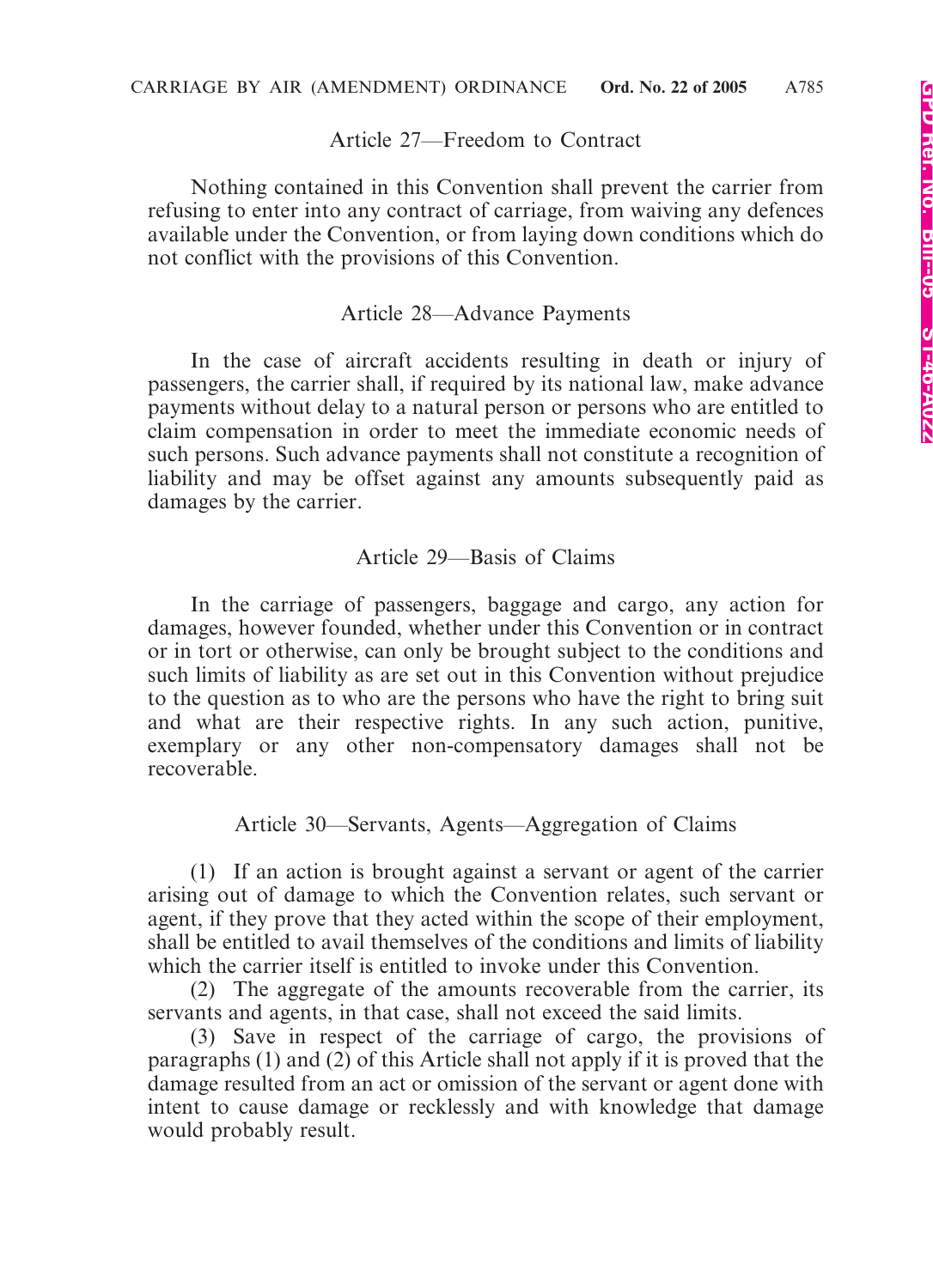### Article 31—Timely Notice of Complaints

(1) Receipt by the person entitled to delivery of checked baggage or cargo without complaint is *prima facie* evidence that the same has been delivered in good condition and in accordance with the document of carriage or with the record preserved by the other means referred to in paragraph (2) of Article 3 and paragraph (2) of Article 4.

(2) In the case of damage, the person entitled to delivery must complain to the carrier forthwith after the discovery of the damage, and, at the latest, within seven days from the date of receipt in the case of checked baggage and fourteen days from the date of receipt in the case of cargo. In the case of delay, the complaint must be made at the latest within twenty-one days from the date on which the baggage or cargo have been placed at his or her disposal.

(3) Every complaint must be made in writing and given or dispatched within the times aforesaid.

(4) If no complaint is made within the times aforesaid, no action shall lie against the carrier, save in the case of fraud on its part.

### Article 32—Death of Person Liable

In the case of the death of the person liable, an action for damages lies in accordance with the terms of this Convention against those legally representing his or her estate.

#### Article 33—Jurisdiction

(1) An action for damages must be brought, at the option of the plaintiff, in the territory of one of the States Parties, either before the court of the domicile of the carrier or of its principal place of business, or where it has a place of business through which the contract has been made or before the court at the place of destination.

(2) In respect of damage resulting from the death or injury of a passenger, an action may be brought before one of the courts mentioned in paragraph (1) of this Article, or in the territory of a State Party in which at the time of the accident the passenger has his or her principal and permanent residence and to or from which the carrier operates services for the carriage of passengers by air, either on its own aircraft, or on another carrier's aircraft pursuant to a commercial agreement, and in which that carrier conducts its business of carriage of passengers by air from premises leased or owned by the carrier itself or by another carrier with which it has a commercial agreement.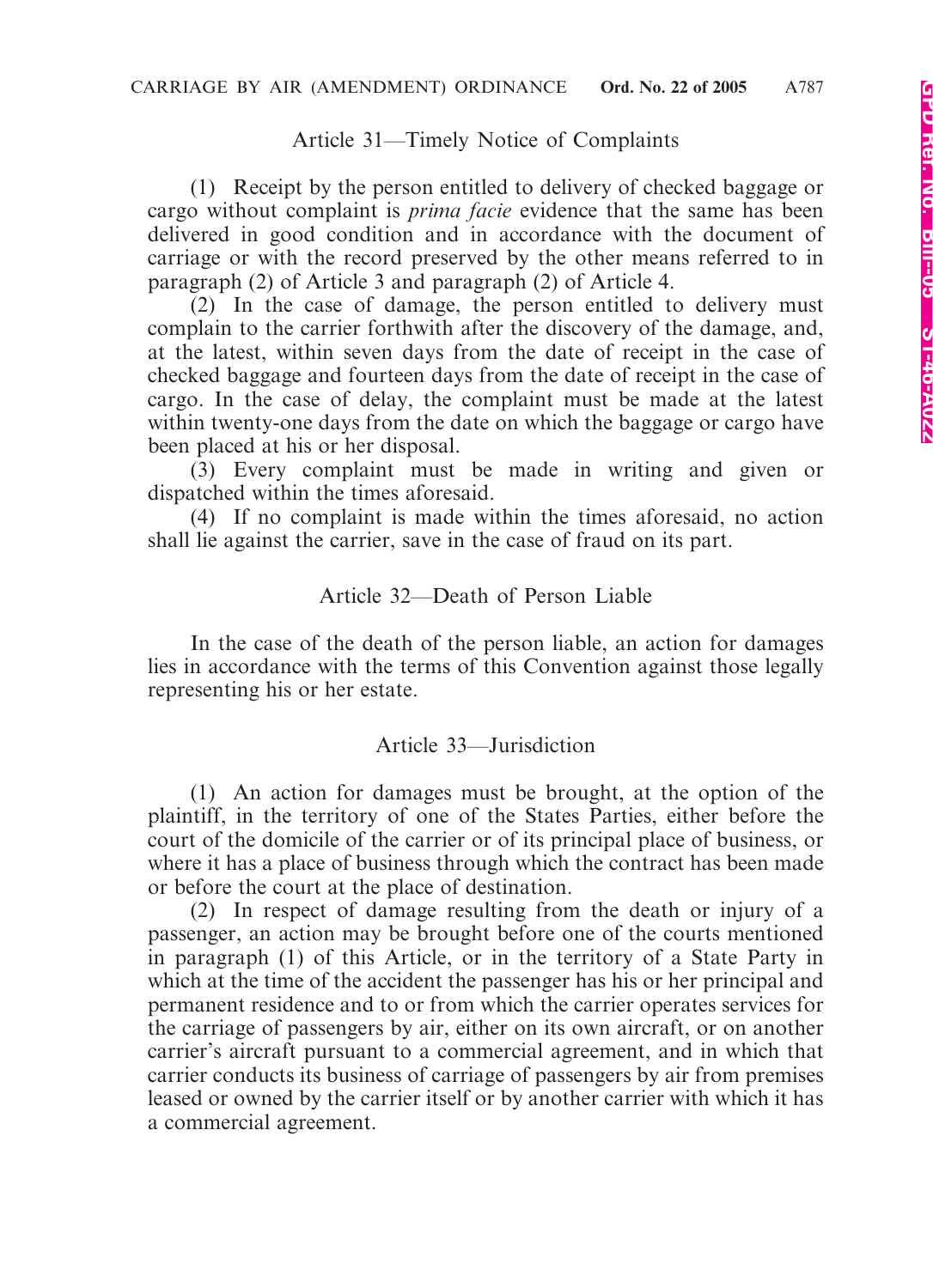# (3) For the purposes of paragraph (2),

- (*a*) "commercial agreement" means an agreement, other than an agency agreement, made between carriers and relating to the provision of their joint services for carriage of passengers by air;
- (*b*) "principal and permanent residence" means the one fixed and permanent abode of the passenger at the time of the accident. The nationality of the passenger shall not be the determining factor in this regard.

(4) Questions of procedure shall be governed by the law of the court seised of the case.

# Article 34—Arbitration

(1) Subject to the provisions of this Article, the parties to the contract of carriage for cargo may stipulate that any dispute relating to the liability of the carrier under this Convention shall be settled by arbitration. Such agreement shall be in writing.

(2) The arbitration proceedings shall, at the option of the claimant, take place within one of the jurisdictions referred to in Article 33.

(3) The arbitrator or arbitration tribunal shall apply the provisions of this Convention.

(4) The provisions of paragraphs (2) and (3) of this Article shall be deemed to be part of every arbitration clause or agreement, and any term of such clause or agreement which is inconsistent therewith shall be null and void.

# Article 35—Limitation of Actions

(1) The right to damages shall be extinguished if an action is not brought within a period of two years, reckoned from the date of arrival at the destination, or from the date on which the aircraft ought to have arrived, or from the date on which the carriage stopped.

(2) The method of calculating that period shall be determined by the law of the court seised of the case.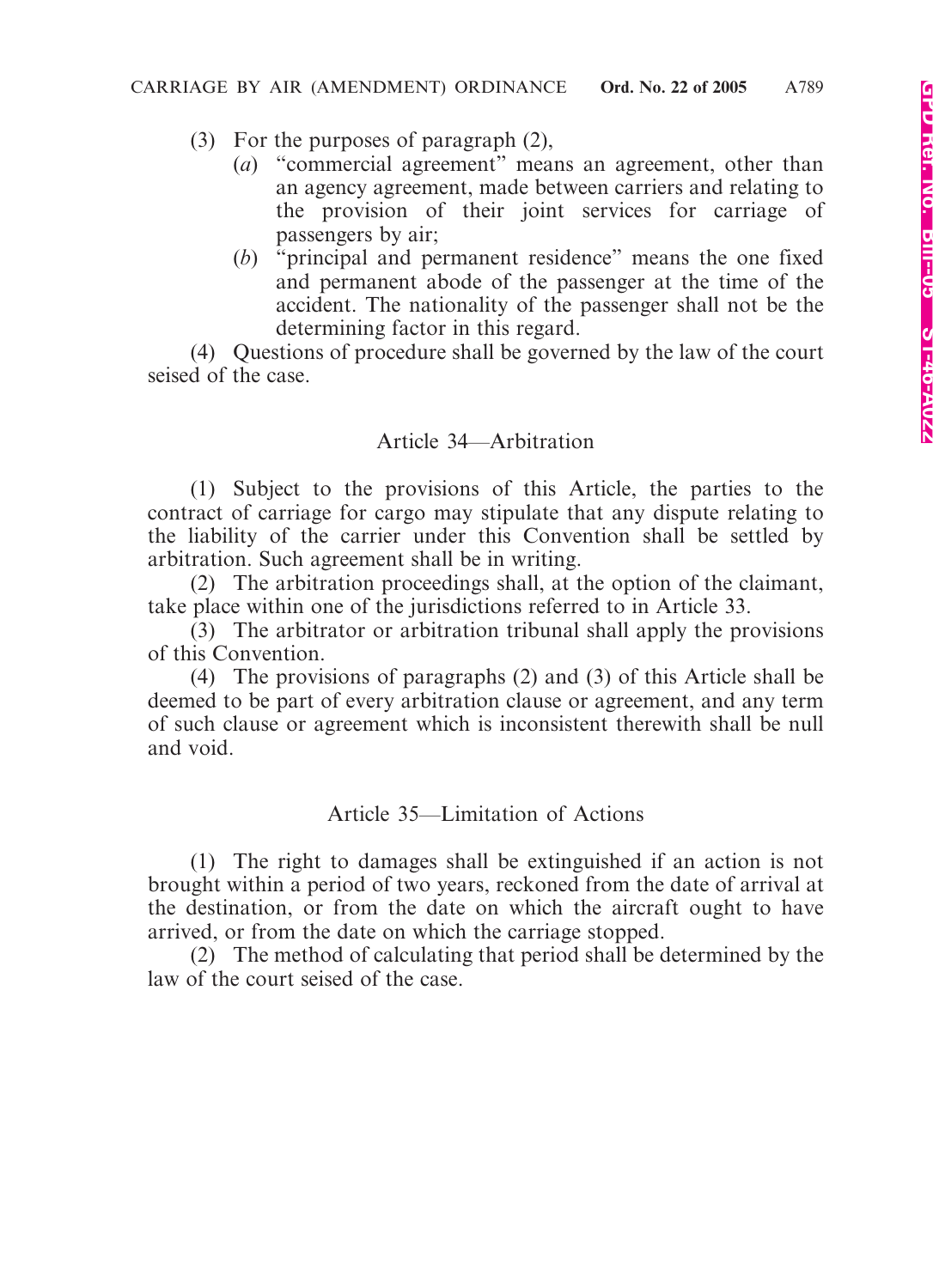#### Article 36—Successive Carriage

(1) In the case of carriage to be performed by various successive carriers and falling within the definition set out in paragraph (3) of Article 1, each carrier which accepts passengers, baggage or cargo is subject to the rules set out in this Convention and is deemed to be one of the parties to the contract of carriage in so far as the contract deals with that part of the carriage which is performed under its supervision.

(2) In the case of carriage of this nature, the passenger or any person entitled to compensation in respect of him or her can take action only against the carrier which performed the carriage during which the accident or the delay occurred, save in the case where, by express agreement, the first carrier has assumed liability for the whole journey.

(3) As regards baggage or cargo, the passenger or consignor will have a right of action against the first carrier, and the passenger or consignee who is entitled to delivery will have a right of action against the last carrier, and further, each may take action against the carrier which performed the carriage during which the destruction, loss, damage or delay took place. These carriers will be jointly and severally liable to the passenger or to the consignor or consignee.

Article 37—Right of Recourse against Third Parties

Nothing in this Convention shall prejudice the question whether a person liable for damage in accordance with its provisions has a right of recourse against any other person.

### Chapter IV

#### Combined Carriage

#### Article 38—Combined Carriage

(1) In the case of combined carriage performed partly by air and partly by any other mode of carriage, the provisions of this Convention shall, subject to paragraph (4) of Article 18, apply only to the carriage by air, provided that the carriage by air falls within the terms of Article 1.

(2) Nothing in this Convention shall prevent the parties in the case of combined carriage from inserting in the document of air carriage conditions relating to other modes of carriage, provided that the provisions of this Convention are observed as regards the carriage by air.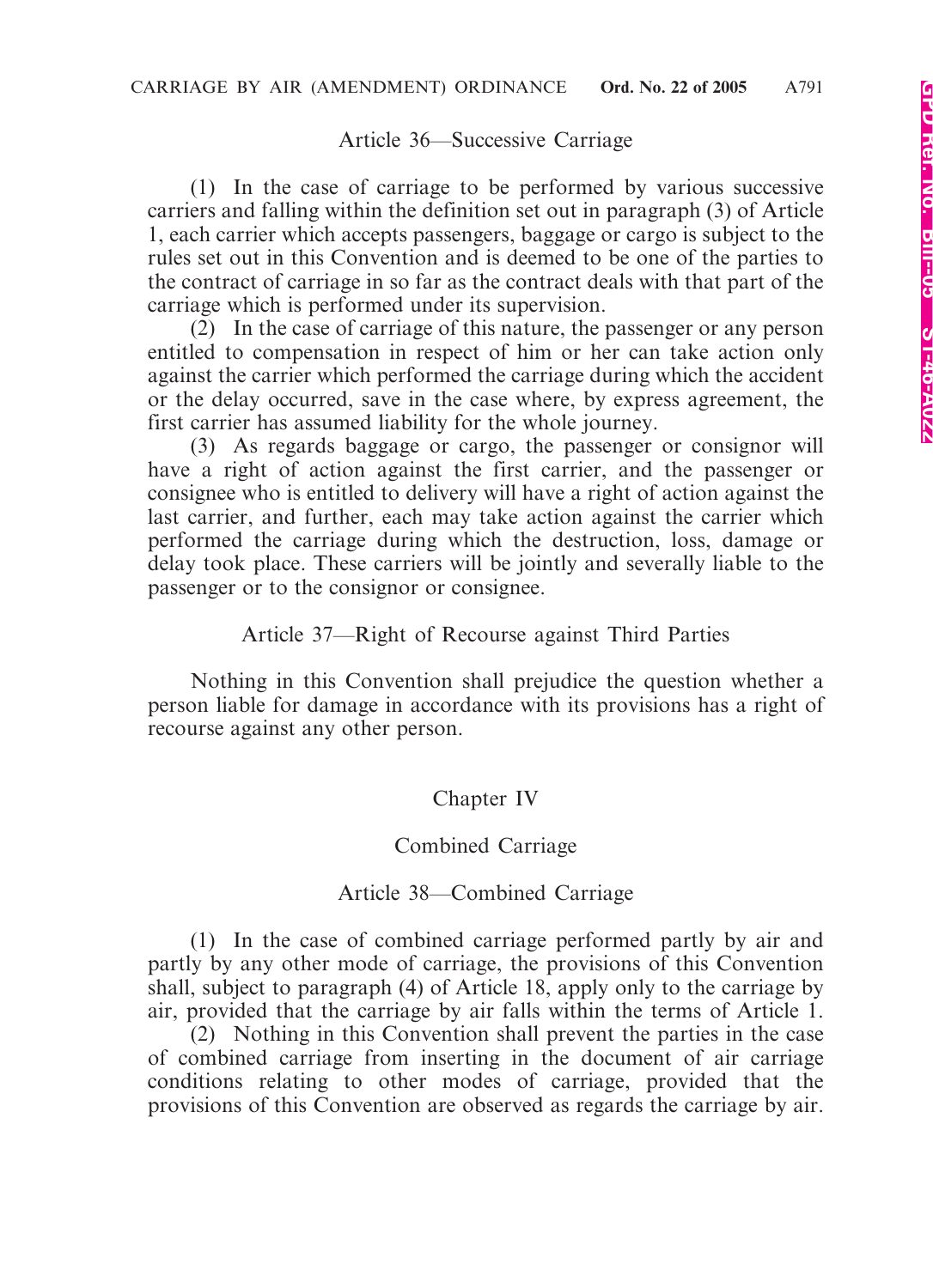# Chapter V

### Carriage by Air Performed by a Person other than the Contracting Carrier

### Article 39—Contracting Carrier—Actual Carrier

The provisions of this Chapter apply when a person (hereinafter referred to as "the contracting carrier") as a principal makes a contract of carriage governed by this Convention with a passenger or consignor or with a person acting on behalf of the passenger or consignor, and another person (hereinafter referred to as "the actual carrier") performs, by virtue of authority from the contracting carrier, the whole or part of the carriage, but is not with respect to such part a successive carrier within the meaning of this Convention. Such authority shall be presumed in the absence of proof to the contrary.

### Article 40—Respective Liability of Contracting and Actual Carriers

If an actual carrier performs the whole or part of carriage which, according to the contract referred to in Article 39, is governed by this Convention, both the contracting carrier and the actual carrier shall, except as otherwise provided in this Chapter, be subject to the rules of this Convention, the former for the whole of the carriage contemplated in the contract, the latter solely for the carriage which it performs.

Article 41—Mutual Liability

(1) The acts and omissions of the actual carrier and of its servants and agents acting within the scope of their employment shall, in relation to the carriage performed by the actual carrier, be deemed to be also those of the contracting carrier.

(2) The acts and omissions of the contracting carrier and of its servants and agents acting within the scope of their employment shall, in relation to the carriage performed by the actual carrier, be deemed to be also those of the actual carrier. Nevertheless, no such act or omission shall subject the actual carrier to liability exceeding the amounts referred to in Articles 21, 22, 23 and 24. Any special agreement under which the contracting carrier assumes obligations not imposed by this Convention or any waiver of rights or defences conferred by this Convention or any special declaration of interest in delivery at destination contemplated in Article 22 shall not affect the actual carrier unless agreed to by it.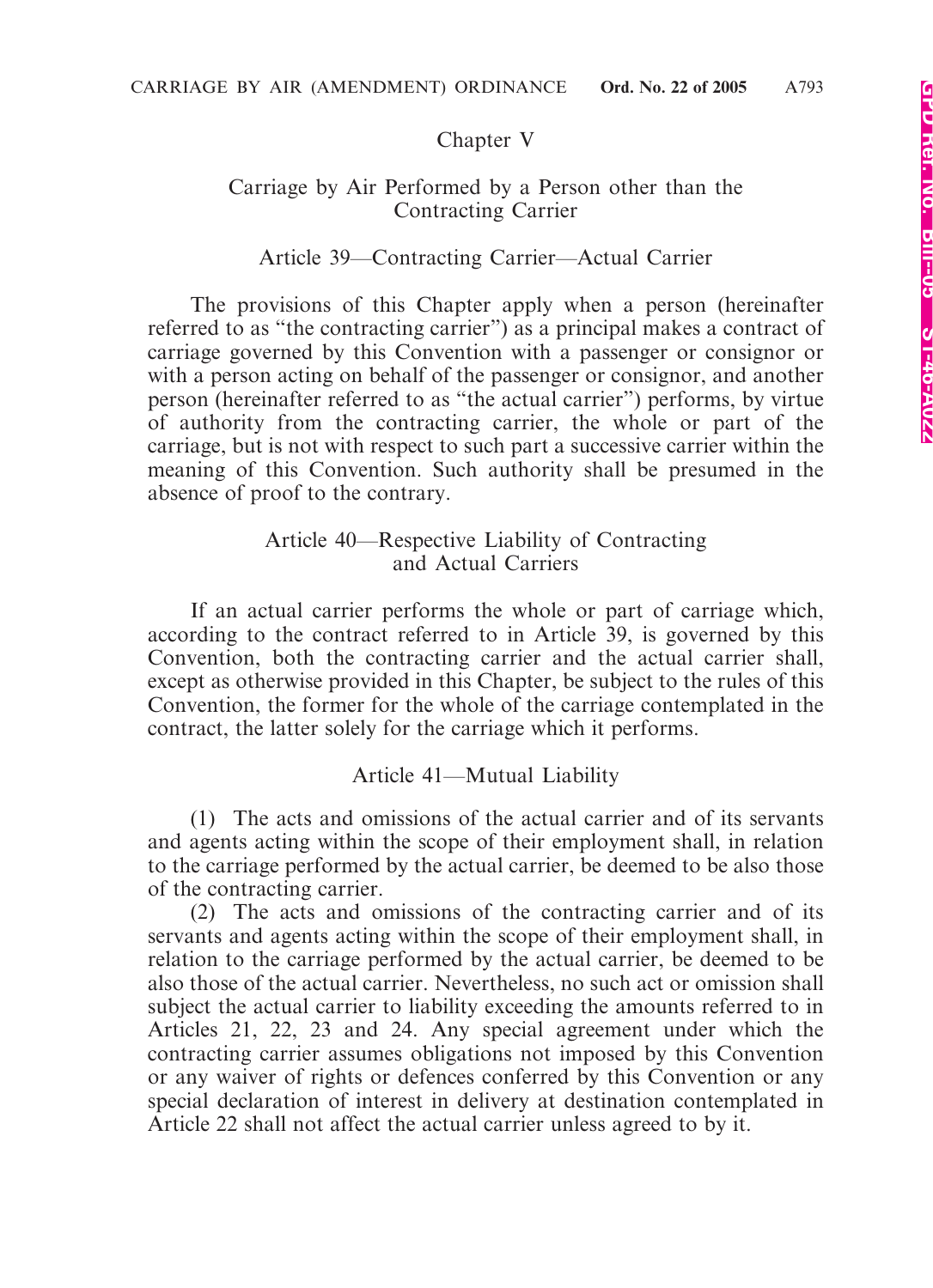#### Article 42—Addressee of Complaints and Instructions

Any complaint to be made or instruction to be given under this Convention to the carrier shall have the same effect whether addressed to the contracting carrier or to the actual carrier. Nevertheless, instructions referred to in Article 12 shall only be effective if addressed to the contracting carrier.

#### Article 43—Servants and Agents

In relation to the carriage performed by the actual carrier, any servant or agent of that carrier or of the contracting carrier shall, if they prove that they acted within the scope of their employment, be entitled to avail themselves of the conditions and limits of liability which are applicable under this Convention to the carrier whose servant or agent they are, unless it is proved that they acted in a manner that prevents the limits of liability from being invoked in accordance with this Convention.

# Article 44—Aggregation of Damages

In relation to the carriage performed by the actual carrier, the aggregate of the amounts recoverable from that carrier and the contracting carrier, and from their servants and agents acting within the scope of their employment, shall not exceed the highest amount which could be awarded against either the contracting carrier or the actual carrier under this Convention, but none of the persons mentioned shall be liable for a sum in excess of the limit applicable to that person.

# Article 45—Addressee of Claims

In relation to the carriage performed by the actual carrier, an action for damages may be brought, at the option of the plaintiff, against that carrier or the contracting carrier, or against both together or separately. If the action is brought against only one of those carriers, that carrier shall have the right to require the other carrier to be joined in the proceedings, the procedure and effects being governed by the law of the court seised of the case.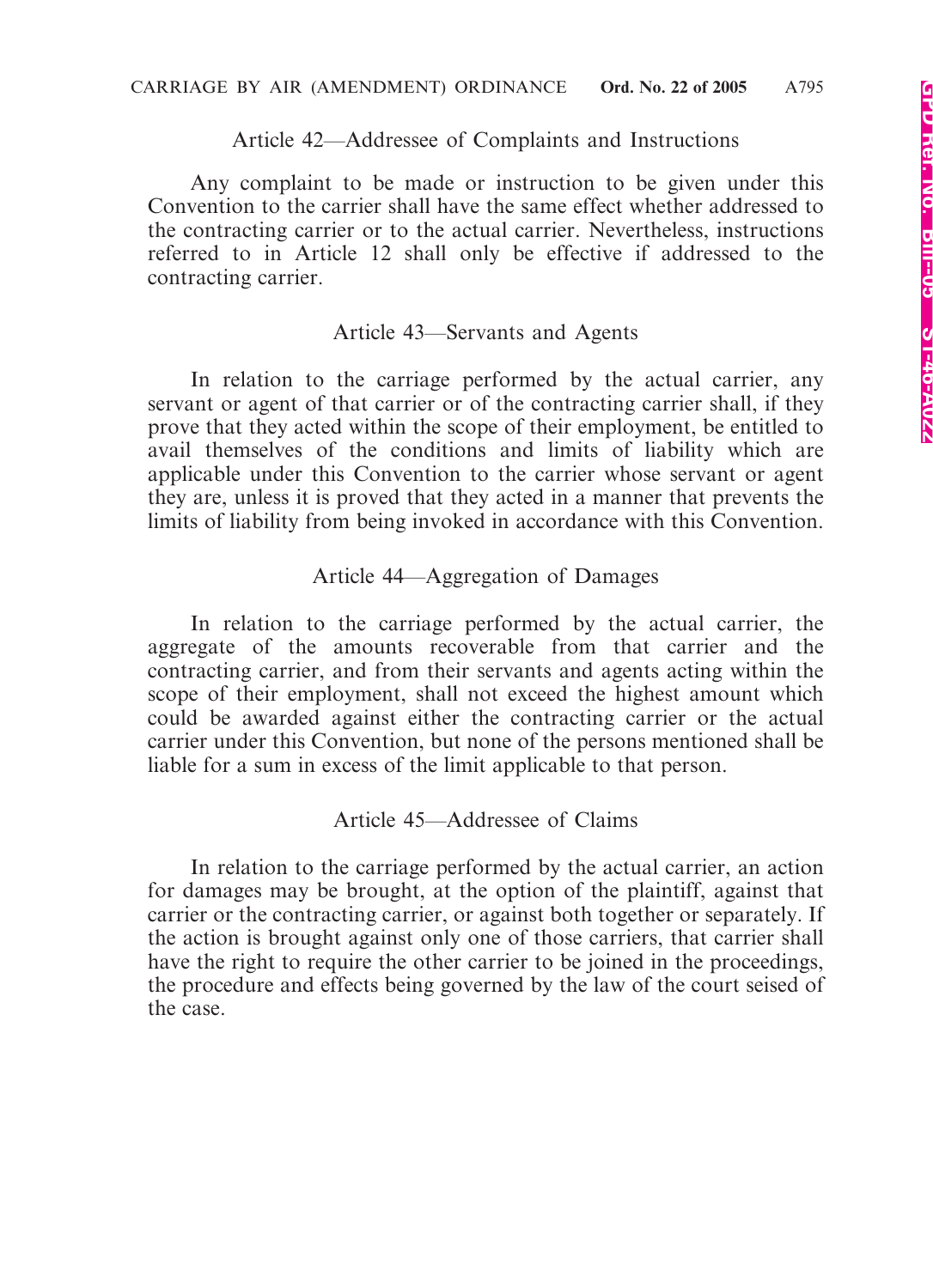### Article 46—Additional Jurisdiction

Any action for damages contemplated in Article 45 must be brought, at the option of the plaintiff, in the territory of one of the States Parties, either before a court in which an action may be brought against the contracting carrier, as provided in Article 33, or before the court having jurisdiction at the place where the actual carrier has its domicile or its principal place of business.

### Article 47—Invalidity of Contractual Provisions

Any contractual provision tending to relieve the contracting carrier or the actual carrier of liability under this Chapter or to fix a lower limit than that which is applicable according to this Chapter shall be null and void, but the nullity of any such provision does not involve the nullity of the whole contract, which shall remain subject to the provisions of this Chapter.

# Article 48—Mutual Relations of Contracting and Actual Carriers

Except as provided in Article 45, nothing in this Chapter shall affect the rights and obligations of the carriers between themselves, including any right of recourse or indemnification.

### Chapter VI

#### Other Provisions

#### Article 49—Mandatory Application

Any clause contained in the contract of carriage and all special agreements entered into before the damage occurred by which the parties purport to infringe the rules laid down by this Convention, whether by deciding the law to be applied, or by altering the rules as to jurisdiction, shall be null and void.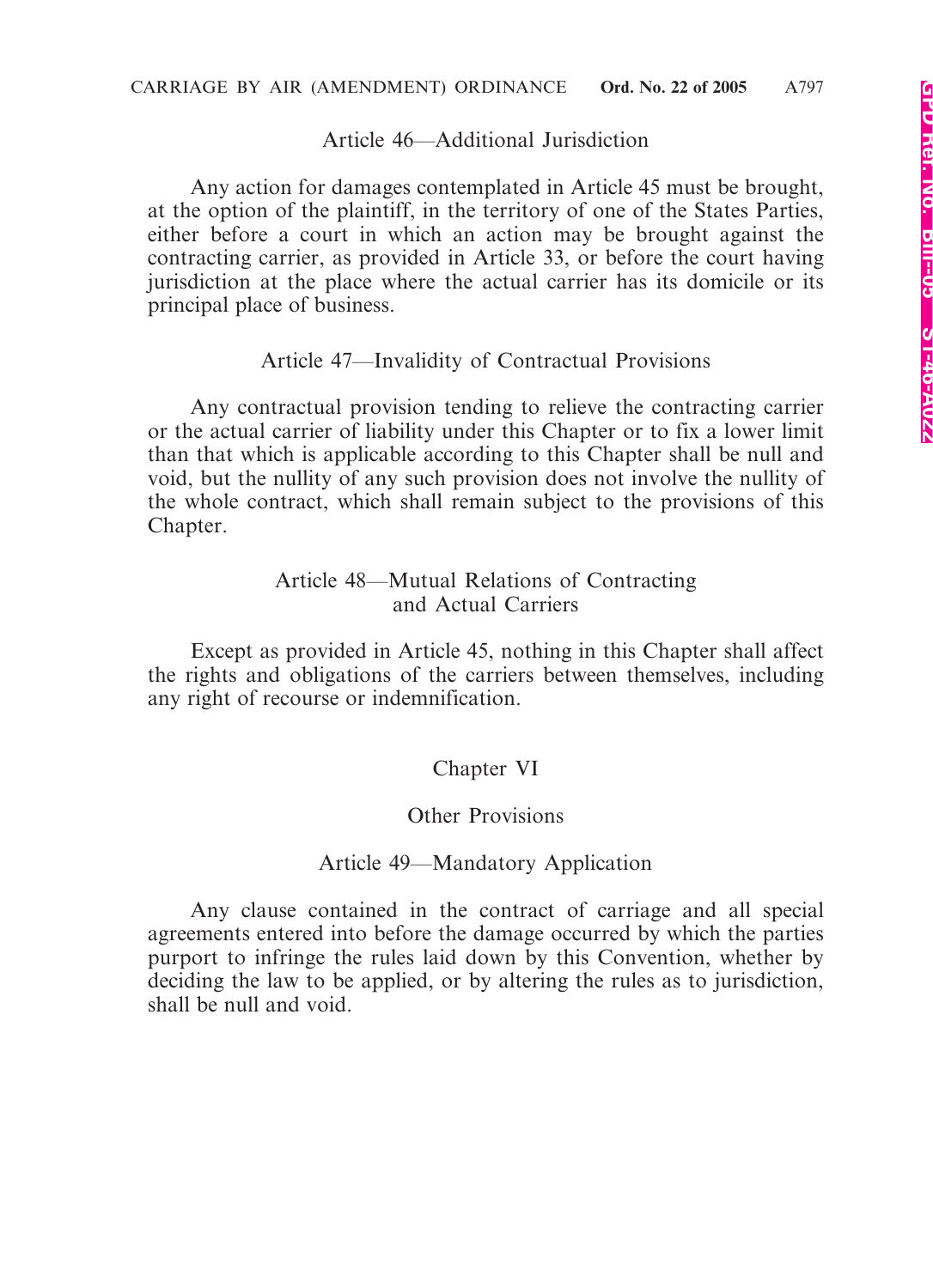### Article 51—Carriage Performed in Extraordinary **Circumstances**

The provisions of Articles 3 to 5, 7 and 8 relating to the documentation of carriage shall not apply in the case of carriage performed in extraordinary circumstances outside the normal scope of a carrier's business.

### Article 52—Definition of Days

The expression "days" when used in this Convention means calendar days, not working days.

# Chapter VII

### Final Clauses

# Article 56—States with more than one System of Law

(1) If a State has two or more territorial units in which different systems of law are applicable in relation to matters dealt with in this Convention, it may at the time of signature, ratification, acceptance, approval or accession declare that this Convention shall extend to all its territorial units or only to one or more of them and may modify this declaration by submitting another declaration at any time.

(2) Any such declaration shall be notified to the Depositary and shall state expressly the territorial units to which the Convention applies.

territorial unit of that State; and

- (3) In relation to a State Party which has made such a declaration: (*a*) references in Article 23 to "national currency" shall be construed as referring to the currency of the relevant
	- (*b*) the reference in Article 28 to "national law" shall be construed as referring to the law of the relevant territorial unit of that State.

#### Article 57—Reservations

No reservation may be made to this Convention except that a State Party may at any time declare by a notification addressed to the Depositary that this Convention shall not apply to: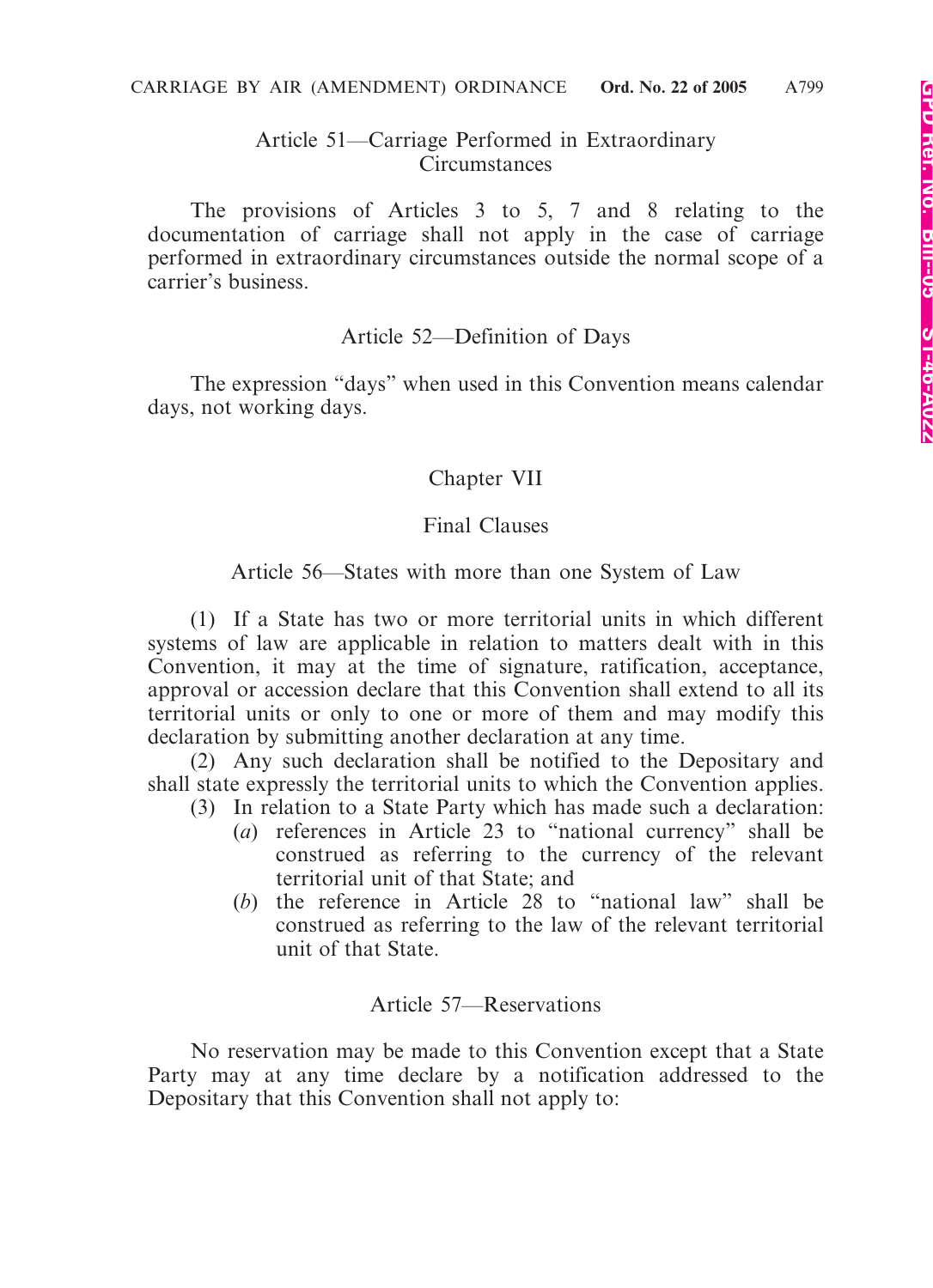- (*a*) international carriage by air performed and operated directly by that State Party for non-commercial purposes in respect to its functions and duties as a sovereign State; and/or
- (*b*) the carriage of persons, cargo and baggage for its military authorities on aircraft registered in or leased by that State Party, the whole capacity of which has been reserved by or on behalf of such authorities.

[*The Preamble, Articles 50, 53, 54 and 55 and the concluding words of the Convention are not reproduced. They deal with matters concerning insurance, signature, ratification and entry into force, denunciation and the relationship between the Montreal Convention and other conventions relating to international carriage by air respectively.*]".

# **23. The Guadalajara Convention**

Schedule 2 is amended, within the square brackets, by repealing " $2(1)$ " and substituting "2".

# **24. Schedule 3 substituted**

Schedule 3 is repealed and the following substituted—

| "SCHEDULE 3 | [ss. 13, 15, 16, |
|-------------|------------------|
|             | 17, 18 & 21]     |

NON-INTERNATIONAL CARRIAGE, AND CARRIAGE OF MAIL AND POSTAL PACKAGES

Application of the Montreal Convention

The Montreal Convention as adapted and modified in the form hereinafter set out shall apply in respect of the carriage described in section 13 of this Ordinance—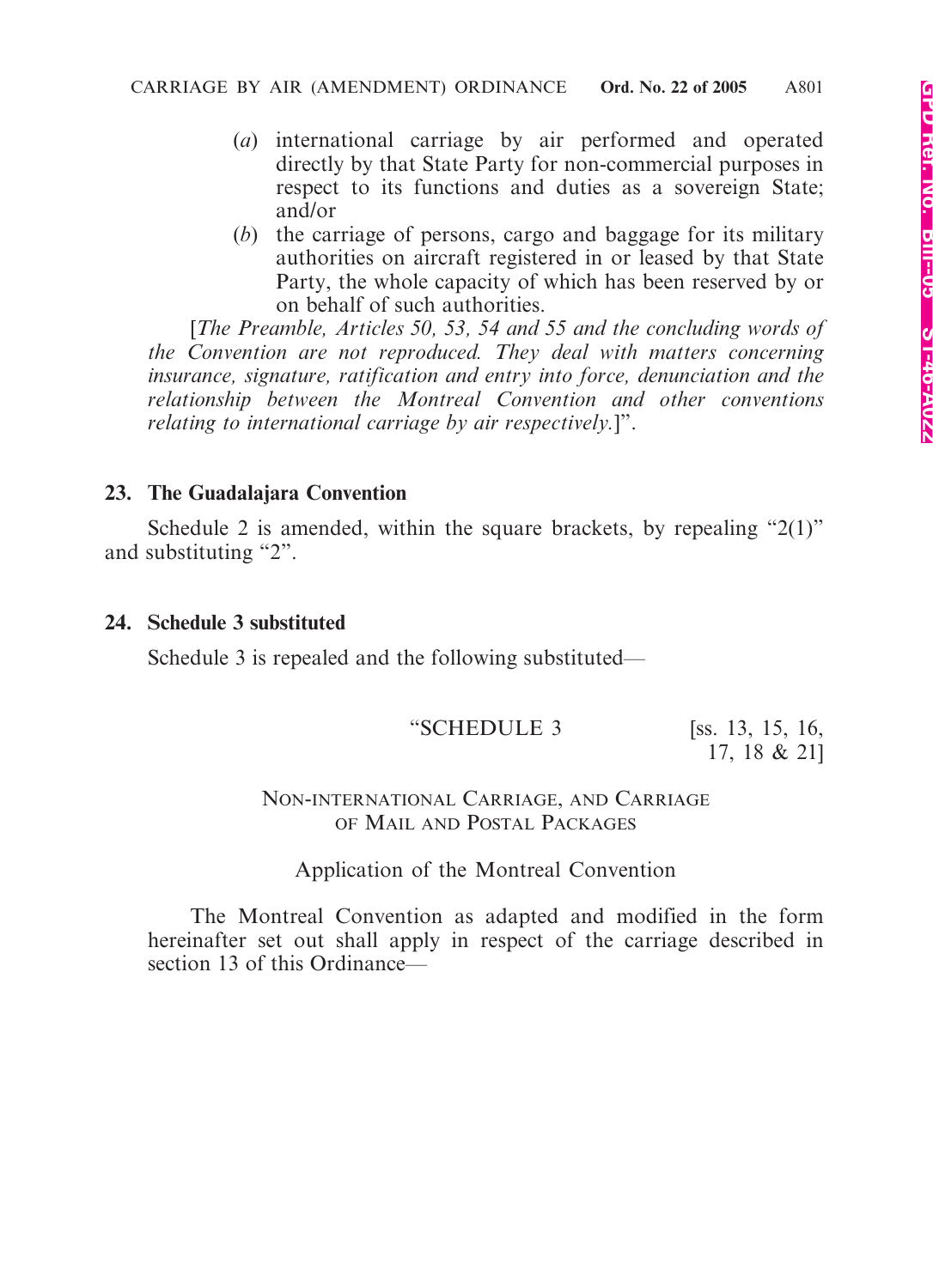# Chapter I

# General Provisions

# Article 1—Scope of Application

(1) This Schedule applies to all carriage of persons, baggage or cargo performed by aircraft for reward. It applies equally to gratuitous carriage by aircraft performed by an air transport undertaking.

(3) Carriage to be performed by several successive carriers is deemed, for the purposes of this Schedule, to be one undivided carriage if it has been regarded by the parties as a single operation, whether it had been agreed upon under the form of a single contract or of a series of contracts.

(4) This Schedule applies also to carriage as set out in Chapter V, subject to the terms contained therein.

# Article 2—Carriage Performed by State

(1) This Schedule applies to carriage performed by the State or by legally constituted public bodies provided it falls within the conditions laid down in Article 1.

# Chapter II

Documentation and Duties of the Parties Relating to the Carriage of Passengers, Baggage and Cargo

Article 3—Passengers and Baggage

(1) In respect of carriage of passengers, an individual or collective document of carriage shall be delivered containing:

(*a*) an indication of the places of departure and destination.

(2) Any other means which preserves the information indicated in paragraph (1) may be substituted for the delivery of the document referred to in that paragraph. If any such other means is used, the carrier shall offer to deliver to the passenger a written statement of the information so preserved.

(3) The carrier shall deliver to the passenger a baggage identification tag for each piece of checked baggage.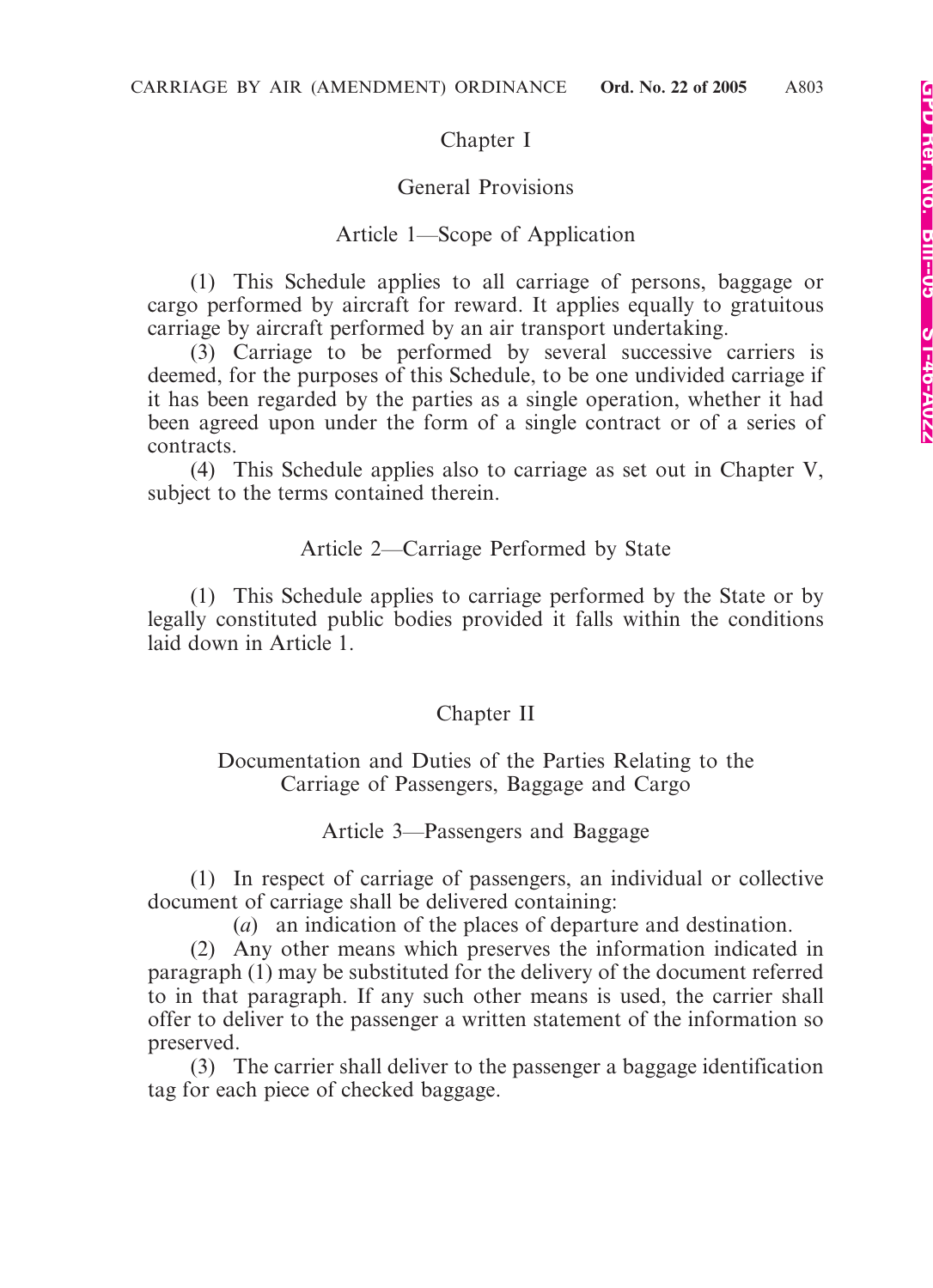(5) Non-compliance with the provisions of the foregoing paragraphs shall not affect the existence or the validity of the contract of carriage, which shall, nonetheless, be subject to the rules of this Schedule including those relating to limitation of liability.

### Article 4—Cargo

(1) In respect of the carriage of cargo, an air waybill shall be delivered.

(2) Any other means which preserves a record of the carriage to be performed may be substituted for the delivery of an air waybill. If such other means are used, the carrier shall, if so requested by the consignor, deliver to the consignor a cargo receipt permitting identification of the consignment and access to the information contained in the record preserved by such other means.

Article 5—Contents of Air Waybill or Cargo Receipt

The air waybill or the cargo receipt shall include:

- (*a*) an indication of the places of departure and destination;
- (*c*) an indication of the weight of the consignment.

Article 6—Document Relating to the Nature of the Cargo

The consignor may be required, if necessary to meet the formalities of customs, police and similar public authorities, to deliver a document indicating the nature of the cargo. This provision creates for the carrier no duty, obligation or liability resulting therefrom.

Article 7—Description of Air Waybill

(1) The air waybill shall be made out by the consignor in three original parts.

(2) The first part shall be marked "for the carrier"; it shall be signed by the consignor. The second part shall be marked "for the consignee"; it shall be signed by the consignor and by the carrier. The third part shall be signed by the carrier who shall hand it to the consignor after the cargo has been accepted.

(3) The signature of the carrier and that of the consignor may be printed or stamped.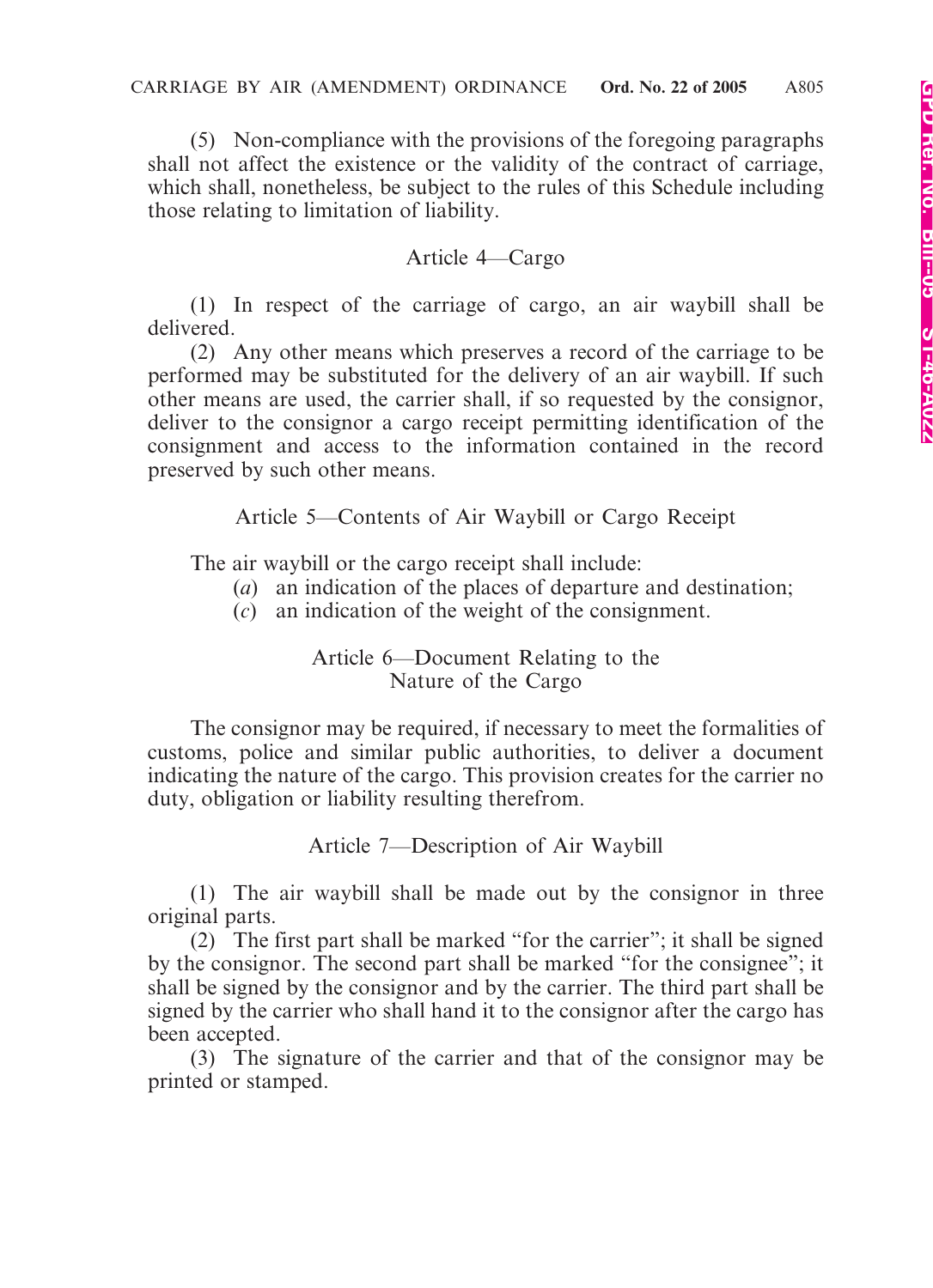(4) If, at the request of the consignor, the carrier makes out the air waybill, the carrier shall be deemed, subject to proof to the contrary, to have done so on behalf of the consignor.

Article 8—Documentation for Multiple Packages

When there is more than one package:

- (*a*) the carrier of cargo has the right to require the consignor to make out separate air waybills;
- (*b*) the consignor has the right to require the carrier to deliver separate cargo receipts when the other means referred to in paragraph (2) of Article 4 are used.

# Article 9—Non-compliance with Documentary Requirements

Non-compliance with the provisions of Articles 4 to 8 shall not affect the existence or the validity of the contract of carriage, which shall, nonetheless, be subject to the rules of this Schedule including those relating to limitation of liability.

# Article 10—Responsibility for Particulars of Documentation

(1) The consignor is responsible for the correctness of the particulars and statements relating to the cargo inserted by it or on its behalf in the air waybill or furnished by it or on its behalf to the carrier for insertion in the cargo receipt or for insertion in the record preserved by the other means referred to in paragraph (2) of Article 4. The foregoing shall also apply where the person acting on behalf of the consignor is also the agent of the carrier.

(2) The consignor shall indemnify the carrier against all damage suffered by it, or by any other person to whom the carrier is liable, by reason of the irregularity, incorrectness or incompleteness of the particulars and statements furnished by the consignor or on its behalf.

(3) Subject to the provisions of paragraphs (1) and (2) of this Article, the carrier shall indemnify the consignor against all damage suffered by it, or by any other person to whom the consignor is liable, by reason of the irregularity, incorrectness or incompleteness of the particulars and statements inserted by the carrier or on its behalf in the cargo receipt or in the record preserved by the other means referred to in paragraph (2) of Article 4.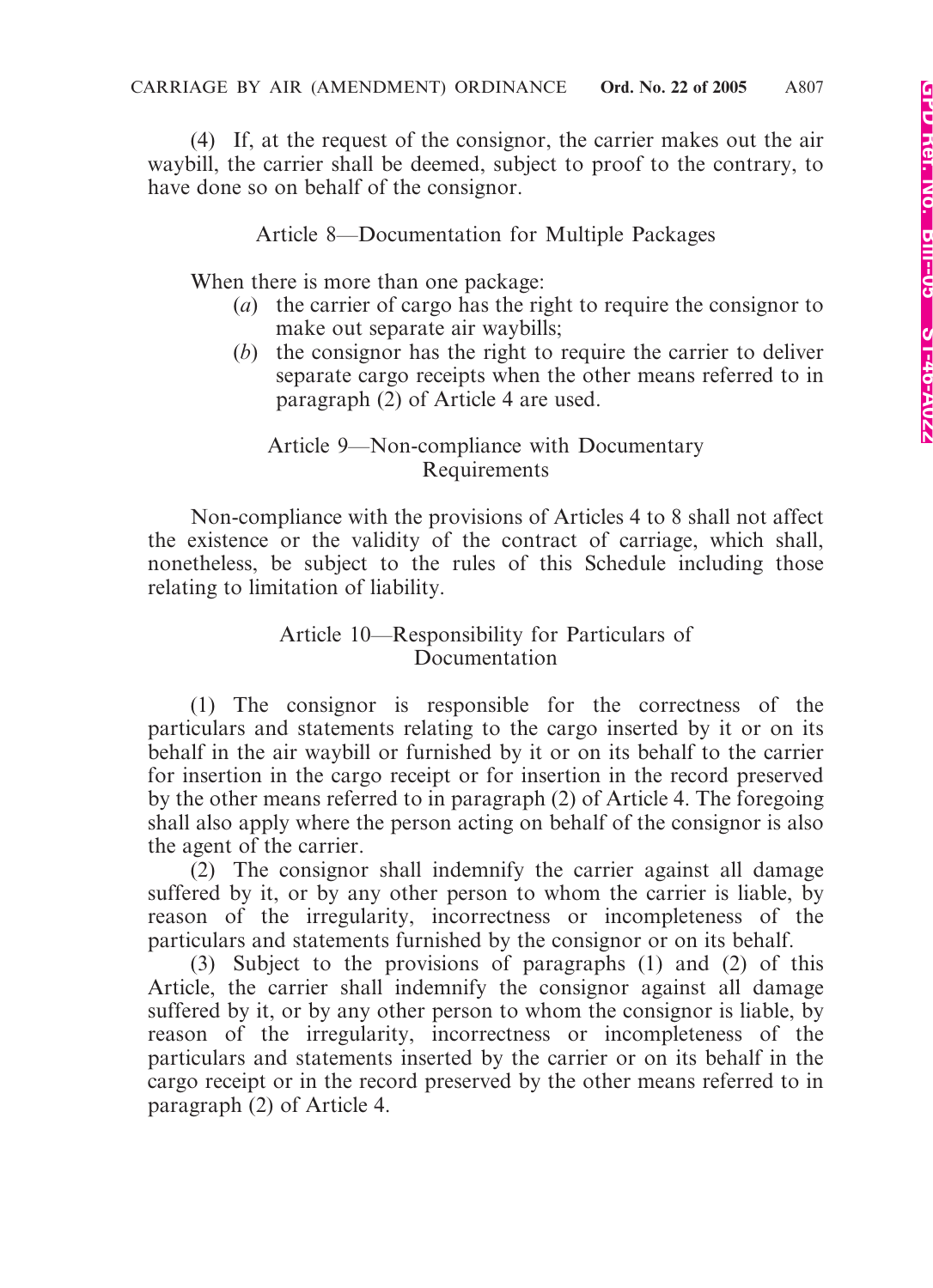### Article 11—Evidentiary Value of Documentation

(1) The air waybill or the cargo receipt is *prima facie* evidence of the conclusion of the contract, of the acceptance of the cargo and of the conditions of carriage mentioned therein.

(2) Any statements in the air waybill or the cargo receipt relating to the weight, dimensions and packing of the cargo, as well as those relating to the number of packages, are *prima facie* evidence of the facts stated; those relating to the quantity, volume and condition of the cargo do not constitute evidence against the carrier except so far as they both have been, and are stated in the air waybill or the cargo receipt to have been, checked by it in the presence of the consignor, or relate to the apparent condition of the cargo.

Article 12—Right of Disposition of Cargo

(1) Subject to its liability to carry out all its obligations under the contract of carriage, the consignor has the right to dispose of the cargo by withdrawing it at the airport of departure or destination, or by stopping it in the course of the journey on any landing, or by calling for it to be delivered at the place of destination or in the course of the journey to a person other than the consignee originally designated, or by requiring it to be returned to the airport of departure. The consignor must not exercise this right of disposition in such a way as to prejudice the carrier or other consignors and must reimburse any expenses occasioned by the exercise of this right.

(2) If it is impossible to carry out the instructions of the consignor, the carrier must so inform the consignor forthwith.

(3) If the carrier carries out the instructions of the consignor for the disposition of the cargo without requiring the production of the part of the air waybill or the cargo receipt delivered to the latter, the carrier will be liable, without prejudice to its right of recovery from the consignor, for any damage which may be caused thereby to any person who is lawfully in possession of that part of the air waybill or the cargo receipt.

(4) The right conferred on the consignor ceases at the moment when that of the consignee begins in accordance with Article 13. Nevertheless, if the consignee declines to accept the cargo, or cannot be communicated with, the consignor resumes its right of disposition.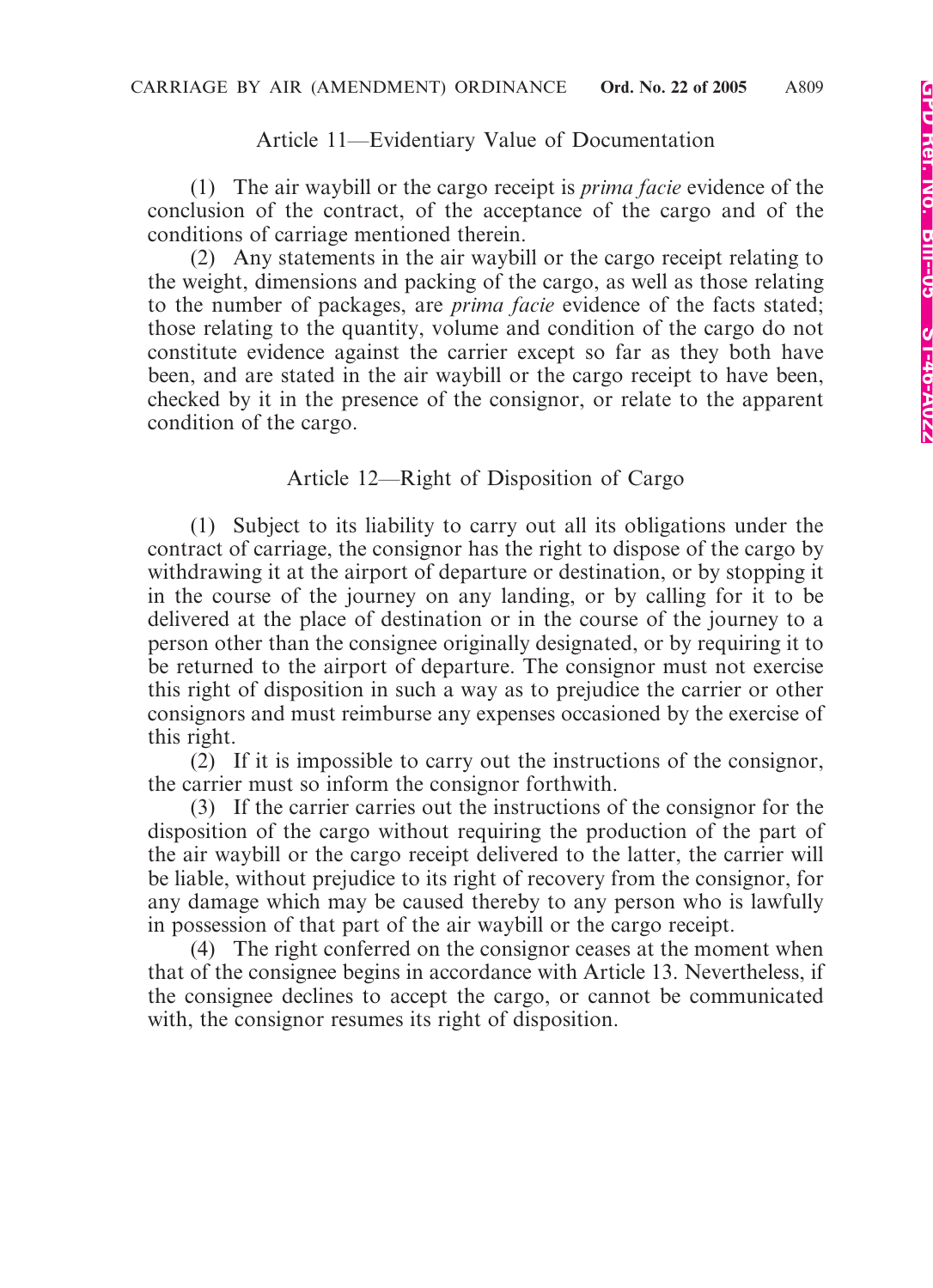# Article 13—Delivery of the Cargo

(1) Except when the consignor has exercised its right under Article 12, the consignee is entitled, on arrival of the cargo at the place of destination, to require the carrier to deliver the cargo to it, on payment of the charges due and on complying with the conditions of carriage.

(2) Unless it is otherwise agreed, it is the duty of the carrier to give notice to the consignee as soon as the cargo arrives.

(3) If the carrier admits the loss of the cargo, or if the cargo has not arrived at the expiration of seven days after the date on which it ought to have arrived, the consignee is entitled to enforce against the carrier the rights which flow from the contract of carriage.

# Article 14—Enforcement of the Rights of Consignor and Consignee

The consignor and the consignee can respectively enforce all the rights given to them by Articles 12 and 13, each in its own name, whether it is acting in its own interest or in the interest of another, provided that it carries out the obligations imposed by the contract of carriage.

# Article 15—Relations of Consignor and Consignee or Mutual Relations of Third Parties

(1) Articles 12, 13 and 14 do not affect either the relations of the consignor and the consignee with each other or the mutual relations of third parties whose rights are derived either from the consignor or from the consignee.

(2) The provisions of Articles 12, 13 and 14 can only be varied by express provision in the air waybill or the cargo receipt.

# Article 16—Formalities of Customs, Police or Other Public Authorities

(1) The consignor must furnish such information and such documents as are necessary to meet the formalities of customs, police and any other public authorities before the cargo can be delivered to the consignee. The consignor is liable to the carrier for any damage occasioned by the absence, insufficiency or irregularity of any such information or documents, unless the damage is due to the fault of the carrier, its servants or agents.

(2) The carrier is under no obligation to enquire into the correctness or sufficiency of such information or documents.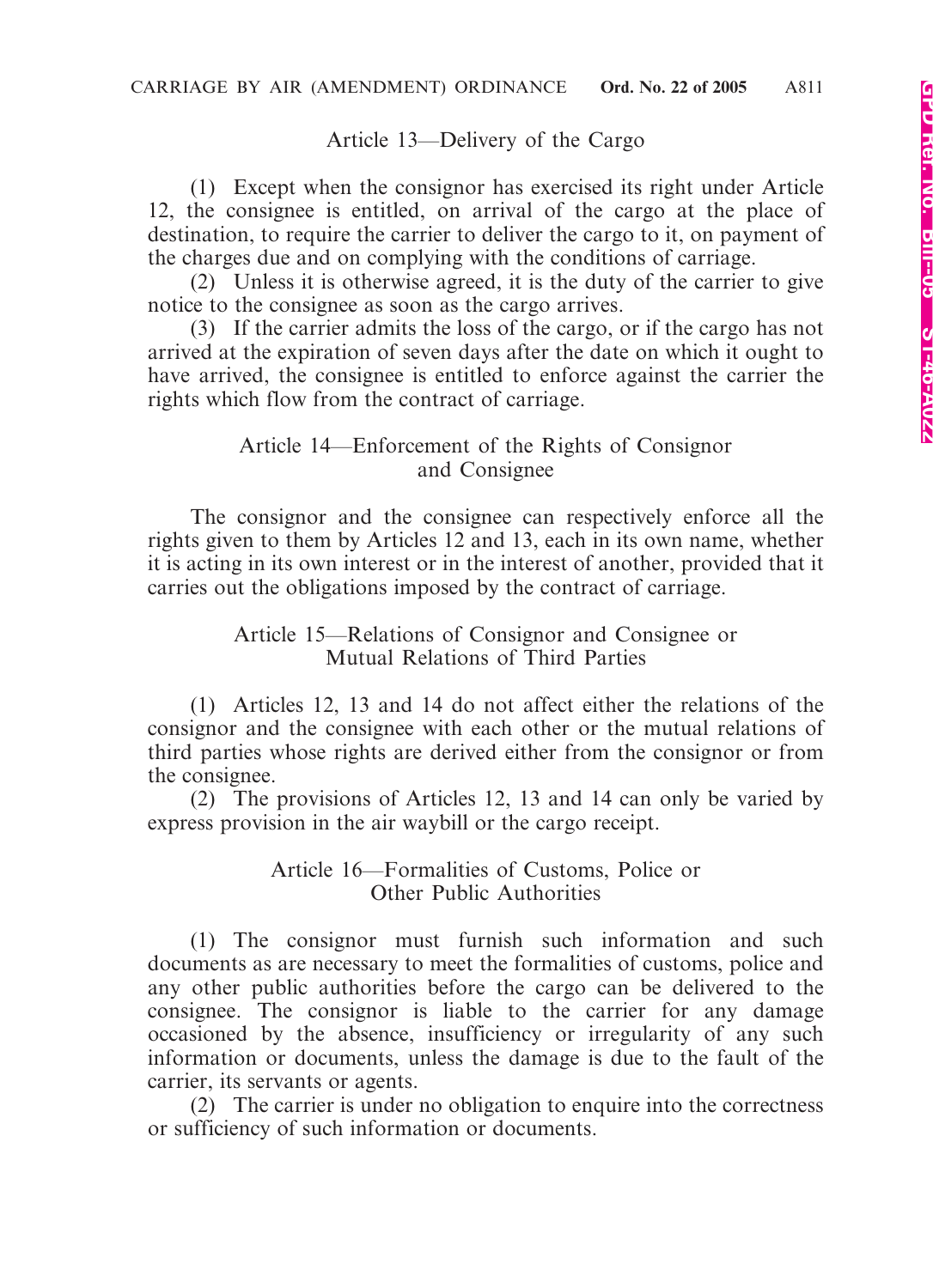# Chapter III

### Liability of the Carrier and Extent of Compensation for Damage

# Article 17—Death and Injury of Passengers— Damage to Baggage

(1) The carrier is liable for damage sustained in case of death or bodily injury of a passenger upon condition only that the accident which caused the death or injury took place on board the aircraft or in the course of any of the operations of embarking or disembarking.

(2) The carrier is liable for damage sustained in case of destruction or loss of, or of damage to, checked baggage upon condition only that the event which caused the destruction, loss or damage took place on board the aircraft or during any period within which the checked baggage was in the charge of the carrier. However, the carrier is not liable if and to the extent that the damage resulted from the inherent defect, quality or vice of the baggage. In the case of unchecked baggage, including personal items, the carrier is liable if the damage resulted from its fault or that of its servants or agents.

(3) If the carrier admits the loss of the checked baggage, or if the checked baggage has not arrived at the expiration of twenty-one days after the date on which it ought to have arrived, the passenger is entitled to enforce against the carrier the rights which flow from the contract of carriage.

(4) Unless otherwise specified, in this Schedule the term "baggage" means both checked baggage and unchecked baggage.

#### Article 18—Damage to Cargo

(1) The carrier is liable for damage sustained in the event of the destruction or loss of, or damage to, cargo upon condition only that the event which caused the damage so sustained took place during the carriage by air.

(2) However, the carrier is not liable if and to the extent it proves that the destruction, or loss of, or damage to, the cargo resulted from one or more of the following:

- (*a*) inherent defect, quality or vice of that cargo;
- (*b*) defective packing of that cargo performed by a person other than the carrier or its servants or agents;
- (*c*) an act of war or an armed conflict;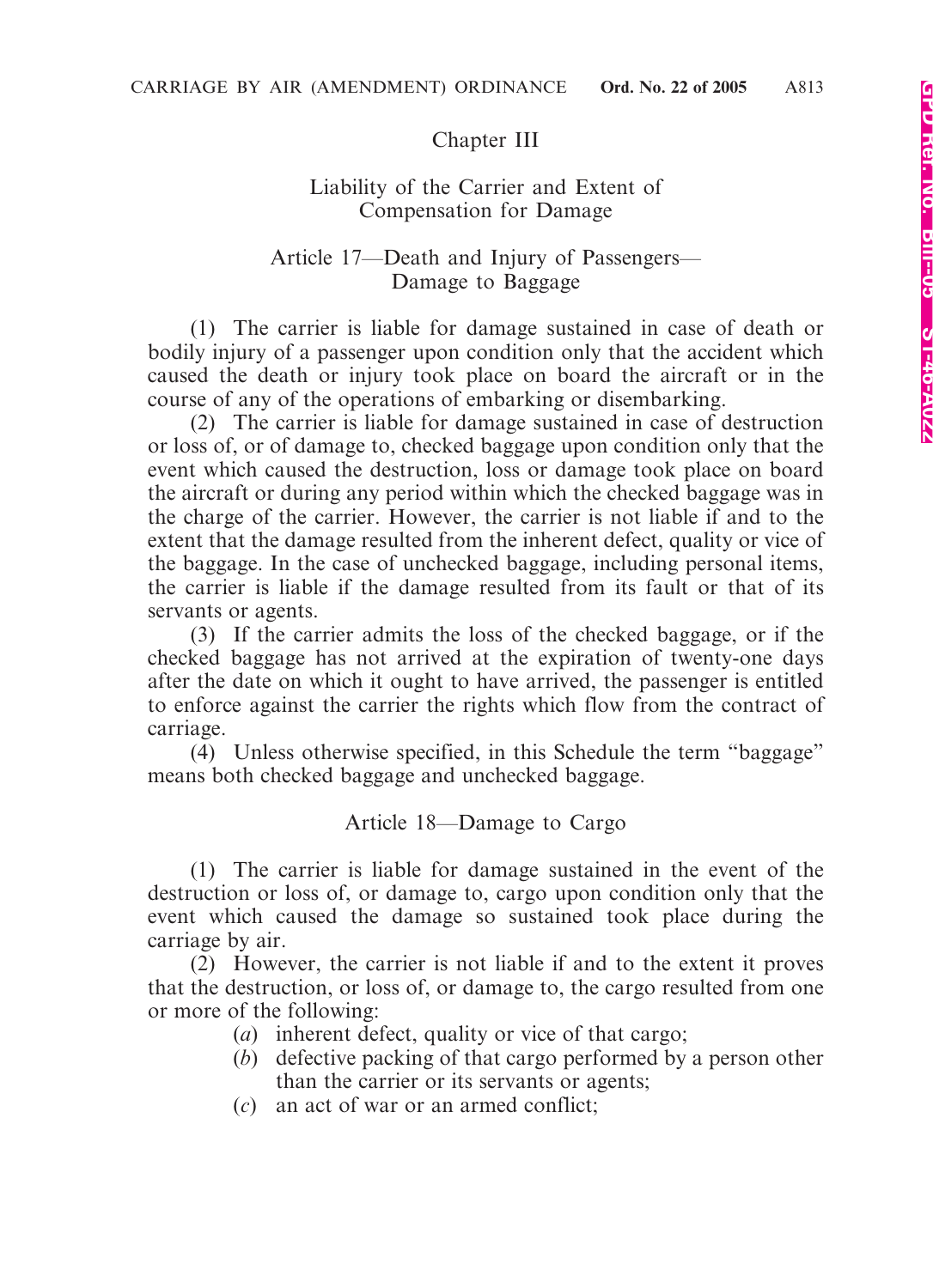(*d* ) an act of public authority carried out in connection with the entry, exit or transit of the cargo.

(3) The carriage by air within the meaning of paragraph (1) of this Article comprises the period during which the cargo is in the charge of the carrier.

(4) The period of the carriage by air does not extend to any carriage by land, by sea or by inland waterway performed outside an airport. If, however, such carriage takes place in the performance of a contract for carriage by air, for the purpose of loading, delivery or transhipment, any damage is presumed, subject to proof to the contrary, to have been the result of an event which took place during the carriage by air. If a carrier, without the consent of the consignor, substitutes carriage by another mode of transport for the whole or part of a carriage intended by the agreement between the parties to be carriage by air, such carriage by another mode of transport is deemed to be within the period of carriage by air.

# Article 19—Delay

The carrier is liable for damage occasioned by delay in the carriage by air of passengers, baggage or cargo. Nevertheless, the carrier shall not be liable for damage occasioned by delay if it proves that it and its servants and agents took all measures that could reasonably be required to avoid the damage or that it was impossible for it or them to take such measures.

#### Article 20—Exoneration

If the carrier proves that the damage was caused or contributed to by the negligence or other wrongful act or omission of the person claiming compensation, or the person from whom he or she derives his or her rights, the carrier shall be wholly or partly exonerated from its liability to the claimant to the extent that such negligence or wrongful act or omission caused or contributed to the damage. When by reason of death or injury of a passenger compensation is claimed by a person other than the passenger, the carrier shall likewise be wholly or partly exonerated from its liability to the extent that it proves that the damage was caused or contributed to by the negligence or other wrongful act or omission of that passenger. This Article applies to all the liability provisions in this Schedule, including paragraph (1) of Article 21.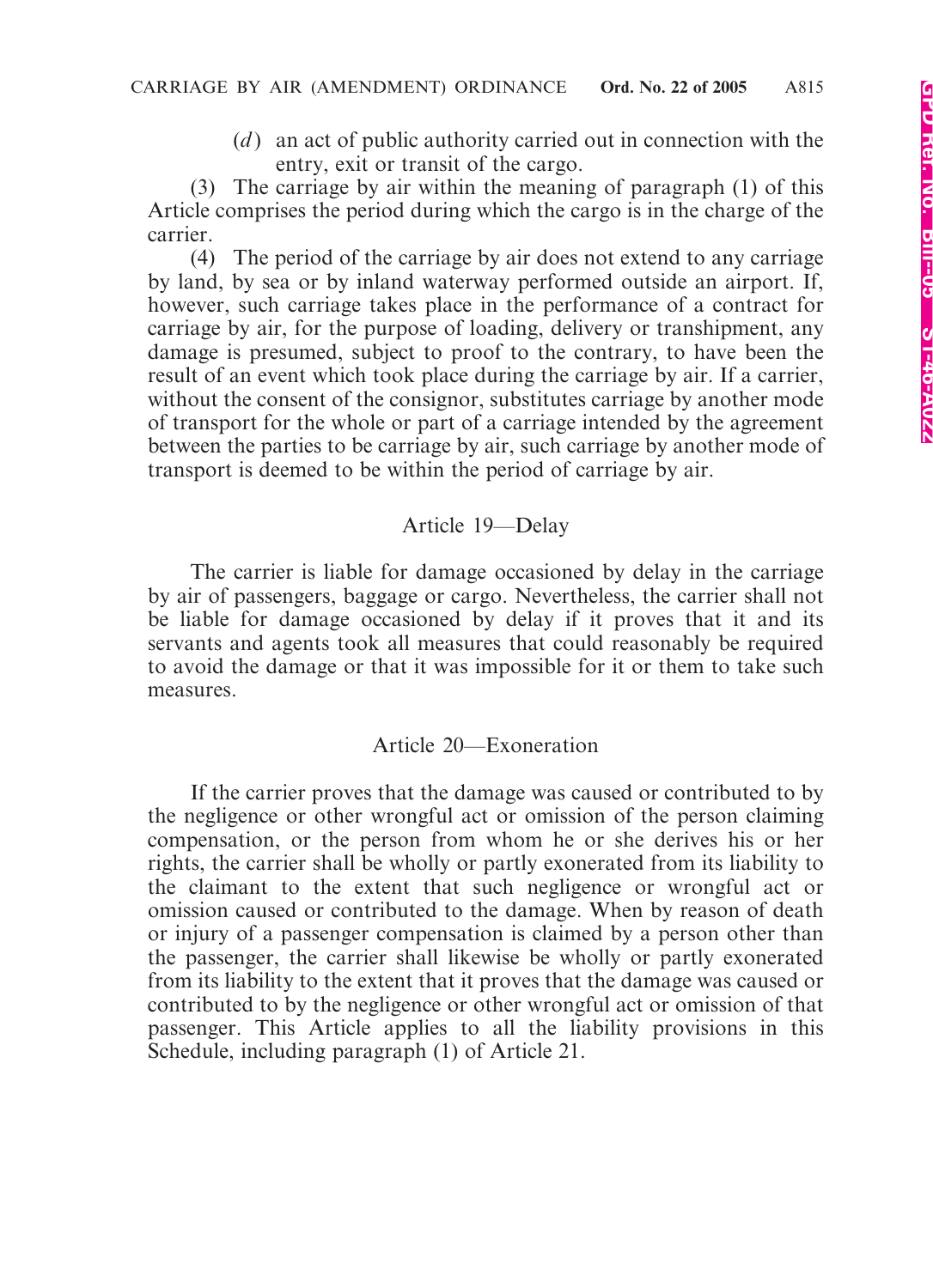# Article 21—Compensation in Case of Death or Injury of Passengers

(1) For damages arising under paragraph (1) of Article 17 not exceeding 100 000 Special Drawing Rights for each passenger, the carrier shall not be able to exclude or limit its liability.

(2) The carrier shall not be liable for damages arising under paragraph (1) of Article 17 to the extent that they exceed for each passenger 100 000 Special Drawing Rights if the carrier proves that:

- (*a*) such damage was not due to the negligence or other wrongful act or omission of the carrier or its servants or agents; or
- (*b*) such damage was solely due to the negligence or other wrongful act or omission of a third party.

# Article 22—Limits of Liability in Relation to Delay, Baggage and Cargo

(1) In the case of damage caused by delay as specified in Article 19 in the carriage of persons, the liability of the carrier for each passenger is limited to 4 150 Special Drawing Rights.

(2) In the carriage of baggage, the liability of the carrier in the case of destruction, loss, damage or delay is limited to 1 000 Special Drawing Rights for each passenger unless the passenger has made, at the time when the checked baggage was handed over to the carrier, a special declaration of interest in delivery at destination and has paid a supplementary sum if the case so requires. In that case the carrier will be liable to pay a sum not exceeding the declared sum, unless it proves that the sum is greater than the passenger's actual interest in delivery at destination.

(3) In the carriage of cargo, the liability of the carrier in the case of destruction, loss, damage or delay is limited to a sum of 17 Special Drawing Rights per kilogramme, unless the consignor has made, at the time when the package was handed over to the carrier, a special declaration of interest in delivery at destination and has paid a supplementary sum if the case so requires. In that case the carrier will be liable to pay a sum not exceeding the declared sum, unless it proves that the sum is greater than the consignor's actual interest in delivery at destination.

(4) In the case of destruction, loss, damage or delay of part of the cargo, or of any object contained therein, the weight to be taken into consideration in determining the amount to which the carrier's liability is limited shall be only the total weight of the package or packages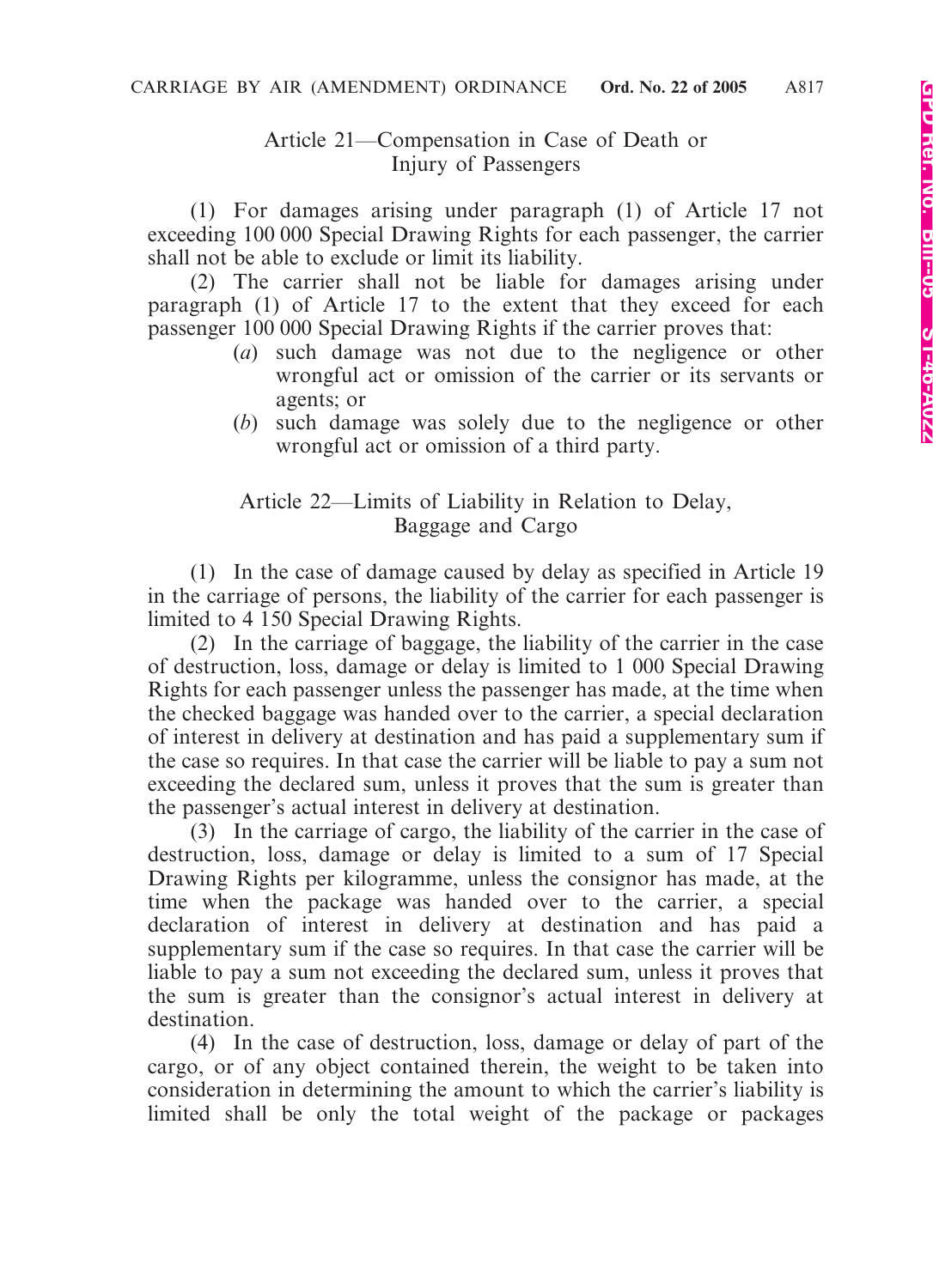concerned. Nevertheless, when the destruction, loss, damage or delay of a part of the cargo, or of an object contained therein, affects the value of other packages covered by the same air waybill, or the same receipt or, if they were not issued, by the same record preserved by the other means referred to in paragraph (2) of Article 4, the total weight of such package or packages shall also be taken into consideration in determining the limit of liability.

(5) The foregoing provisions of paragraphs (1) and (2) of this Article shall not apply if it is proved that the damage resulted from an act or omission of the carrier, its servants or agents, done with intent to cause damage or recklessly and with knowledge that damage would probably result; provided that, in the case of such act or omission of a servant or agent, it is also proved that such servant or agent was acting within the scope of its employment.

(6) The limits prescribed in Article 21 and in this Article shall not prevent the court from awarding, in accordance with its own law, in addition, the whole or part of the court costs and of the other expenses of the litigation incurred by the plaintiff, including interest. The foregoing provision shall not apply if the amount of the damages awarded, excluding court costs and other expenses of the litigation, does not exceed the sum which the carrier has offered in writing to the plaintiff within a period of six months from the date of the occurrence causing the damage, or before the commencement of the action, if that is later.

### Article 23—Conversion of Monetary Units

(1) The sums mentioned in terms of Special Drawing Right in this Schedule shall be deemed to refer to the Special Drawing Right as defined by the International Monetary Fund. Conversion of the sums into Hong Kong dollars shall, in case of judicial proceedings, be made according to the value of Hong Kong dollars in terms of the Special Drawing Right at the date of the judgement.

### Article 25—Stipulation on Limits

A carrier may stipulate that the contract of carriage shall be subject to higher limits of liability than those provided for in this Schedule or to no limits of liability whatsoever.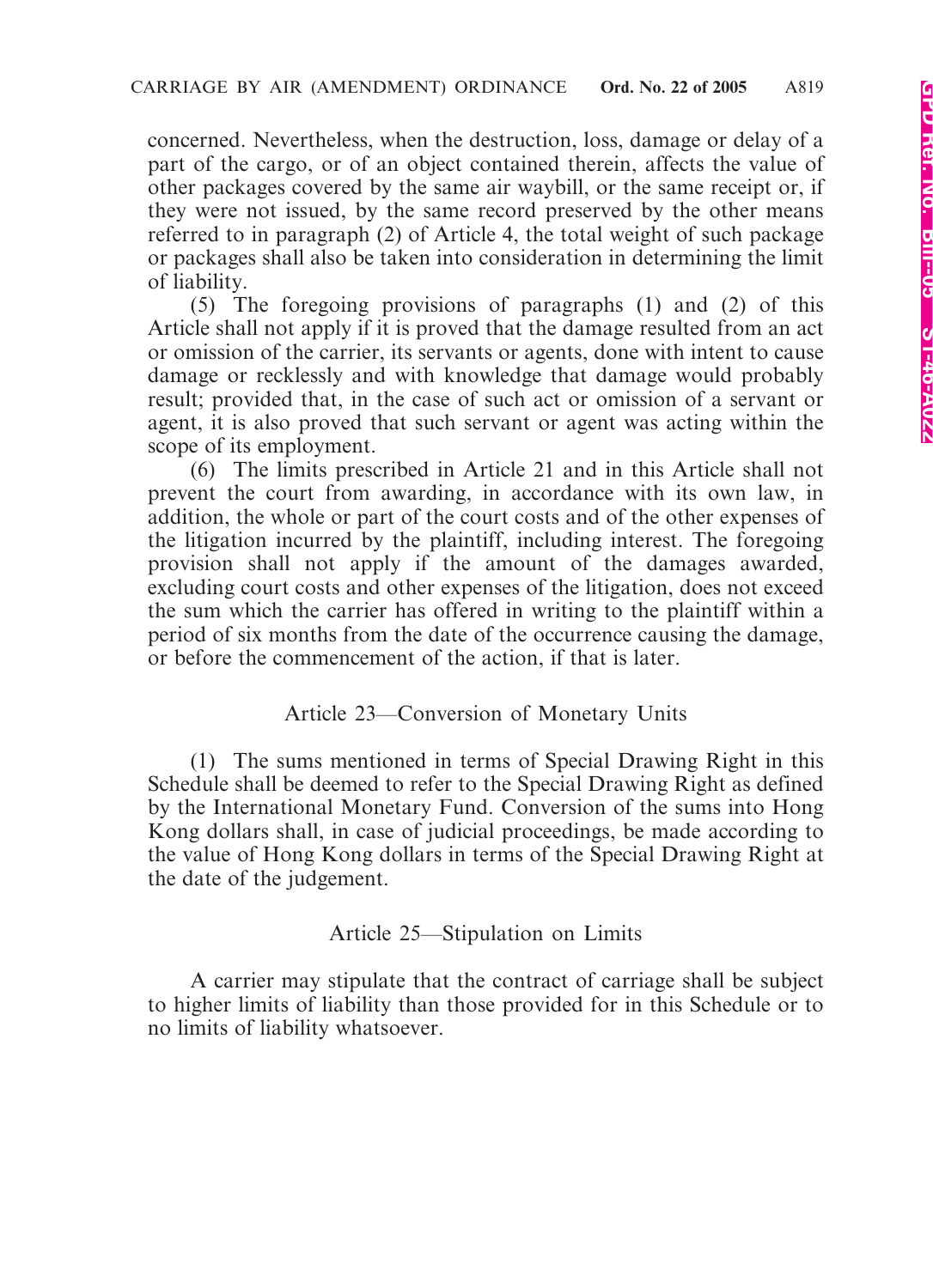#### Article 26—Invalidity of Contractual Provisions

Any provision tending to relieve the carrier of liability or to fix a lower limit than that which is laid down in this Schedule shall be null and void, but the nullity of any such provision does not involve the nullity of the whole contract, which shall remain subject to the provisions of this Schedule.

#### Article 27—Freedom to Contract

Nothing contained in this Schedule shall prevent the carrier from refusing to enter into any contract of carriage, from waiving any defences available under the Schedule, or from laying down conditions which do not conflict with the provisions of this Schedule.

#### Article 29—Basis of Claims

In the carriage of passengers, baggage and cargo, any action for damages, however founded, whether under this Schedule or in contract or in tort or otherwise, can only be brought subject to the conditions and such limits of liability as are set out in this Schedule without prejudice to the question as to who are the persons who have the right to bring suit and what are their respective rights. In any such action, punitive, exemplary or any other non-compensatory damages shall not be recoverable.

Article 30—Servants, Agents—Aggregation of Claims

(1) If an action is brought against a servant or agent of the carrier arising out of damage to which the Schedule relates, such servant or agent, if they prove that they acted within the scope of their employment, shall be entitled to avail themselves of the conditions and limits of liability which the carrier itself is entitled to invoke under this Schedule.

(2) The aggregate of the amounts recoverable from the carrier, its servants and agents, in that case, shall not exceed the said limits.

(3) Save in respect of the carriage of cargo, the provisions of paragraphs (1) and (2) of this Article shall not apply if it is proved that the damage resulted from an act or omission of the servant or agent done with intent to cause damage or recklessly and with knowledge that damage would probably result.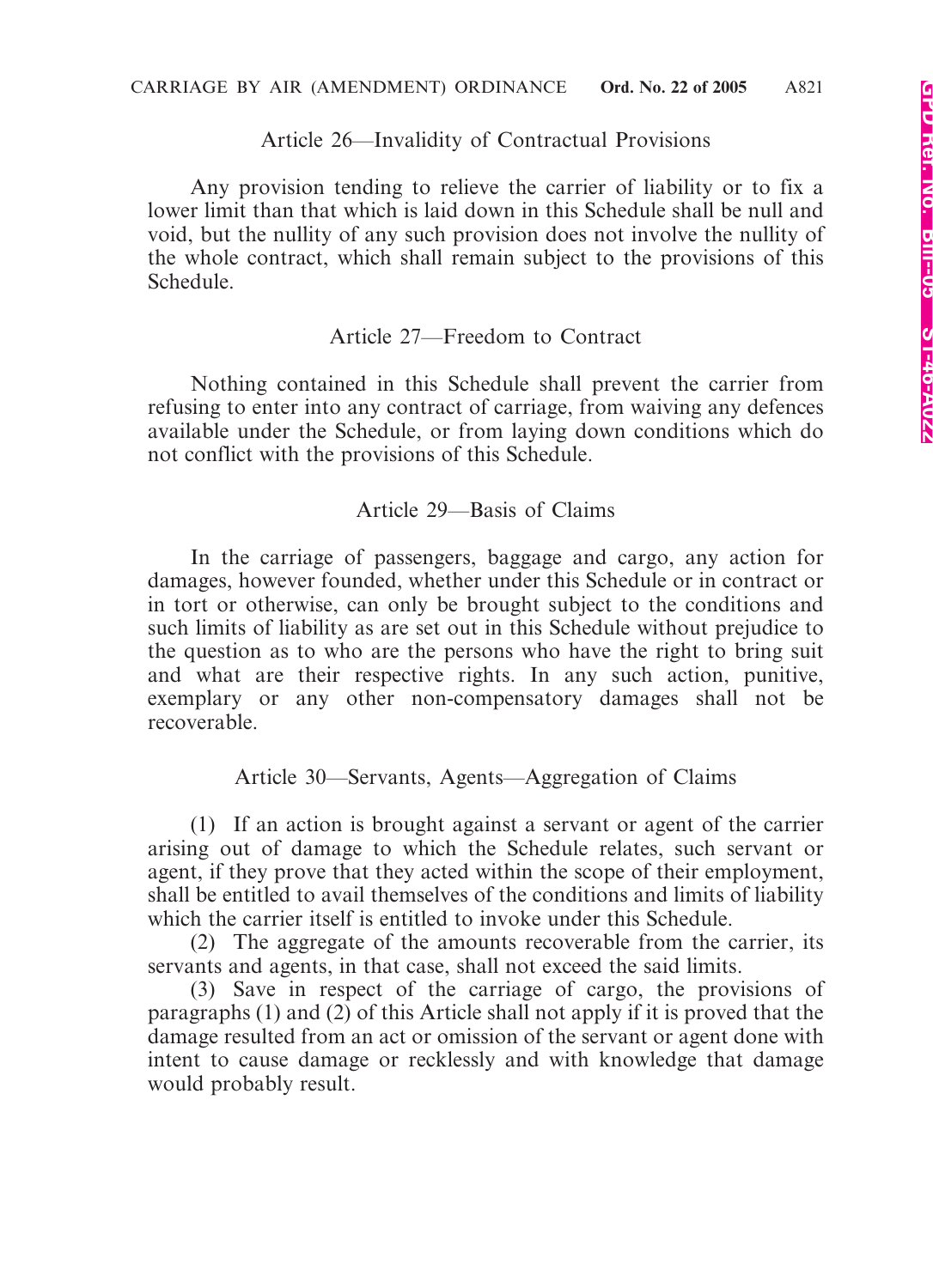### Article 31—Timely Notice of Complaints

(1) Receipt by the person entitled to delivery of checked baggage or cargo without complaint is *prima facie* evidence that the same has been delivered in good condition and in accordance with the document of carriage or with the record preserved by the other means referred to in paragraph (2) of Article 3 and paragraph (2) of Article 4.

(2) In the case of damage, the person entitled to delivery must complain to the carrier forthwith after the discovery of the damage, and, at the latest, within seven days from the date of receipt in the case of checked baggage and fourteen days from the date of receipt in the case of cargo. In the case of delay, the complaint must be made at the latest within twenty-one days from the date on which the baggage or cargo have been placed at his or her disposal.

(3) Every complaint must be made in writing and given or dispatched within the times aforesaid.

(4) If no complaint is made within the times aforesaid, no action shall lie against the carrier, save in the case of fraud on its part.

#### Article 32—Death of Person Liable

In the case of the death of the person liable, an action for damages lies in accordance with the terms of this Schedule against those legally representing his or her estate.

#### Article 34—Arbitration

(1) Subject to the provisions of this Article, the parties to the contract of carriage for cargo may stipulate that any dispute relating to the liability of the carrier under this Schedule shall be settled by arbitration. Such agreement shall be in writing.

(3) The arbitrator or arbitration tribunal shall apply the provisions of this Schedule.

(4) The provisions of paragraph (3) of this Article shall be deemed to be part of every arbitration clause or agreement, and any term of such clause or agreement which is inconsistent therewith shall be null and void.

### Article 35—Limitation of Actions

(1) The right to damages shall be extinguished if an action is not brought within a period of two years, reckoned from the date of arrival at the destination, or from the date on which the aircraft ought to have arrived, or from the date on which the carriage stopped.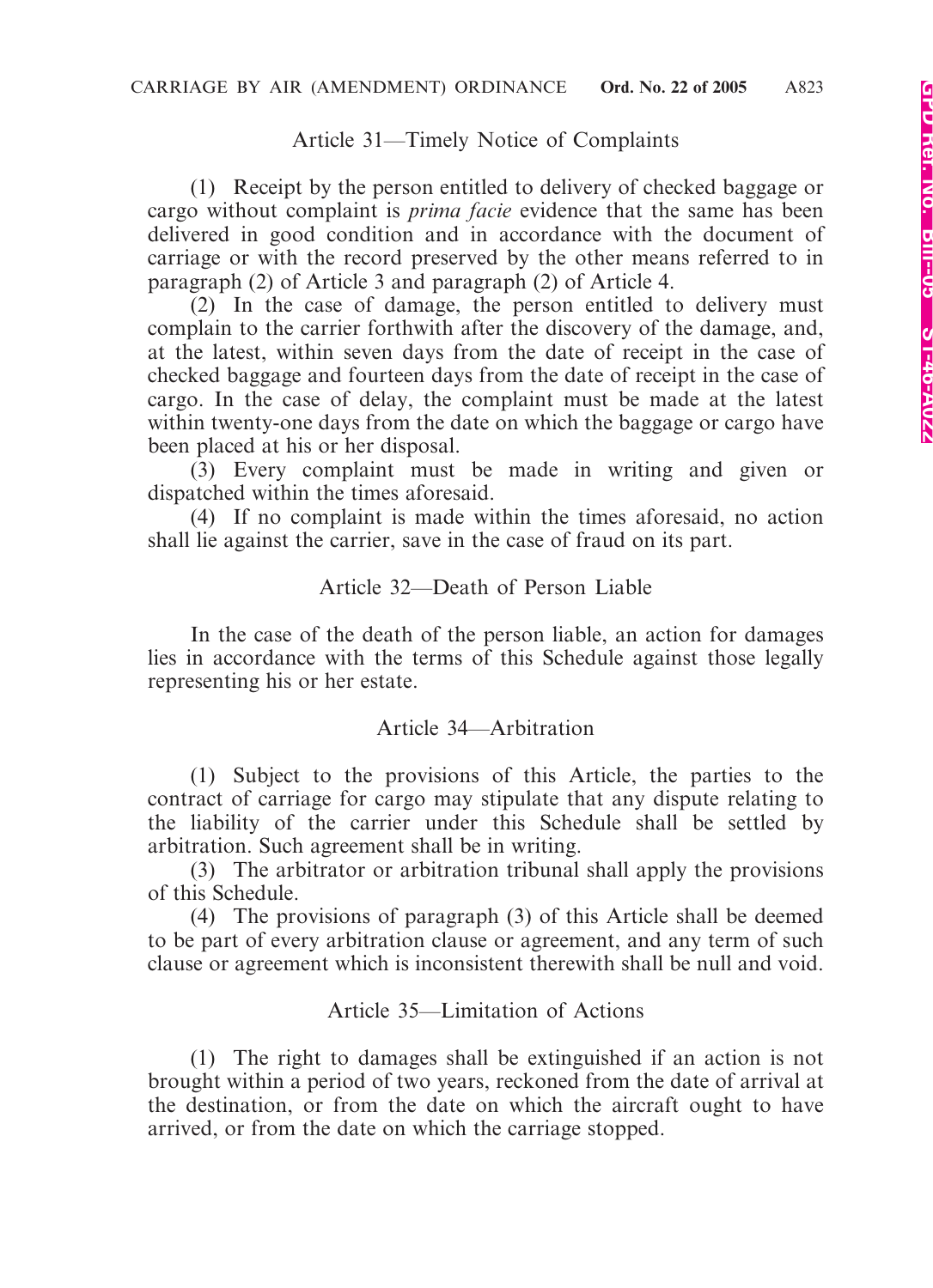(2) The method of calculating that period shall be determined by the law of the court seised of the case.

### Article 36—Successive Carriage

(1) In the case of carriage to be performed by various successive carriers and falling within the definition set out in paragraph (3) of Article 1, each carrier which accepts passengers, baggage or cargo is subject to the rules set out in this Schedule and is deemed to be one of the parties to the contract of carriage in so far as the contract deals with that part of the carriage which is performed under its supervision.

(2) In the case of carriage of this nature, the passenger or any person entitled to compensation in respect of him or her can take action only against the carrier which performed the carriage during which the accident or the delay occurred, save in the case where, by express agreement, the first carrier has assumed liability for the whole journey.

(3) As regards baggage or cargo, the passenger or consignor will have a right of action against the first carrier, and the passenger or consignee who is entitled to delivery will have a right of action against the last carrier, and further, each may take action against the carrier which performed the carriage during which the destruction, loss, damage or delay took place. These carriers will be jointly and severally liable to the passenger or to the consignor or consignee.

Article 37—Right of Recourse against Third Parties

Nothing in this Schedule shall prejudice the question whether a person liable for damage in accordance with its provisions has a right of recourse against any other person.

# Chapter IV

# Combined Carriage

### Article 38—Combined Carriage

(1) In the case of combined carriage performed partly by air and partly by any other mode of carriage, the provisions of this Schedule shall, subject to paragraph (4) of Article 18, apply only to the carriage by air, provided that the carriage by air falls within the terms of Article 1.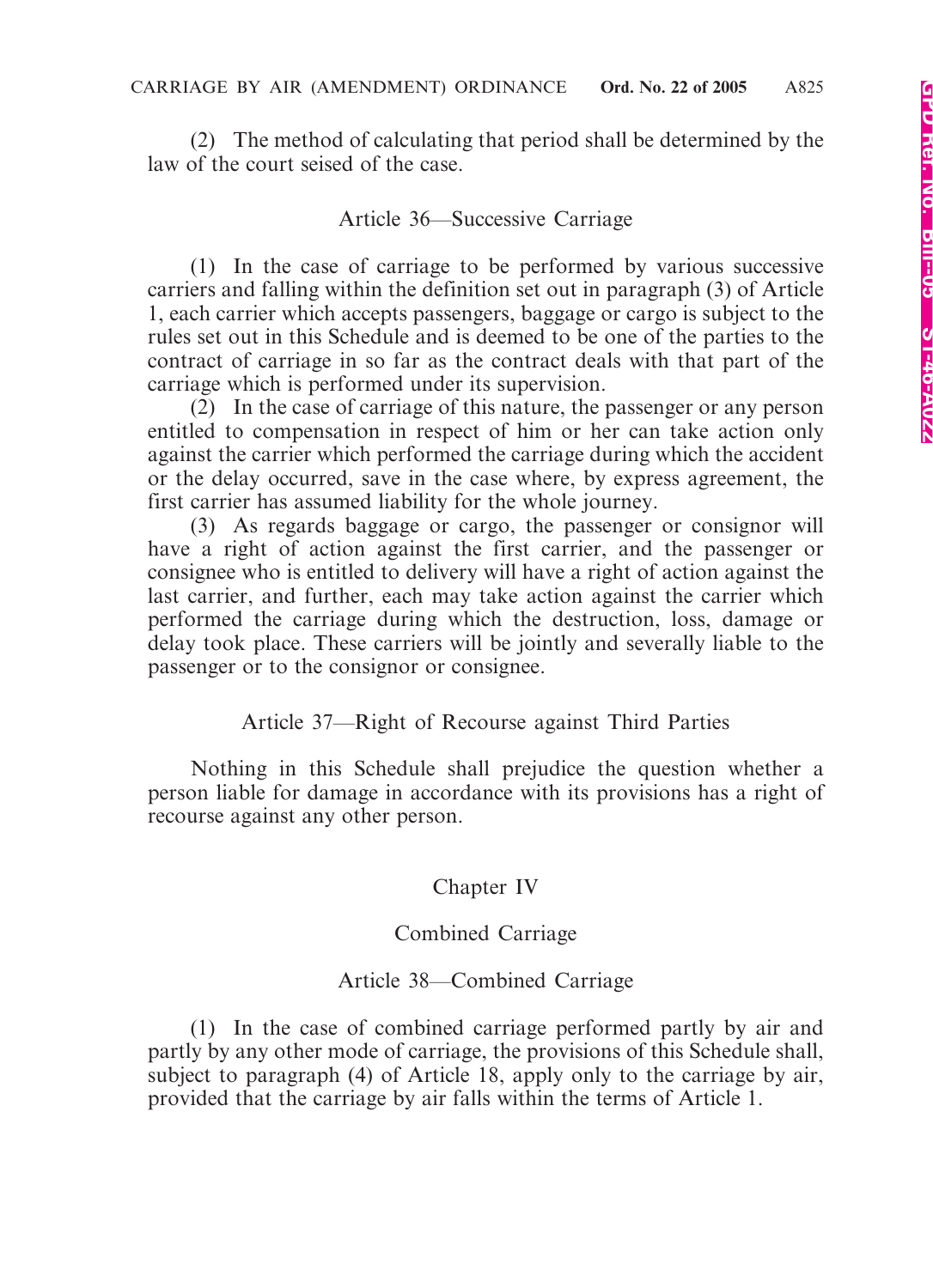(2) Nothing in this Schedule shall prevent the parties in the case of combined carriage from inserting in the document of air carriage conditions relating to other modes of carriage, provided that the provisions of this Schedule are observed as regards the carriage by air.

#### Chapter V

### Carriage by Air Performed by a Person other than the Contracting Carrier

#### Article 39—Contracting Carrier—Actual Carrier

The provisions of this Chapter apply when a person (hereinafter referred to as "the contracting carrier") as a principal makes a contract of carriage governed by this Schedule with a passenger or consignor or with a person acting on behalf of the passenger or consignor, and another person (hereinafter referred to as "the actual carrier") performs, by virtue of authority from the contracting carrier, the whole or part of the carriage, but is not with respect to such part a successive carrier within the meaning of this Schedule. Such authority shall be presumed in the absence of proof to the contrary.

### Article 40—Respective Liability of Contracting and Actual Carriers

If an actual carrier performs the whole or part of carriage which, according to the contract referred to in Article 39, is governed by this Schedule, both the contracting carrier and the actual carrier shall, except as otherwise provided in this Chapter, be subject to the rules of this Schedule, the former for the whole of the carriage contemplated in the contract, the latter solely for the carriage which it performs.

#### Article 41—Mutual Liability

(1) The acts and omissions of the actual carrier and of its servants and agents acting within the scope of their employment shall, in relation to the carriage performed by the actual carrier, be deemed to be also those of the contracting carrier.

(2) The acts and omissions of the contracting carrier and of its servants and agents acting within the scope of their employment shall, in relation to the carriage performed by the actual carrier, be deemed to be also those of the actual carrier. Nevertheless, no such act or omission shall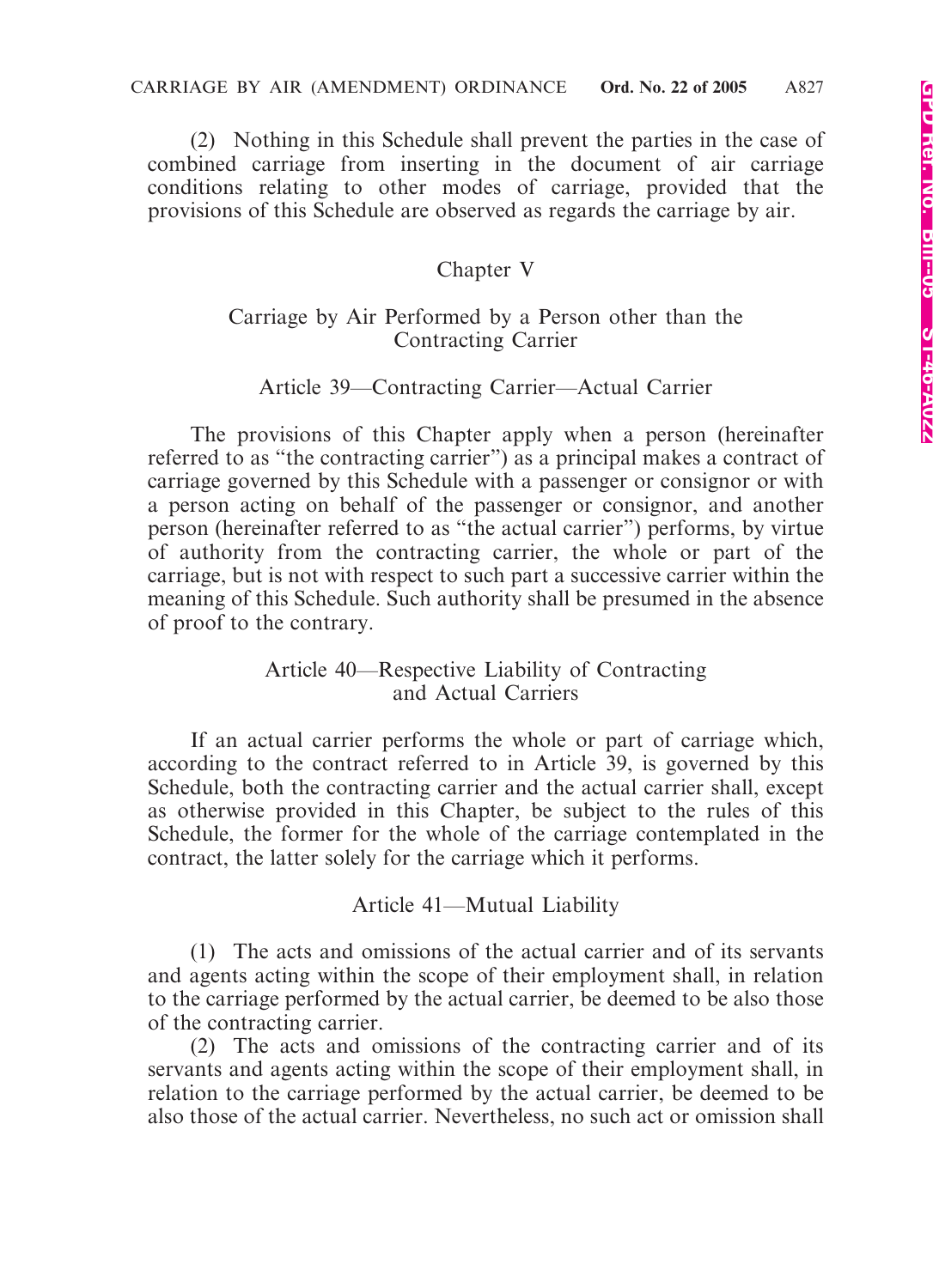subject the actual carrier to liability exceeding the amounts referred to in Articles 21 and 22. Any special agreement under which the contracting carrier assumes obligations not imposed by this Schedule or any waiver of rights or defences conferred by this Schedule or any special declaration of interest in delivery at destination contemplated in Article 22 shall not affect the actual carrier unless agreed to by it.

### Article 42—Addressee of Complaints and Instructions

Any complaint to be made or instruction to be given under this Schedule to the carrier shall have the same effect whether addressed to the contracting carrier or to the actual carrier. Nevertheless, instructions referred to in Article 12 shall only be effective if addressed to the contracting carrier.

### Article 43—Servants and Agents

In relation to the carriage performed by the actual carrier, any servant or agent of that carrier or of the contracting carrier shall, if they prove that they acted within the scope of their employment, be entitled to avail themselves of the conditions and limits of liability which are applicable under this Schedule to the carrier whose servant or agent they are, unless it is proved that they acted in a manner that prevents the limits of liability from being invoked in accordance with this Schedule.

### Article 44—Aggregation of Damages

In relation to the carriage performed by the actual carrier, the aggregate of the amounts recoverable from that carrier and the contracting carrier, and from their servants and agents acting within the scope of their employment, shall not exceed the highest amount which could be awarded against either the contracting carrier or the actual carrier under this Schedule, but none of the persons mentioned shall be liable for a sum in excess of the limit applicable to that person.

### Article 45—Addressee of Claims

In relation to the carriage performed by the actual carrier, an action for damages may be brought, at the option of the plaintiff, against that carrier or the contracting carrier, or against both together or separately. If the action is brought against only one of those carriers, that carrier shall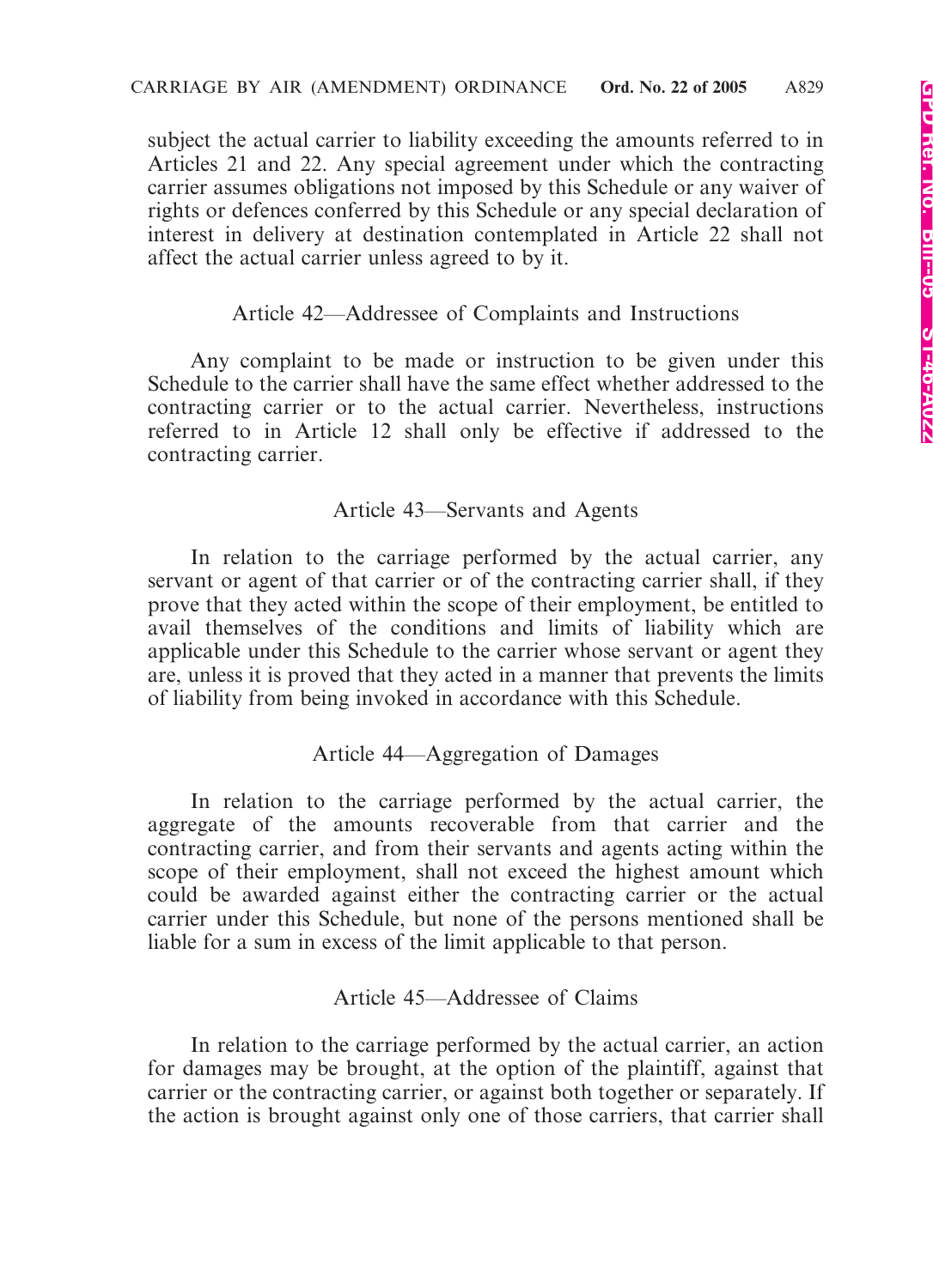have the right to require the other carrier to be joined in the proceedings, the procedure and effects being governed by the law of the court seised of the case.

#### Article 47—Invalidity of Contractual Provisions

Any contractual provision tending to relieve the contracting carrier or the actual carrier of liability under this Chapter or to fix a lower limit than that which is applicable according to this Chapter shall be null and void, but the nullity of any such provision does not involve the nullity of the whole contract, which shall remain subject to the provisions of this Chapter.

### Article 48—Mutual Relations of Contracting and Actual Carriers

Except as provided in Article 45, nothing in this Chapter shall affect the rights and obligations of the carriers between themselves, including any right of recourse or indemnification.

### Chapter VI

### Other Provisions

Article 49—Mandatory Application

Any clause contained in the contract of carriage and all special agreements entered into before the damage occurred by which the parties purport to infringe the rules laid down by this Schedule, whether by deciding the law to be applied, or by altering the rules as to jurisdiction, shall be null and void.

# Article 51—Carriage Performed in Extraordinary Circumstances

The provisions of Articles 3 to 5, 7 and 8 relating to the documentation of carriage shall not apply in the case of carriage performed in extraordinary circumstances outside the normal scope of a carrier's business.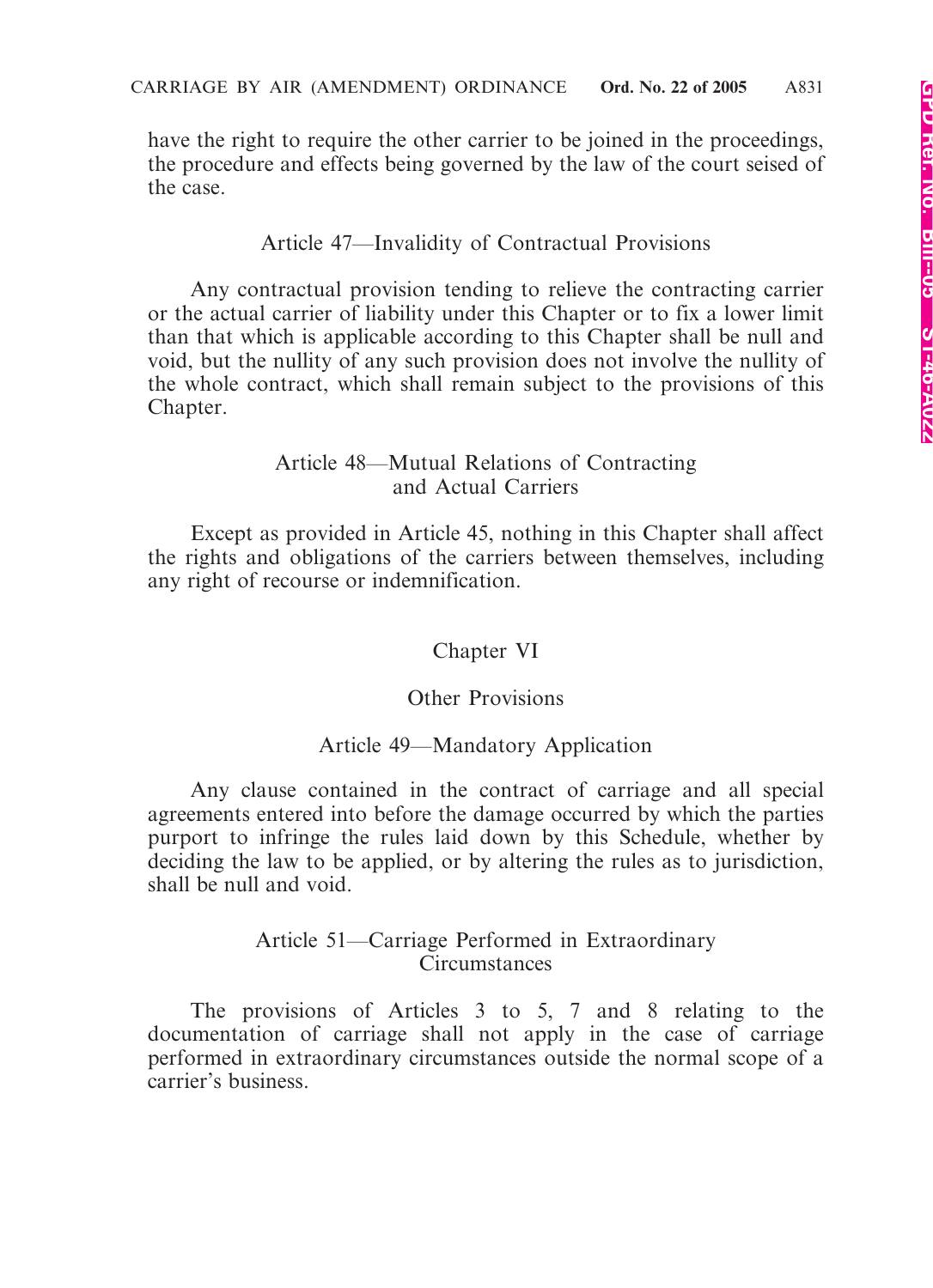### Article 52—Definition of Days

The expression "days" when used in this Schedule means calendar days, not working days.

Article 52A—Postmaster General of Hong Kong

Nothing herein contained shall impose any liability on the Postmaster General of Hong Kong.".

### **25. International carriage under the Warsaw Convention**

(1) Schedule 4 is amended, within the square brackets, by repealing " $2(1)$ ,".

(2) Paragraph (1) below the heading of Schedule 4 is amended by repealing "amended Convention" and substituting "Warsaw Convention".

(3) The heading of Part I of Schedule 4 is repealed and the following substituted—

"Application of the Warsaw Convention".

(4) Paragraph (3) of Article 15, and Article 25A in Part I of Schedule 4 are repealed.

(5) Paragraph (*a*) of Article I in Part II of Schedule 4 is repealed.

#### **Consequential Amendments**

### **Rules of the High Court**

### **26. Service of writ in certain actions under Carriage by Air Ordinance**

(1) Order 11, rule 7A(1) of the Rules of the High Court (Cap. 4 sub. leg. A) is amended—

- (*a*) by repealing "certified under section 4" and substituting "or State Party, as may be appropriate, within the meaning of section  $2(1)$ ";
- (*b*) by repealing subparagraph (*c*) and substituting—
	- "(*c*) except where the official language of the High Contracting Party or State Party, as may be appropriate, is, or the official languages of that Party include, English, a translation of the writ in the official language or one of the official languages of that Party.".